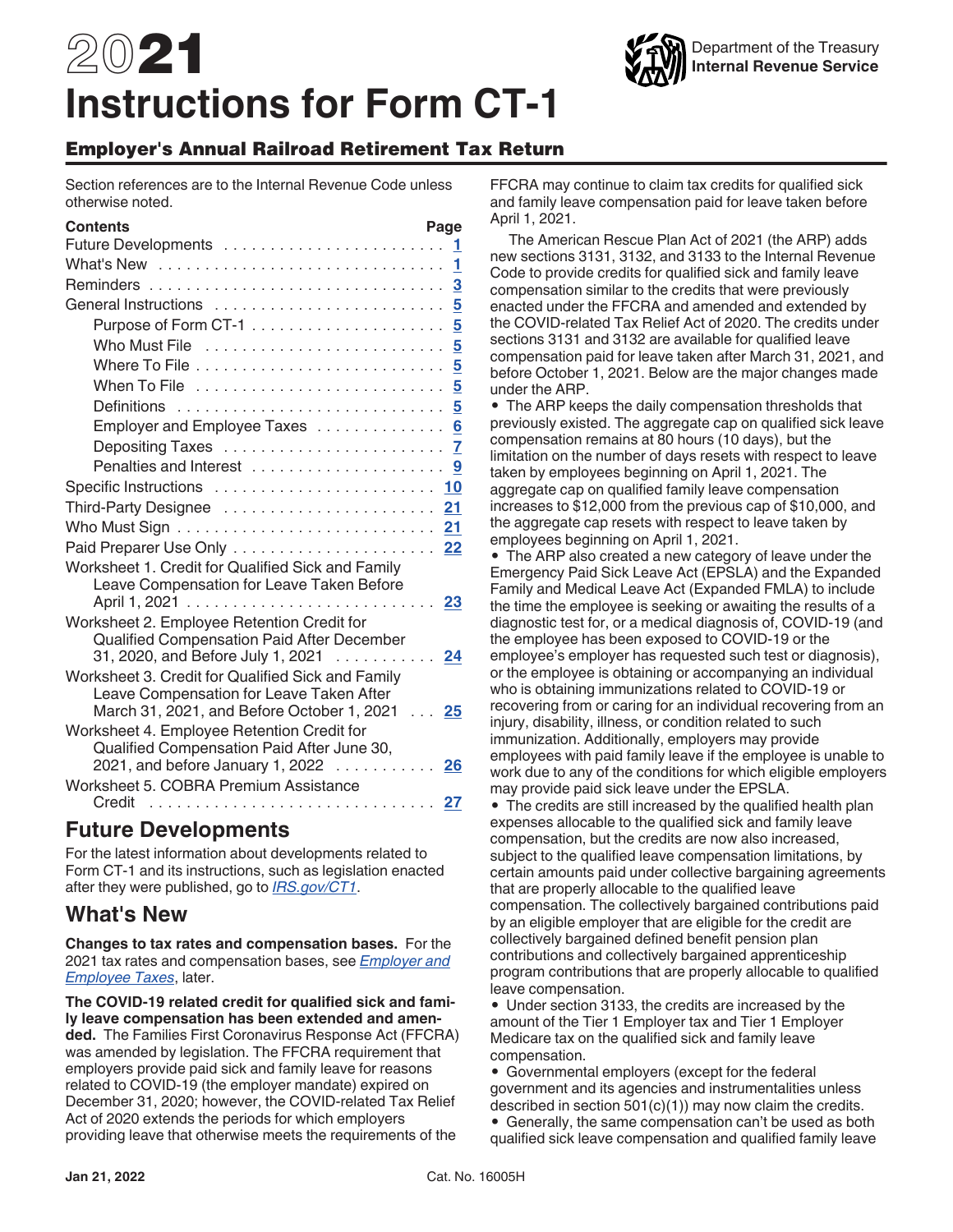compensation. Additionally, you may not benefit from both the credit for qualified sick and family leave compensation and the employee retention credit with respect to the same compensation. The credit for qualified sick leave compensation and qualified family leave compensation doesn't apply to compensation taken into account as payroll costs for a Small Business Interruption Loan under the Paycheck Protection Program (PPP) that is forgiven or in connection with shuttered operator grants and restaurant revitalization grants.

• The credit for qualified sick and family leave compensation isn't allowed if the employer provides the leave in a manner that discriminates in favor of highly compensated employees, full-time employees, or employees on the basis of employment tenure. See *[Highly compensated employee](#page-15-0)*, later, for the definition.

How you report qualified sick and family leave compensation and the credit for qualified sick and family leave compensation has changed. For leave taken before April 1, 2021, the qualified sick and family leave compensation is subject to the Tier 1 Employer Medicare tax (line 2), Tier 1 Employee tax (line 4), Tier 1 Employee Medicare tax (line 5), and, if applicable, Tier 1 Employee Additional Medicare Tax (line 6). For leave taken after March 31, 2021, and before October 1, 2021, qualified sick and family leave compensation is subject to the Tier 1 Employer tax (line 1), Tier 1 Employer Medicare tax (line 2), Tier 1 Employee tax (line 4), Tier 1 Employee Medicare tax (line 5), and, if applicable, Tier 1 Employee Additional Medicare Tax (line 6). Regardless of when the leave was taken, qualified sick and family leave compensation is subject to Tier 2 tax for both the employer and employee (lines 3 and 7). Qualified sick leave compensation and qualified family leave compensation for leave taken before April 1, 2021, are reported on lines 30 and 32, respectively. Qualified sick leave compensation and qualified family leave compensation for leave taken after March 31, 2021, and before October 1, 2021, are reported on lines 36 and 39, respectively. For leave taken before April 1, 2021, the credit for qualified sick and family leave compensation is reported on line 16 (nonrefundable portion) and, if applicable, line 23 (refundable portion); and the nonrefundable portion of the credit is against the Tier 1 Employer tax. For leave taken after March 31, 2021, and before October 1, 2021, the credit for qualified sick and family leave compensation is reported on line 17b (nonrefundable portion) and, if applicable, line 24b (refundable portion); and the nonrefundable portion of the credit is against the Tier 1 Employer Medicare tax. For more information, see the instructions for [line 16,](#page-12-0) [line 17b,](#page-14-0) [line 23](#page-16-0), and [line 24b](#page-16-0), later.

Use [Worksheet 1](#page-22-0) to figure the credit for leave taken before April 1, 2021. Use [Worksheet 3](#page-24-0) to figure the credit for leave taken after March 31, 2021, and before October 1, 2021. For more information about the credit for qualified sick and family leave compensation, go to *[IRS.gov/PLC](https://www.irs.gov/plc)*.

**The COVID-19 related employee retention credit has been extended and amended.** The Coronavirus Aid, Relief, and Economic Security (CARES) Act was amended by legislation. The Taxpayer Certainty and Disaster Tax Relief Act of 2020 modifies the calculation of the employee retention credit and extends the date through which the credit may be claimed to qualified compensation paid before July 1, 2021.

The ARP adds new section 3134 to the Internal Revenue Code to provide an employee retention credit similar to the

credit that was previously enacted under the CARES Act and amended and extended by the Taxpayer Certainty and Disaster Tax Relief Act of 2020. Generally, the rules for the employee retention credit for qualified compensation paid before July 1, 2021, and qualified compensation paid after June 30, 2021, are substantially similar. However, the Infrastructure Investment and Jobs Act (Infrastructure Act) amends section 3134 of the Internal Revenue Code, as enacted under the ARP, to limit the availability of the employee retention credit in the fourth quarter of 2021 to employers that are recovery startup businesses, as defined in section 3134(c)(5). Thus, for compensation paid after September 30, 2021, and before January 1, 2022, only the compensation paid by recovery startup businesses can be qualified compensation as described in these instructions. See *[Recovery startup business](#page-14-0)*, later, for more information about a recovery startup business.

Qualified compensation for the employee retention credit under section 3134 doesn't include compensation taken into account for credits under sections 41, 45A, 45P, 45S, 51, 1396, 3131, and 3132. Additionally, qualified compensation for the employee retention credit can't include amounts used as payroll costs for a Small Business Interruption Loan under the PPP that is forgiven or amounts used as payroll costs for shuttered operator grants and restaurant revitalization grants.

For compensation paid before July 1, 2021, the nonrefundable portion of the employee retention credit is against the Tier 1 Employer tax. However, for compensation paid after June 30, 2021, and before January 1, 2022, the nonrefundable portion of the employee retention credit is against the Tier 1 Employer Medicare tax. The nonrefundable portion of the credit is now claimed on line 17a and, if applicable, the refundable portion of the credit is claimed on line 24a. For more information, see the instructions for [line 17a](#page-12-0) and [line 24a](#page-16-0), later. Use [Worksheet 2](#page-23-0) to figure the credit for compensation paid before July 1, 2021. Use [Worksheet 4](#page-25-0) to figure the credit for compensation paid after June 30, 2021, and before January 1, 2022.

See Notice 2021-23, 2021-16 I.R.B. 1113, available at *[IRS.gov/irb/2021-16\\_IRB#NOT-2021-23](https://www.irs.gov/irb/2021-16_IRB#NOT-2021-23)*, for guidance on the employee retention credit provided under section 2301 of the CARES Act, as amended by section 207 of the Taxpayer Certainty and Disaster Tax Relief Act of 2020, for qualified compensation paid after December 31, 2020, and before July 1, 2021. See Notice 2021-49, 2021-34 I.R.B. 316, available at *[IRS.gov/irb/2021-34\\_IRB#NOT-2021-49](https://www.irs.gov/irb/2021-34_IRB#NOT-2021-49)* for guidance on the employee retention credit provided under the ARP for compensation paid after June 30, 2021, and before January 1, 2022. Notice 2021-49 also discusses miscellaneous issues that apply to all of 2021. See Notice 2021-65, 2021-51 I.R.B. 880, available at *[IRS.gov/irb/](https://www.irs.gov/irb/2021-51_IRB#NOT-2021-65) [2021-51\\_IRB#NOT-2021-65](https://www.irs.gov/irb/2021-51_IRB#NOT-2021-65)*, for modifications to Notice 2021-49 under the Infrastructure Act. For more information about the employee retention credit, go to *[IRS.gov/ERC](https://www.irs.gov/erc)*.

**New credit for COBRA premium assistance payments.**  Section 9501 of the ARP provides for COBRA premium assistance in the form of a full reduction in the premium otherwise payable by certain individuals and their families who elect COBRA continuation coverage due to a loss of coverage as the result of a reduction in hours or an involuntary termination of employment (assistance eligible individuals). This COBRA premium assistance is available for periods of coverage beginning on or after April 1, 2021, through periods of coverage beginning on or before September 30, 2021. Some multiemployer plans and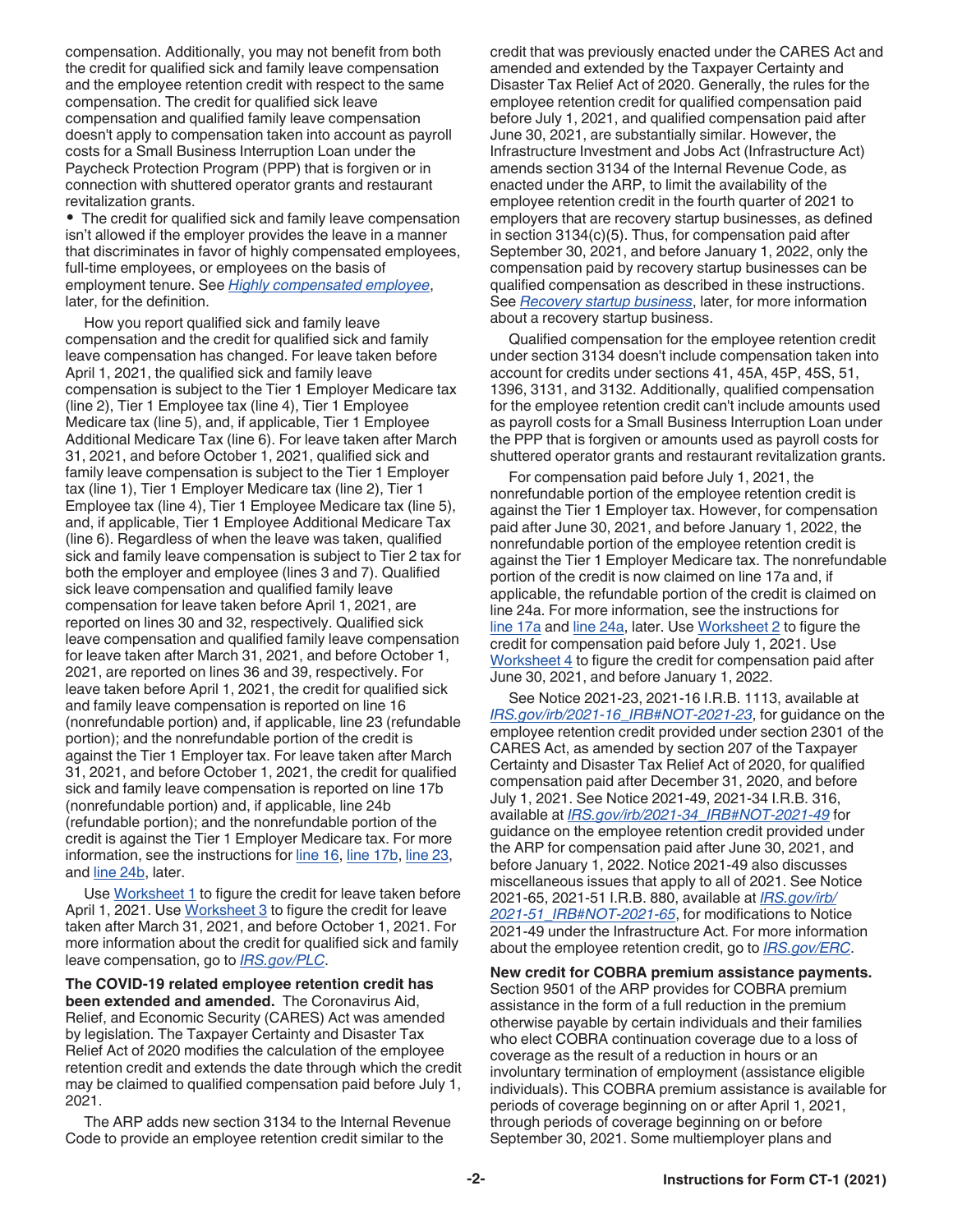<span id="page-2-0"></span>insurers don't normally file an employment tax return but will need to file one if they want to claim the COBRA premium assistance credit.

Section 9501(b) of the ARP adds new section 6432 to the Internal Revenue Code that allows a credit (COBRA premium assistance credit) against Tier 1 Employer Medicare tax in an amount equal to the premiums not paid by assistance eligible individuals for COBRA continuation coverage by reason of section 9501(a)(1) of the ARP. The nonrefundable portion of the credit is reported on line 17c and, if applicable, the refundable portion of the credit is reported on line 24c. If you claim this credit, you must also report the number of individuals provided COBRA premium assistance on line 17d. Use [Worksheet 5](#page-26-0) to figure the credit. For more information, see the instructions for [line 17c,](#page-15-0) [line 17d,](#page-15-0) and [line 24c](#page-16-0), later. For more information on COBRA premium assistance payments and the credit, see Notice 2021-31, 2021-23 I.R.B. 1173, available at *[IRS.gov/irb/](https://www.irs.gov/irb/2021-23_IRB#NOT-2021-31) [2021-23\\_IRB#NOT-2021-31](https://www.irs.gov/irb/2021-23_IRB#NOT-2021-31)*; and Notice 2021-46, 2021-33 I.R.B. 303, available at *[IRS.gov/irb/](https://www.irs.gov/irb/2021-33_IRB#NOT-2021-46) [2021-33\\_IRB#NOT-2021-46](https://www.irs.gov/irb/2021-33_IRB#NOT-2021-46)*.

**Advance payment of COVID-19 credits extended.** Based on the extensions of the credit for qualified sick and family leave compensation and the employee retention credit, and the new credit for COBRA premium assistance payments, discussed above, Form 7200, Advance Payment of Employer Credits Due to COVID-19, may be filed to request an advance payment. For more information, including information on which employers are eligible to request an advance payment, deadlines for requesting an advance, and the amount that can be advanced, see the Instructions for Form 7200.

The Infrastructure Act amends section 3134 of the Internal Revenue Code, as enacted under the ARP, to limit the availability of the employee retention credit in the fourth quarter of 2021 to employers that are recovery startup businesses, as defined in section 3134(c)(5). See *[Recovery](#page-14-0) [startup business](#page-14-0)*, later, for more information about a recovery startup business. Some employers that are no longer eligible to claim the employee retention credit for the fourth quarter of 2021 may have already submitted Form 7200 to request an advance payment of the employee retention credit for the fourth quarter of 2021. If the Form 7200 hasn't been processed, the IRS will use the employer's indication of whether it is a recovery startup business (Form 7200, Part 1, line H) as part of the determination regarding whether the Form 7200 claiming the employee retention credit in the fourth quarter of 2021 should be accepted or rejected. A refund or credit of any portion of the employee retention credit to a taxpayer in excess of the amount to which the taxpayer is entitled is an erroneous refund that the employer must repay, regardless of whether the refund or credit is advanced. Accordingly, if an employer requested and received an advance payment of the employee retention credit for the fourth calendar quarter of 2021, and the employer isn't a recovery startup business, the employer isn't eligible for an employee retention credit and must repay the amount of the advance. Employers who need to repay excess advance payments of the employee retention credit must do so by February 28, 2022, by including the advance payment on their 2021 Form CT-1, Part I, [line 26](#page-16-0), and paying any balance due by February 28, 2022.

**Deferral of the Tier 1 employer taxes expired.** The CARES Act allowed employers to defer the deposit and payment of the Tier 1 employer taxes reported on lines 1 and 8. The deferred amount of the Tier 1 employer taxes was only available for deposits due on or after March 27, 2020, and before January 1, 2021, as well as deposits and payments due after January 1, 2021, that were required for compensation paid on or after March 27, 2020, and before January 1, 2021. Therefore, the line previously used for the employer deferral has been "Reserved for future use." Onehalf of the Tier 1 employer taxes was due by December 31, 2021, and the remainder is due by December 31, 2022. Because both December 31, 2021, and December 31, 2022, are nonbusiness days, payments made on the next business day will be considered timely. Any payments or deposits you made before December 31, 2021, were first applied against your payment due on December 31, 2021, and then applied against your payment due on December 31, 2022. For more information about the deferral of employment tax deposits, go to *[IRS.gov/ETD](https://www.irs.gov/ETD)*. See *Paying the deferred amount of the Tier 1 employer taxes* and *[How to pay the deferred amount of](#page-3-0)  [Tier 1 employer and employee taxes](#page-3-0)*, later, for information about paying the deferred amount of the Tier 1 employer taxes.

**Deferral of the Tier 1 employee taxes expired.** The Presidential Memorandum on Deferring Payroll Tax Obligations in Light of the Ongoing COVID-19 Disaster, issued on August 8, 2020, directed the Secretary of the Treasury to defer the withholding, deposit, and payment of the Tier 1 employee taxes reported on lines 4 and 10 on compensation paid during the period from September 1, 2020, through December 31, 2020. The deferral of the withholding and payment of the Tier 1 employee taxes was available for employees whose applicable compensation paid for a biweekly pay period were less than \$4,000, or the equivalent threshold amount for other pay periods. The line previously used for the employee deferral has been "Reserved for future use." The COVID-related Tax Relief Act of 2020 deferred the due date for the withholding and payment of the Tier 1 employee taxes until the period beginning on January 1, 2021, and ending on December 31, 2021. For more information about the deferral of the Tier 1 employee taxes, see Notice 2020-65, 2020-38 I.R.B. 567, available at *[IRS.gov/irb/2020-38\\_IRB#NOT-2020-65](https://www.irs.gov/irb/2020-38_IRB#NOT-2020-65)*; and Notice 2021-11, 2021-06 I.R.B. 827, available at *[IRS.gov/irb/](https://www.irs.gov/irb/2021-06_IRB#NOT-2021-11) [2021-06\\_IRB#NOT-2021-11](https://www.irs.gov/irb/2021-06_IRB#NOT-2021-11)*. Also see *[Paying the deferred](#page-3-0) [amount of the Tier 1 employee taxes](#page-3-0)* and *[How to pay the](#page-3-0)  [deferred amount of Tier 1 employer and employee taxes](#page-3-0)*, later, for information about paying the deferred amount of the Tier 1 employee taxes.

#### **Reminders**

**Paying the deferred amount of the Tier 1 employer taxes.** One-half of the Tier 1 employer taxes was due by December 31, 2021, and the remainder is due by December 31, 2022. Because both December 31, 2021, and December 31, 2022, are nonbusiness days, payments made on the next business day will be considered timely. Any payments or deposits you made before December 31, 2021, were first applied against your payment due on December 31, 2021, and then applied against your payment due on December 31, 2022. For example, if your Tier 1 employer taxes for 2020 were \$20,000 and you deposited \$5,000 of the \$20,000 during 2020 and you deferred \$15,000 on Form CT-1, line 21, then you were required to pay \$5,000 by December 31, 2021, and must pay \$10,000 by December 31, 2022. However, if your Tier 1 employer taxes for 2020 were \$20,000 and you deposited \$15,000 of the \$20,000 during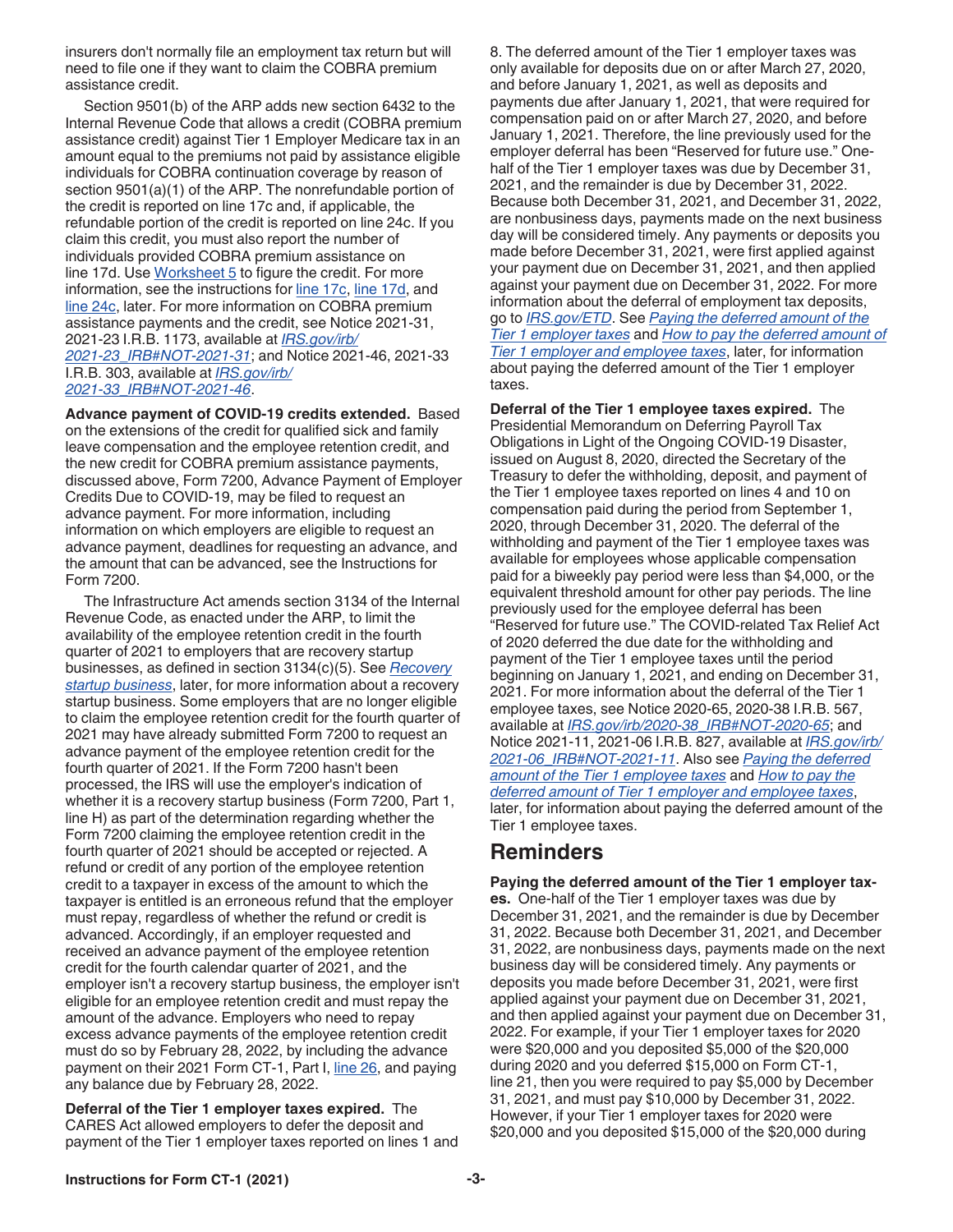<span id="page-3-0"></span>2020 and you deferred \$5,000 on Form CT-1, line 21, then you didn't need to pay any deferred amount by December 31, 2021, because 50% of the amount that could have been deferred (\$10,000) was already paid and was first applied against your payment that was due on December 31, 2021. Accordingly, you must pay the \$5,000 deferral by December 31, 2022. Payment of the deferral isn't reported on Form CT-1. For additional information, go to *[IRS.gov/ETD](https://www.irs.gov/ETD)*.

**Paying the deferred amount of the Tier 1 employee tax-**

**es.** The due date for the withholding and payment of the Tier 1 employee taxes was postponed until the period beginning on January 1, 2021, and ending on December 31, 2021. The employer was required to withhold and pay the total deferred Tier 1 employee taxes ratably from compensation paid to the employee between January 1, 2021, and December 31, 2021. If necessary, the employer was allowed to make arrangements to otherwise collect the total deferred taxes from the employee. The employer was liable to pay the deferred taxes to the IRS and was required to do so before January 1, 2022, to avoid interest, penalties, and additions to tax on those amounts. Because January 1, 2022, was a nonbusiness day, payments made on January 3, 2022, were considered timely. Payment of the deferral isn't reported on Form CT-1. For more information about the deferral of the Tier 1 employee taxes, see *[Notice 2020-65](https://www.irs.gov/irb/2020-38_IRB#NOT-2020-65)* and *[Notice](https://www.irs.gov/irb/2021-06_IRB#NOT-2021-11)  [2021-11](https://www.irs.gov/irb/2021-06_IRB#NOT-2021-11)*.

**How to pay the deferred amount of Tier 1 employer and employee taxes.** You may pay the amount you owe electronically using the Electronic Federal Tax Payment System (EFTPS) or by a check or money order. The preferred method of payment is EFTPS. For more information, go to *[EFTPS.gov](https://www.eftps.gov)*, or call 800-555-4477 or 800-733-4829 (TDD). To pay the deferred amount using EFTPS, select Form CT-1, calendar year 2020, and the option to pay the deferred amount.

If you pay by check or money order, include a 2020 Form CT-1(V), Payment Voucher. The 2020 Form CT-1(V) is on page 3 of Form CT-1 and is available at *[IRS.gov/CT1](https://www.irs.gov/ct1)* (select the link for "All Form CT-1 Revisions" under "Other Items You May Find Useful"). Make the check or money order payable to "United States Treasury." Enter your EIN, "Form CT-1," and "2020" on your check or money order.

Payments should be sent to:

Department of the Treasury Internal Revenue Service Cincinnati, OH 45999-0030

For more information about the deferral of Tier 1 employer and employee taxes, go to *[IRS.gov/ETD](https://www.irs.gov/ETD)* and see *[Notice](https://www.irs.gov/irb/2020-38_IRB#NOT-2020-65)  [2020-65](https://www.irs.gov/irb/2020-38_IRB#NOT-2020-65)* and *[Notice 2021-11](https://www.irs.gov/irb/2021-06_IRB#NOT-2021-11)*.

**Outsourcing payroll duties.** Generally, as an employer, you're responsible to ensure that tax returns are filed and deposits and payments are made, even if you contract with a third party to perform these acts. You remain responsible if the third party fails to perform any required action. Before you choose to outsource any of your payroll and related tax duties (that is, withholding, reporting, and paying over income taxes and taxes imposed by the Railroad Retirement Tax Act) to a third-party payer, such as a payroll service provider or reporting agent, go to *[IRS.gov/](https://www.irs.gov/outsourcingpayrollduties)*

*[OutsourcingPayrollDuties](https://www.irs.gov/outsourcingpayrollduties)* for helpful information on this topic. For more information on the different types of third-party payer arrangements, see section 16 of Pub. 15.

**Correcting a previously filed Form CT-1.** If you discover an error on a previously filed Form CT-1, make the correction using Form CT-1 X. Form CT-1 X is filed separately from Form CT-1. For more information, see the Instructions for Form CT-1 X or go to *[IRS.gov/CorrectingEmploymentTaxes](https://www.irs.gov/correctingemploymenttaxes)*.

**Change of address.** Use Form 8822-B to notify the IRS of an address change.

**Federal tax deposits must be made by electronic funds transfer (EFT).** You must use EFT to make all federal tax deposits. Generally, an EFT is made using EFTPS. If you don't want to use EFTPS, you can arrange for your tax professional, financial institution, payroll service, or other trusted third party to make electronic deposits on your behalf. Also, you may arrange for your financial institution to initiate a same-day wire payment on your behalf. EFTPS is a free service provided by the Department of the Treasury. Services provided by your tax professional, financial institution, payroll service, or other third party may have a fee.

To get more information about EFTPS or to enroll in EFTPS, go to *[EFTPS.gov](https://www.eftps.gov)*, or call 800-555-4477 or 800-733-4829 (TDD). Additional information about EFTPS is also available in Pub. 966.

**Paid preparers.** If you use a paid preparer to complete Form CT-1, the paid preparer must complete and sign the paid preparer's section of Form CT-1.

**Additional information.** For more information, see one of the resources discussed next.

• Pub. 15 contains information for withholding, depositing, reporting, and paying over employment taxes.

• Pub. 15-A contains specialized and detailed employment tax information supplementing the basic information provided in Pub. 15.

• Pub. 15-B contains information about the employment tax treatment of various types of noncash compensation.

• Pub. 915 contains the federal income tax rules for social security benefits and equivalent Tier 1 railroad retirement benefits.

• The Railroad Retirement Board (RRB) website at *[RRB.gov](https://www.rrb.gov)*  contains additional employer reporting information and instructions.

**How to get forms and publications.** You can download or print most of the forms and publications you may need at *[IRS.gov/Forms](https://www.irs.gov/forms)*. Otherwise, you can go to *[IRS.gov/](https://www.irs.gov/orderforms) [OrderForms](https://www.irs.gov/orderforms)* to place an order and have forms mailed to you. The IRS will process your order as soon as possible. Don't resubmit requests you've already sent us. You can get forms and publications faster online.

**Where can you get telephone help?** You can call the IRS Business and Specialty Tax Line at 800-829-4933 or 800-829-4059 (TDD/TTY for persons who are deaf, hard of hearing, or have a speech disability) Monday–Friday from 7:00 a.m. to 7:00 p.m. local time (Alaska and Hawaii follow Pacific time) for answers to your questions about completing Form CT-1 or tax deposit rules.

#### **Photographs of Missing Children**

The IRS is a proud partner with the *[National Center for](http://www.missingkids.org/) [Missing & Exploited Children® \(NCMEC\)](http://www.missingkids.org/)*. Photographs of missing children selected by the Center may appear in instructions on pages that would otherwise be blank. You can help bring these children home by looking at the photographs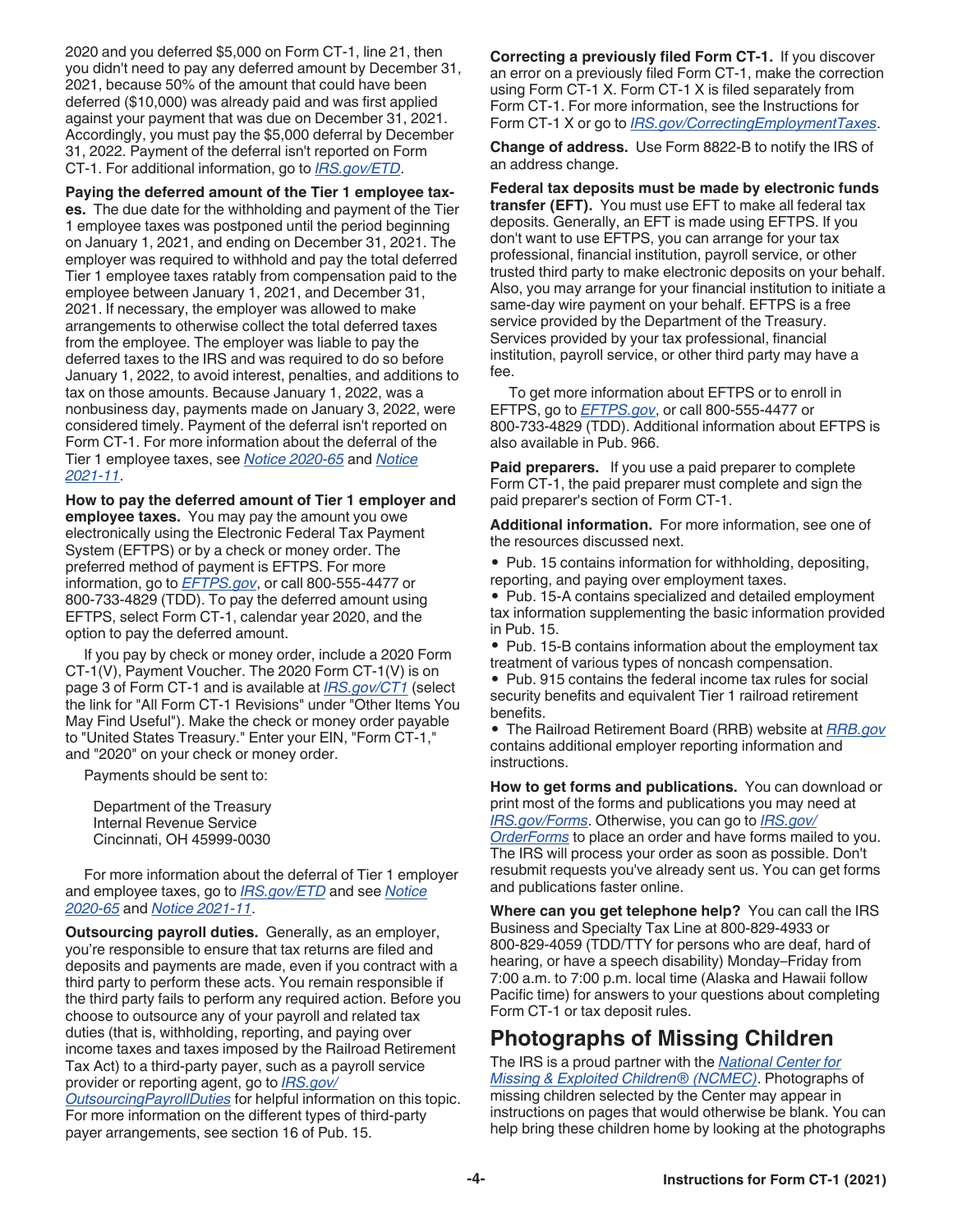### <span id="page-4-0"></span>**General Instructions Purpose of Form CT-1**

These instructions give you some background information about Form CT-1. They tell you who must file Form CT-1, how to complete it line by line, and when and where to file it.

Use Form CT-1 to report taxes imposed by the Railroad Retirement Tax Act (RRTA). Use Form 941, Employer's QUARTERLY Federal Tax Return, or, if applicable, Form 944, Employer's ANNUAL Federal Tax Return, to report federal income taxes withheld from your employees' wages and other compensation.

In accordance with Notice 2020-24, 2020-18 I.R.B. 1122, available at *[IRS.gov/irb/2021-18\\_IRB#NOT-2021-24](https://www.irs.gov/irb/2021-18_IRB#NOT-2021-24)*, as modified by *[Notice 2021-65](https://www.irs.gov/irb/2021-51_IRB#NOT-2021-65)*, you may have reduced deposits of employment taxes otherwise required to be made that are reported on Form 941 (generally, income tax withholding) in anticipation of claiming the credit for qualified sick and family leave compensation, the employee retention credit, and/or the COBRA premium assistance credit. For more information about qualified sick and family leave compensation, see the [line 1](#page-9-0) instructions, later. For more information about these credits, see the [line 16,](#page-12-0) [line 17a](#page-12-0), [line 17b](#page-14-0), and line 17c instructions, later. Because these credits are reported when the 2021 Form CT-1 is filed in 2022, a reduction in deposits of income tax withholding as described above may have resulted in the issuance of a balance due notice and the imposition of penalties and interest when the Form 941 quarterly return was processed.

If you reduced your deposits of employment taxes reported on Form 941 in anticipation of the credit for qualified sick and family leave compensation, the employee retention credit, and/or the COBRA premium assistance credit for quarters in 2021, and this resulted in those amounts being included as a balance due in a notice, contact us as soon as possible by either (1) writing to the address shown on your notice, or (2) calling the telephone number shown on your notice. If you contact us in writing, include a copy of your notice and the amount of employment tax deposits reported on Form 941 that you reduced in anticipation of the credit for qualified sick and family leave compensation, the employee retention credit, and/or the COBRA premium assistance credit. Whether you owe tax, penalties, and interest will depend upon the credits properly claimed on Form CT-1.

#### **Who Must File**

**TIP**

*For purposes of these instructions, all references to "sick pay" mean ordinary sick pay, not "qualified sick leave compensation."*

File Form CT-1 if you paid one or more employees compensation subject to tax under RRTA.

A payer of sick pay (including a third party) must file Form CT-1 if the sick pay is subject to Tier 1 railroad retirement taxes. Include sick pay payments on lines 8–11 and, if the withholding threshold is met, line 12 of Form CT-1. Follow the reporting procedures for sick pay reporting in section 6 of Pub. 15-A.

If a third-party payer of sick pay is also paying qualified sick leave compensation on behalf of an employer, the third party would be making the payments as an agent of the employer. The employer is required to do the reporting and payment of railroad retirement taxes with respect to the qualified sick leave compensation and claim the credit for the qualified sick leave compensation unless the employer has an agency agreement with the third-party payer that requires the third-party payer to do the collecting, reporting, and/or paying or depositing railroad retirement taxes on the qualified sick leave compensation. If the employer has an agency agreement with the third-party payer, the third-party payer includes the qualified sick leave compensation on the Form CT-1 filed by the third party and claims the sick leave credit on behalf of the employer on Form CT-1.

After you file your first Form CT-1, you must file a return for each year, even if you didn't pay taxable compensation during the year, until you file a final return.

**Disregarded entities and qualified subchapter S subsidiaries (QSubs).** Eligible single-owner disregarded entities and QSubs are treated as separate entities for employment tax purposes. Eligible single-member entities that haven't elected to be taxed as corporations must report and pay employment taxes on compensation paid to their employees using the entities' own names and employer identification numbers (EINs). See Regulations sections 1.1361-4(a)(7) and 301.7701-2(c)(2)(iv).

### **Where To File**

Send Form CT-1 to:

Department of the Treasury Internal Revenue Service Center Kansas City, MO 64999-0048

### **When To File**

File Form CT-1 by February 28, 2022.

#### **Definitions**

The terms "employer" and "employee" used in these instructions are defined in section 3231 and in its regulations.

#### **Compensation**

Compensation means payment in money, meaning currency issued by a recognized authority as a medium of exchange, for services performed as an employee of one or more employers. It includes payment for time lost as an employee. A few exceptions are described later under *[Exceptions](#page-5-0)*.

**Group-term life insurance.** Include in compensation the cost of group-term life insurance over \$50,000 you provide to an employee. This amount is subject to Tier 1 and Tier 2 taxes, but not to federal income tax withholding. Include this amount on your employee's Form W-2, Wage and Tax Statement.

Former employees for whom you paid the cost of group-term life insurance over \$50,000 must pay the employee's share of these taxes with their Form 1040, U.S. Individual Income Tax Return, or Form 1040-SR, U.S. Tax Return for Seniors. You're not required to collect those taxes. For former employees, you must include on Form W-2 the part of compensation that consists of the cost of group-term life insurance over \$50,000. You must also separately report on Form W-2 the amount of railroad retirement taxes owed by the former employee for coverage provided after separation from service. For more information, see section 2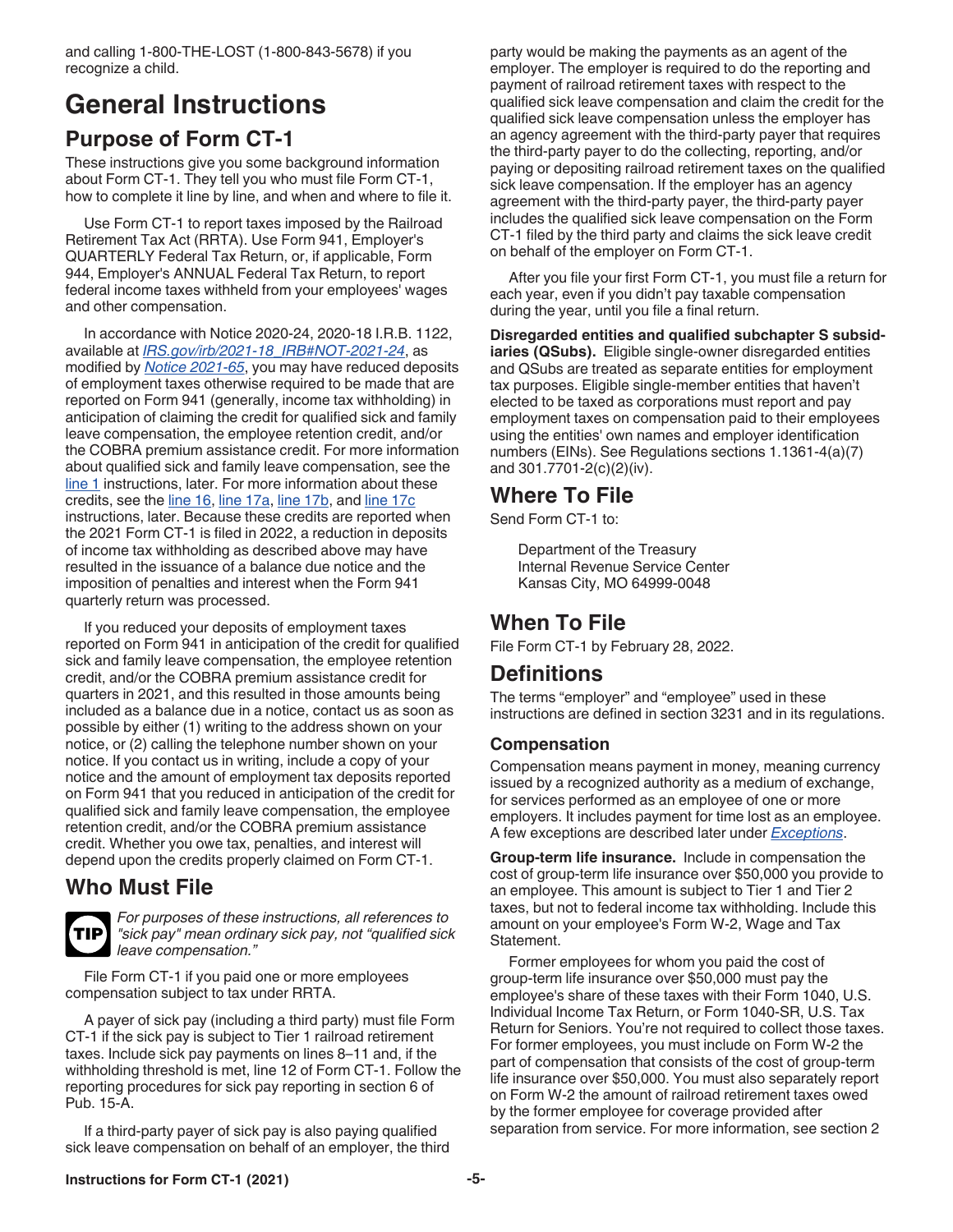<span id="page-5-0"></span>of Pub. 15-B and the General Instructions for Forms W-2 and W-3.

**Timing.** Compensation is considered paid when it is actually paid or when it is constructively paid. It is constructively paid when it is set apart for the employee, or credited to an account the employee can control, without any substantial limit or condition on how and when the payment is to be made.

Any compensation paid during the current year that was earned in a prior year is taxable at the current year's tax rates; you must include the compensation with the current year's compensation on Form CT-1, lines 1–12, as appropriate. An exception applies to nonqualified deferred compensation that was subject to Tier 1 and Tier 2 tax in a prior year. See the rules for nonqualified deferred compensation plans in section 5 of Pub. 15-A.

**Exceptions.** Compensation doesn't include the following. • Certain benefits provided to or on behalf of an employee if at the time the benefits are provided it is reasonable to believe the employee can exclude such benefits from income. For information on what benefits are excludable, see Pub. 15-B. Examples of this type of benefit include:

1. Certain employee achievement awards under section 74(c),

2. Certain scholarship and fellowship grants under section 117,

3. Certain fringe benefits under section 132, and

4. Employer payments to an Archer MSA under section 220 or health savings accounts (HSAs) under section 223.

• Stock or stock options.

• Payments made specifically for traveling or other bona fide and necessary expenses that meet the rules in the regulations under section 62.

• Payments for services performed by a nonresident alien temporarily present in the United States as a nonimmigrant under subparagraphs  $(F)$ ,  $(J)$ ,  $(M)$ , or  $(Q)$  of the Immigration and Nationality Act.

• Compensation under \$25 earned in any month by an employee in the service of a local lodge or division of a railway-labor-organization employer.

*Exceptions for sickness or accident disability payments.* For purposes of employee and employer **Tier 1**  taxes, compensation doesn't include sickness or accident disability payments made to or on behalf of an employee or dependents:

• Under a workers' compensation law,

• Under section 2(a) of the Railroad Unemployment Insurance Act for days of sickness due to an on-the-job injury,

• Under the Railroad Retirement Act, or

• More than 6 months after the calendar month the employee last worked.

For purposes of **Tier 2** taxes, compensation doesn't include payments made to or on behalf of an employee or dependents under a sickness or accident disability plan or a medical or hospitalization plan in connection with sickness or accident disability.

### **Employer and Employee Taxes**

#### **Tax Rates and Compensation Bases**

| <b>Tax Rates</b>                                       | Compensation<br><b>Paid in 2021</b> |  |  |  |
|--------------------------------------------------------|-------------------------------------|--|--|--|
| Tier 1                                                 |                                     |  |  |  |
| Employer and Employee: Each pay 6.2%                   | \$142,800                           |  |  |  |
| Tier 1 Medicare                                        |                                     |  |  |  |
| Employer and Employee: Each pay $1.45\%$ of $\ldots$   | All                                 |  |  |  |
| Tier 1 Employee Additional Medicare Tax<br>withholding |                                     |  |  |  |
| Employee: Pays 0.9% on<br>compensation exceeding       | \$200,000                           |  |  |  |
| Tier 2                                                 |                                     |  |  |  |
| Employer: Pays 13.1% of first $\ldots \ldots \ldots$   | \$106.200                           |  |  |  |
| Employee: Pays 4.9% of first                           | \$106,200                           |  |  |  |

#### **Employer Taxes**

Employers must pay both Tier 1 and Tier 2 taxes, except for the Tier 1 Employer tax (line 1) on qualified sick and family leave compensation for leave taken before April 1, 2021, and the Tier 1 Employee Additional Medicare Tax. Tier 1 tax is divided into two parts. The amount of compensation subject to each tax is different. See the table above for the 2021 tax rates and compensation bases.

**Concurrent employment.** If two or more related corporations that are rail employers employ the same individual at the same time and pay that individual through a common paymaster that is one of the corporations, the corporations are considered a single employer. They have to pay, in total, no more in railroad retirement taxes than a single employer would. See Regulations section 31.3121(s)-1 for more information.

**Successor employers.** Successor employers should see section 3231(e)(2)(C) and Pub. 15 to see if they can use the predecessor's compensation paid against the maximum compensation bases.

#### **Employee Taxes**

You must withhold the employee's part of Tier 1 and Tier 2 taxes. See the table under *Employer and Employee Taxes*, earlier, for the tax rates and compensation bases. See *[Tips](#page-6-0)*, later, for information on the employee tax on tips.

**Withholding or payment of employee tax by employer.**  You must collect the employee railroad retirement tax from each employee by withholding it from employee compensation. If you don't withhold the employee tax, you must still pay the tax. If you withhold too much or too little tax because you can't determine the correct amount, correct the amount withheld by an adjustment, credit, or refund according to the applicable regulations.

If you pay the railroad retirement tax for your employee rather than withholding it, the amount of the employee's compensation is increased by the amount of that tax. See Rev. Proc. 83-43,1983-1 C.B. 778, for information on how to figure and report the proper amounts.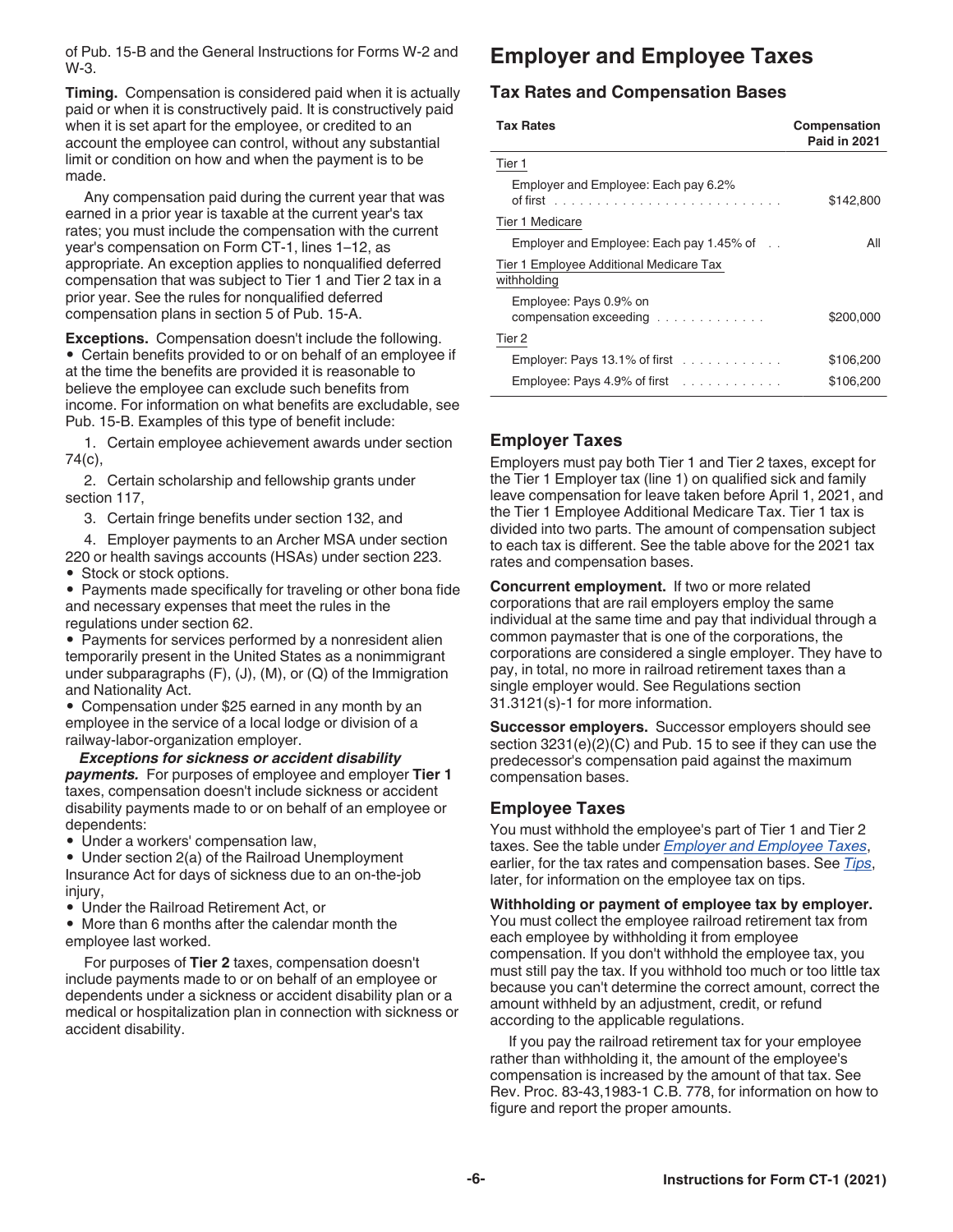<span id="page-6-0"></span>**Tips.** Your employee must report cash tips to you by the 10th day of the month following the month the tips are received. The report should include charged tips you paid over to the employee for charge customers, tips the employee received directly from customers, and tips received from other employees under any tip-sharing arrangement. Both directly and indirectly tipped employees must report tips to you. Cash tips must be reported for every month, unless the cash tips for the month are less than \$20. Stop collecting the Tier 1 Employee tax when his or her compensation and tips for tax year 2021 reach \$142,800. Collect the Tier 1 Employee Medicare tax for the whole year on all compensation and tips. Collect the Tier 1 Employee Additional Medicare Tax withholding on compensation and tips that exceed \$200,000 for the calendar year.

An employee must furnish you with a written (or electronic) statement of cash tips, signed by the employee, showing (a) his or her name, address, and social security number; (b) your name and address; (c) the month or period for which the statement is furnished; and (d) the total amount of cash tips. Pub. 1244, Employee's Daily Record of Tips and Report to Employer, a booklet for daily entry of tips and forms to report tips to employers, is available at *[IRS.gov/Forms](https://www.irs.gov/forms)*.

Tips are considered to be paid at the time the employee reports them to you. You must collect both employee railroad retirement tax and federal income tax on cash tips reported to you from the employee's compensation (after withholding employee railroad retirement and federal income tax related to the nontip compensation) or from other funds the employee makes available. Apply the compensation or other funds first to the railroad retirement tax and then to federal income tax. You don't have to pay employer railroad retirement taxes on tips.

If, by the 10th of the month after the month you received an employee's tip income report, you don't have enough employee funds available to withhold the employee tax, you may report the excess amount without withholding the related tax. Include the tips your employees report to you on lines 4, 5, 6, and 7, even if you were unable to withhold the employee's share of tax. Then report the uncollected Tier 1 Employee tax, Tier 1 Employee Medicare tax, Tier 1 Employee Additional Medicare Tax withholding, and Tier 2 Employee tax on tips on line 14. See section 6 of Pub. 15.

#### **Depositing Taxes**

For Tier 1 and Tier 2 taxes, you're either a monthly schedule depositor or a semiweekly schedule depositor. However, see the *[\\$2,500 Rule](#page-7-0)* and the *[\\$100,000 Next-Day Deposit Rule](#page-7-0)*  under *[Exceptions to the Deposit Rules](#page-7-0)*, later. The terms "monthly schedule depositor" and "semiweekly schedule depositor" identify which set of rules you must follow when a tax liability arises (for example, when you have a payday). They don't refer to how often your business pays its employees or to how often you're required to make deposits.

If you were a monthly schedule depositor for the entire year, complete the *Monthly Summary of Railroad Retirement Tax Liability* in Part II of Form CT-1. If you were a semiweekly schedule depositor during any part of the year or you accumulated \$100,000 or more on any day during a deposit period, you must complete Form 945-A, Annual Record of Federal Tax Liability.

#### **Lookback Period**

Before each year begins, you must determine the deposit schedule to follow for depositing Tier 1 and Tier 2 taxes for a calendar year. This is determined from the total taxes reported on your Form CT-1 for the calendar year lookback period. The lookback period is the second calendar year preceding the current calendar year. For example, the lookback period for calendar year 2022 is calendar year 2020.

Use the table below to determine which deposit schedule to follow for 2022.

| IF you reported taxes<br>(Form CT-1, line 19) for the<br>lookback period (2020) of | THEN for 2022 you're a        |  |  |  |  |  |
|------------------------------------------------------------------------------------|-------------------------------|--|--|--|--|--|
| \$50,000 or less                                                                   | Monthly schedule depositor    |  |  |  |  |  |
| More than \$50,000                                                                 | Semiweekly schedule depositor |  |  |  |  |  |

**Example.** Rose Co. reported Form CT-1 taxes as follows.

• 2020 Form CT-1, line 19—\$49,000. • 2021 Form CT-1, line 19—\$52,000.

Rose Co. is a monthly schedule depositor for 2022 because its Form CT-1 taxes for its lookback period (calendar year 2020) weren't more than \$50,000. However, for 2023, Rose Co. is a semiweekly schedule depositor because the total taxes exceeded \$50,000 for its lookback period (calendar year 2021).

**New employer.** If you're a new employer, your taxes for both years of the lookback period are considered to be zero. Therefore, you're a monthly schedule depositor for the first and second years of your business. However, see *[\\$100,000](#page-7-0)  [Next-Day Deposit Rule](#page-7-0)*, later.

**Adjustments and the lookback rule.** To determine the amount of taxes paid for the lookback period, use only the Form CT-1 taxes reported on your original return. Adjustments to a return for a prior period aren't taken into account in determining the taxes for that prior period.

*Example.* Maple Co. originally reported Form CT-1 taxes of \$45,000 for the lookback period (2020). Maple Co. discovered in March 2022 that the tax during the lookback period (2020) was understated by \$10,000 and will correct this error with an adjustment on Form CT-1 X filed for 2020.

Maple Co. is a monthly schedule depositor for 2022 because the lookback period Form CT-1 taxes are based on the amount originally reported (\$45,000), which wasn't more than \$50,000. For purposes of the lookback rule, the \$10,000 adjustment doesn't affect either 2020 taxes or 2022 taxes. See Treasury Decision 9405, available at *[IRS.gov/irb/](https://www.irs.gov/irb/2008-32_IRB#TD-9405) [2008-32\\_IRB#TD-9405](https://www.irs.gov/irb/2008-32_IRB#TD-9405)*.

#### **When To Deposit**

#### **Monthly Schedule Depositor**

If you're a monthly schedule depositor, deposit employer and employee Tier 1 and Tier 2 taxes accumulated during a calendar month by the 15th day of the following month.

*Example.* Spruce Co. is a monthly schedule depositor with seasonal employees. Spruce Co. paid compensation each Friday during May but didn't pay any compensation during June. Under the monthly schedule deposit rule, Spruce Co. must deposit the combined taxes for the May paydays by June 15. Spruce Co. doesn't have a deposit requirement for June (due by July 15) because no compensation was paid and, therefore, Spruce Co. doesn't have a tax liability for the month.

#### **Instructions for Form CT-1 (2021) -7-**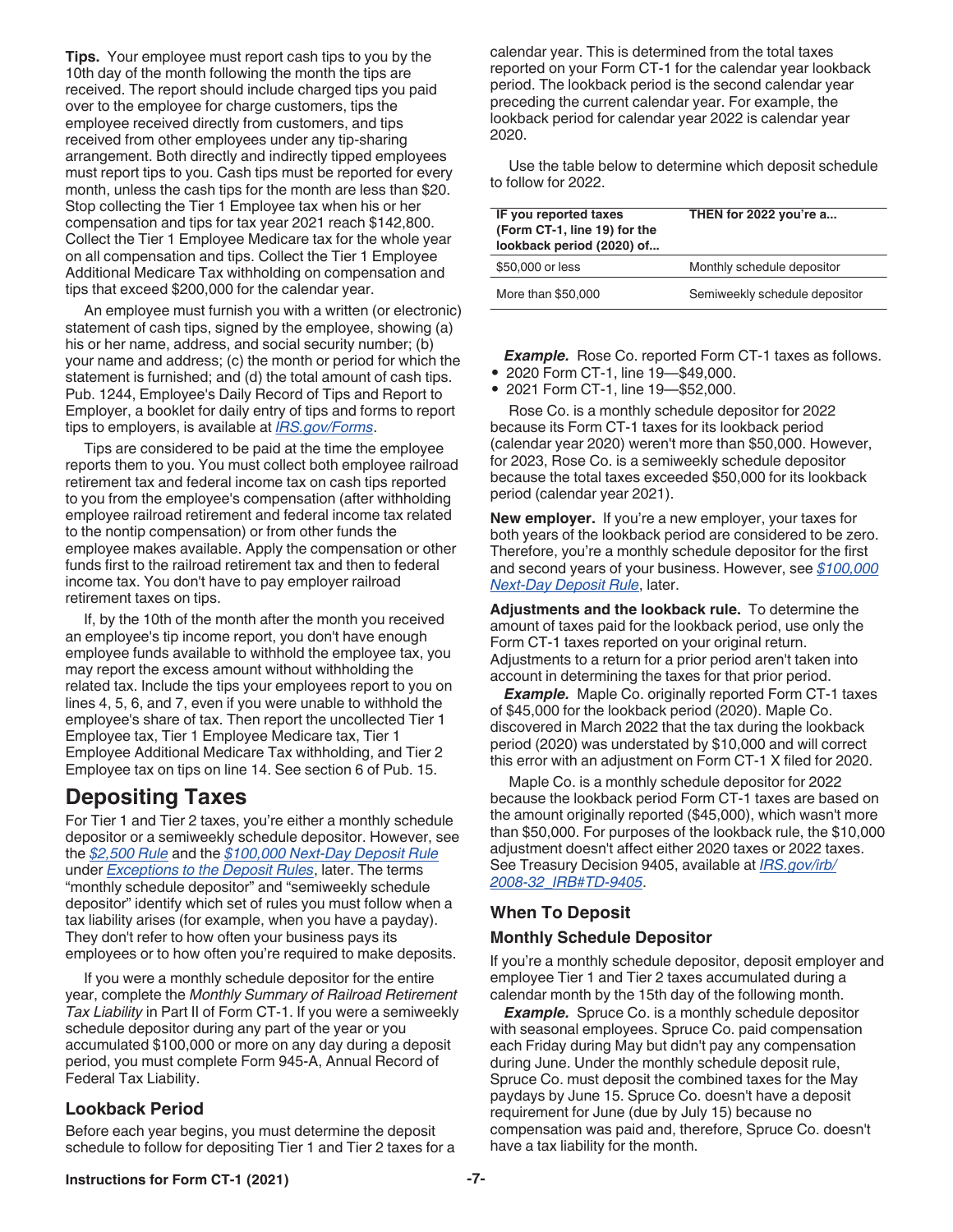#### <span id="page-7-0"></span>**Semiweekly Schedule Depositor**

If you're a semiweekly schedule depositor, use the table below to determine when to make deposits.

| Deposit Tier 1 and Tier 2 taxes No later than<br>for payments made on |                         |
|-----------------------------------------------------------------------|-------------------------|
| Wednesday, Thursday, and/or<br>Friday                                 | The following Wednesday |
| Saturday, Sunday, Monday,<br>and/or Tuesday                           | The following Friday    |

**Example.** Green, Inc., a semiweekly schedule depositor, pays compensation on the last Friday of each month. Although Green, Inc., is a semiweekly schedule depositor, Green, Inc., will deposit just once a month because Green, Inc., pays compensation only once a month. The deposit, however, will be made under the semiweekly deposit schedule as follows: Green, Inc.'s taxes for the April 29, 2022 (Friday), payday must be deposited by May 4, 2022 (Wednesday). Under the semiweekly deposit rule, taxes arising on Wednesday through Friday must be deposited by the following Wednesday.



*The last day of the calendar year ends the semiweekly deposit period and begins a new one.*

#### **Deposits Due on Business Days Only**

If a deposit is required to be made on a day that isn't a business day, the deposit is considered to have been made timely if it is made by the close of the next business day. A business day is any day other than a Saturday, Sunday, or legal holiday. For example, if a deposit is due on a Friday and Friday is a legal holiday, the deposit will be considered timely if it is made by the following Monday (if that Monday is a business day). The term "legal holiday" for deposit purposes includes only those legal holidays in the District of Columbia. For a list of legal holidays, see section 11 of Pub. 15.

Semiweekly schedule depositors will always have at least 3 business days following the close of the semiweekly period to make a deposit. If any of the 3 weekdays after the end of a semiweekly period is a legal holiday, you have 1 additional day to deposit. For example, if you have Form CT-1 taxes accumulated for payments made on Friday and the following Monday is a legal holiday, the deposit normally due on Wednesday may be made on Thursday (allowing 3 business days to make the deposit).

#### **Exceptions to the Deposit Rules**

The two exceptions that apply to the deposit rules are the: • \$2,500 Rule, and

• \$100,000 Next-Day Deposit Rule.

**\$2,500 Rule.** If your total Form CT-1 taxes after adjustments and nonrefundable credits (line 19) for the year are less than \$2,500 and the taxes are fully paid with a timely filed Form CT-1, no deposits are required. However, if you're unsure that you will accumulate less than \$2,500, deposit under the appropriate deposit rules so that you won't be subject to deposit penalties.

**\$100,000 Next-Day Deposit Rule.** If you accumulate undeposited taxes of \$100,000 or more on any day during a deposit period, you must deposit the taxes by the next business day regardless of whether you're a monthly or semiweekly schedule depositor. If you're a monthly schedule depositor and accumulate a \$100,000 tax liability on any day during the deposit period, you become a semiweekly schedule depositor on the next day and remain so for at least the rest of the calendar year and for the following calendar year. If you become a semiweekly schedule depositor under this rule solely as a result of the relief provided in *[Notice](https://www.irs.gov/irb/2021-51_IRB#NOT-2021-65)  [2021-65](https://www.irs.gov/irb/2021-51_IRB#NOT-2021-65)* regarding the early termination of the employee retention credit for the fourth quarter of 2021, you may be converted back to a monthly schedule depositor by contacting the IRS. You may continue to deposit in accordance with your status as a monthly schedule depositor, but you may receive a system-generated failure-to-deposit (FTD) penalty notice after you file your Form CT-1 for 2022. Contact the IRS at the toll-free number on your FTD penalty notice to request abatement of the FTD penalty and to be converted back to a monthly schedule depositor. Aside from this exception, ordinary rules for determining deposit frequency will continue to apply. The \$100,000 tax liability threshold requiring a next-day deposit is determined before you consider any reduction of your liability for nonrefundable credits. For more information, including an example, see frequently asked question 17 at *[IRS.gov/ETD](https://www.irs.gov/etd)*.

If you're a monthly schedule depositor and you accumulate \$100,000 or more on any day during the month, you become a semiweekly schedule depositor on the next day for the remainder of the calendar year and for the following year.

Once a semiweekly schedule depositor accumulates \$100,000 or more in a deposit period, it must stop accumulating at the end of that day and begin to accumulate anew on the next day. The following examples explain this rule.

#### *Example of \$100,000 Next-Day Deposit Rule.*

Fir Co. is a semiweekly schedule depositor. On Monday, Fir Co. accumulates taxes of \$110,000 and must deposit this amount by Tuesday, the next business day. On Tuesday, Fir Co. accumulates additional taxes of \$30,000. Because the \$30,000 isn't added to the previous \$110,000, Fir Co. must deposit the \$30,000 by Friday using the semiweekly deposit schedule.

*Example of \$100,000 Next-Day Deposit Rule during the first year of business.* Elm, Inc., started its business on Monday, May 2, 2022. Because this was the first year of its business, its Form CT-1 taxes for its lookback period (2020) are considered to be zero, and Elm, Inc., is a monthly schedule depositor. On Wednesday, May 4, it paid compensation for the first time and accumulated taxes of \$40,000. On Friday, May 6, it paid compensation and accumulated taxes of \$60,000, bringing its total accumulated (undeposited) taxes to \$100,000. Because Elm, Inc., accumulated \$100,000 or more on May 6 (Friday), Elm, Inc., must deposit the \$100,000 by May 9 (Monday), the next business day. Elm, Inc., became a semiweekly schedule depositor on May 7. Elm, Inc., will be a semiweekly schedule depositor for the rest of 2022 and for 2023.

*Example of when \$100,000 Next-Day Deposit Rule doesn't apply.* Oak Co., a semiweekly schedule depositor, accumulated taxes of \$95,000 on a Tuesday (of a Saturday-through-Tuesday deposit period) and accumulated \$10,000 on Wednesday (of a Wednesday-through-Friday deposit period). Because the \$10,000 was accumulated in a deposit period different from the one in which the \$95,000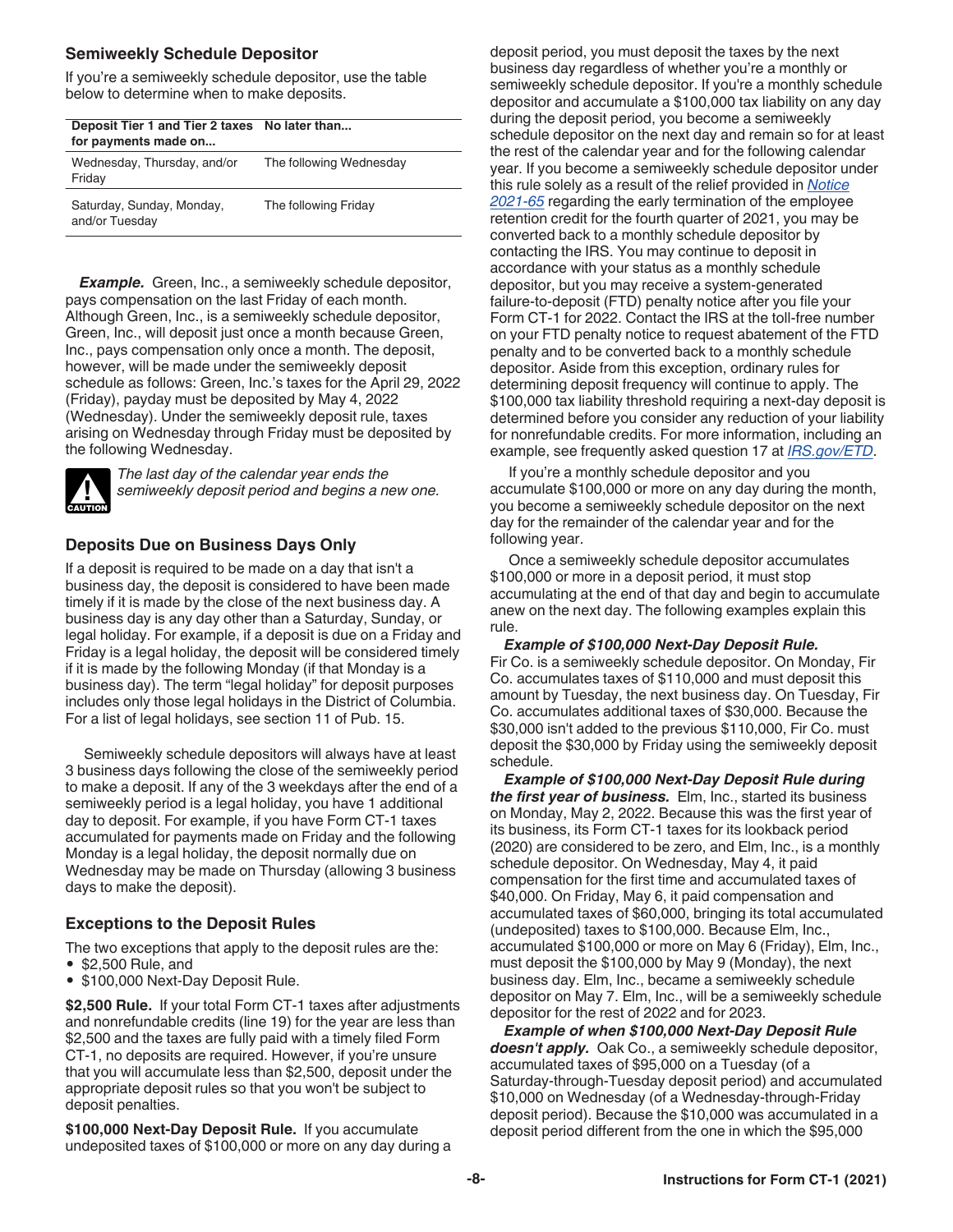<span id="page-8-0"></span>was accumulated, the \$100,000 Next-Day Deposit Rule doesn't apply. Thus, Oak Co. must deposit \$95,000 by Friday and \$10,000 by the following Wednesday.

*Reducing your deposits for COVID-19 credits.*  Employers eligible to claim the credit for qualified sick and family leave compensation, the employee retention credit, and/or the COBRA premium assistance credit can reduce their deposits by the amount of their anticipated credits. You may reduce your deposits of federal employment taxes in anticipation of the COBRA premium assistance credit with regard to a period of coverage as of the date you are entitled to the credit. Employers won't be subject to an FTD penalty for reducing their deposits if certain conditions are met. See the instructions for [line 16,](#page-12-0) [line 17a](#page-12-0), [line 17b](#page-14-0), and [line 17c](#page-15-0) for more information on these credits. For more information on reducing deposits, see Notice 2020-22, 2020-17 I.R.B. 664, available at *[IRS.gov/irb/2020-17\\_IRB#NOT-2020-22](https://www.irs.gov/irb/2020-17_IRB#NOT-2020-22);* and *[Notice 2021-24](https://www.irs.gov/irb/2021-18_IRB#NOT-2021-24)*. See the instructions for [Part II,](#page-19-0) later, for instructions on how to adjust your tax liabilities reported on Part II or Form 945-A for nonrefundable credits.

Due to the termination of the employee retention credit for the fourth quarter of 2021 for employers that aren't recovery startup businesses, the IRS will no longer waive FTD penalties for employers that reduce deposits in anticipation of the employee retention credit after December 20, 2021, unless the employer is a recovery startup business. Some employers that are no longer eligible to claim the employee retention credit for the fourth quarter of 2021 may have already reduced their employment tax deposits in anticipation of claiming the employee retention credit for the fourth quarter of 2021. For deposits due on or before December 20, 2021, with respect to compensation paid on or after October 1, 2021, an employer that isn't a recovery startup business won't be subject to an FTD penalty for the fourth quarter of 2021 if the employer:

• Reduced its deposits in anticipation of the employee retention credit, consistent with the rules provided by section 3.b. of *[Notice 2021-24](https://www.irs.gov/irb/2021-18_IRB#NOT-2021-24)*;

• Deposits the amounts initially retained in anticipation of the employee retention credit on or before the due date of the deposit for compensation paid on December 31, 2021 (regardless of whether compensation is actually paid on that date); and

• Reports the tax liability associated with the termination of the employer's employee retention credit on their 2021 Form CT-1, Part II (for December), or, if a semiweekly schedule depositor, on Form 945-A for the applicable day or days in December. For more information, see the [Part II](#page-19-0) instructions, later.

*Example. Reducing deposits for COBRA premium assistance.* Maple Co. has a semimonthly payroll period. Sophie Rose elected COBRA premium assistance on May 17, 2021. Maple Co. became entitled to a COBRA premium assistance credit as of May 17, 2021, for the premiums not paid by Sophie (an assistance eligible individual) for the periods of coverage of April 1, 2021, through April 30, 2021, and May 1, 2021, through May 31, 2021. Maple Co. could have reduced its federal employment tax deposits as of May 17, 2021, in anticipation of the credit to which Maple Co. became entitled.

#### **Electronic Deposit Requirement**

You must use EFT to make all federal tax deposits. Generally, an EFT is made using EFTPS. To get more information about EFTPS or to enroll in EFTPS, go to

*[EFTPS.gov](https://www.eftps.gov)*, or call 800-555-4477 or 800-733-4829 (TDD). Additional information about EFTPS is also available in Pub. 966.



*For an EFTPS deposit to be on time, you must submit the deposit by 8 p.m. Eastern time the day*  **c** submit the deposit by 8 p.m. Easte<br>before the date the deposit is due.

**Same-day wire payment option.** If you fail to submit a deposit transaction on EFTPS by 8 p.m. Eastern time the day before the date a deposit is due, you can still make your deposit on time by using the Federal Tax Collection Service (FTCS) to make a same-day wire payment. To use the same-day wire payment method, you will need to make arrangements with your financial institution ahead of time. Please check with your financial institution regarding availability, deadlines, and costs. Your financial institution may charge you a fee for payments made this way. To learn more about the information you will need to give your financial institution to make a same-day wire payment, go to *[IRS.gov/SameDayWire](https://www.irs.gov/samedaywire)*.

**Accuracy of Deposits Rule.** You're required to deposit 100% of your railroad retirement taxes on or before the deposit due date. However, penalties won't be applied for depositing less than 100% if both of the following conditions are met.

1. Any deposit shortfall doesn't exceed the greater of \$100 or 2% of the amount of taxes otherwise required to be deposited.

2. The deposit shortfall is paid or deposited by the shortfall makeup date for each type of depositor as described below.

• **Monthly schedule depositor.** Deposit the shortfall or pay it with your return by the due date of Form CT-1. You may pay the shortfall with Form CT-1 even if the amount is \$2,500 or more.

• **Semiweekly schedule depositor.** Deposit the shortfall by the earlier of the first Wednesday or Friday on or after the 15th of the month following the month in which the shortfall occurred. For example, if a semiweekly schedule depositor has a deposit shortfall during May 2022, the shortfall makeup date is June 15, 2022 (Wednesday).

#### **Penalties and Interest**

The law provides penalties for failure to file a return, late filing of a return, late payment of taxes, failure to make deposits, and late deposits unless filing and/or paying late is due to reasonable cause and not due to willful neglect. Interest is charged on taxes paid late at the rate set by law. For more information, see Pub. 15. Deposit or pay your taxes when they are due, unless you meet the requirements discussed in *[Notice 2020-22](https://www.IRS.gov/irb/2020-17_IRB#NOT-2020-22)* and *[Notice 2021-24](https://www.irs.gov/irb/2021-18_IRB#NOT-2021-24)*. See *[Notice 2021-65](https://www.irs.gov/irb/2021-51_IRB#NOT-2021-65)* for modifications to Notice 2021-24 under the Infrastructure Act.

If you receive a notice about a penalty after you file this return, reply to the notice with an explanation and we will determine if you meet reasonable cause criteria. Don't attach an explanation when you file your return.

Use Form 843 to request abatement of assessed penalties or interest. Don't request abatement of assessed penalties or interest on Form CT-1 or Form CT-1 X.

**Order in which deposits are applied.** Generally, tax deposits are applied first to the most recent tax liability within the specified tax period to which the deposit relates. If you receive an FTD penalty notice, you may designate how your payment is to be applied in order to minimize the amount of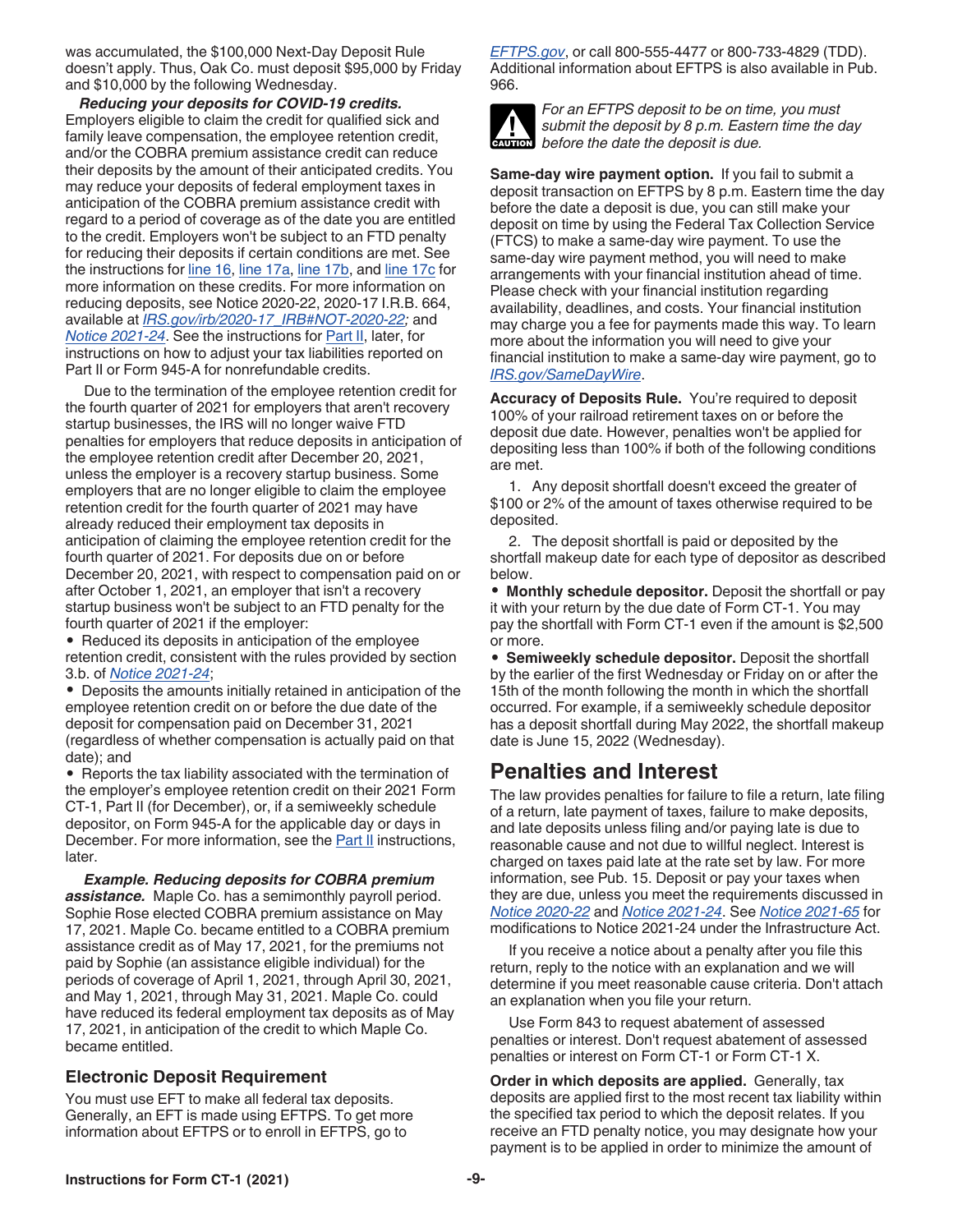<span id="page-9-0"></span>the penalty. You must respond within 90 days of the date of the notice. Follow the instructions on the notice you received. See Rev. Proc. 2001-58 for more information. You can find Rev. Proc. 2001-58 on page 579 of Internal Revenue Bulletin 2001-50 at *[IRS.gov/pub/irs-irbs/irb01-50.pdf](https://www.irs.gov/pub/irs-irbs/irb01-50.pdf)*.

**Trust fund recovery penalty.** If taxes that must be withheld (that is, trust fund taxes) aren't withheld or aren't deposited or paid to the United States Treasury, the trust fund recovery penalty may apply. The penalty is 100% of the unpaid trust fund tax. If these unpaid taxes can't be immediately collected from the employer or business, the trust fund recovery penalty may be imposed on all persons who are determined by the IRS to be responsible for collecting, accounting for, or paying over these taxes, and who acted willfully in not doing so. For more information, see *Trust Fund Recovery Penalty*  in section 11 of Pub. 15. The trust fund recovery penalty won't apply to any amount of trust fund taxes an employer holds back in anticipation of any credits they are entitled to. It also won't apply to applicable taxes properly deferred under *[Notice 2020-65](https://www.irs.gov/irb/2020-38_IRB#NOT-2020-65)* and *[Notice 2021-11](https://www.irs.gov/irb/2021-06_IRB#NOT-2021-11)* if paid by the due date.

## **Specific Instructions**

#### **Final Return**

If you stop paying taxable compensation and won't have to file Form CT-1 in the future, you must file a final return and check the final return box at the top of Form CT-1 under "2021." The final return should be accompanied by a statement providing the last date on which you paid compensation that you reported on Form CT-1, the address at which the records for your Forms CT-1 will be kept, and the name of the person keeping the records. If the business has been transferred to another person, the statement should include the name and address of the transferee and the date of the transfer. If the business wasn't transferred or the transferee isn't known, the statement should so state.



*Processing of your return may be delayed if you don't provide the required amounts in the* Compensation **h** *and* Tax *columns.* 

### **Line 1—Tier 1 Employer Tax**

Enter the compensation (other than tips and sick pay), including qualified sick leave compensation and qualified family leave compensation for leave taken after March 31, 2021, and before October 1, 2021; and qualified compensation (other than qualified health plan expenses) for the employee retention credit, subject to Tier 1 Employer tax in the *Compensation* column. Don't include qualified sick leave compensation or qualified family leave compensation for leave taken before April 1, 2021. Multiply by 6.2% and enter the result in the *Tax* column. The total amount listed in the *Compensation* column for lines 1 and 8 combined may not be more than \$142,800 per employee. For more information on qualified compensation for the employee retention credit, see the instructions for [line 17a,](#page-12-0) later.

#### **Qualified Sick Leave Compensation and Qualified Family Leave Compensation**

**Qualified sick leave compensation.** For purposes of the credit for qualified sick and family leave compensation, qualified sick leave compensation is compensation (determined without regard to the exclusions under section 3231(e)(1)) paid under the EPSLA as enacted under the

FFCRA and amended for purposes of the ARP. See the instructions for [line 16](#page-12-0) for information about the credit for qualified sick and family leave compensation for leave taken before April 1, 2021, and the instructions for [line 17b](#page-14-0) for information about the credit for qualified sick and family leave compensation for leave taken after March 31, 2021, and before October 1, 2021.

*Although qualified sick leave compensation and qualified family leave compensation are defined as*  **z** *qualified family leave compensation are defined compensation determined without regard to the exclusions under section 3231(e)(1) for purposes of the credit for qualified sick and family leave compensation, don't include any compensation otherwise excluded under section 3231(e)(1) when reporting qualified sick leave compensation and qualified family leave compensation on lines 1, 2, 3, 4, 5, 6, and 7.*

*EPSLA.* Employers with fewer than 500 employees and, for leave taken after March 31, 2021, and before October 1, 2021, certain governmental employers without regard to number of employees (except for the federal government and its agencies and instrumentalities unless described in section 501(c)(1)) are entitled to a credit if they provide paid sick leave to employees that otherwise meets the requirements of the EPSLA. Under the EPSLA, as amended for purposes of the ARP, compensation is qualified sick leave compensation if paid to employees that are unable to work or telework before October 1, 2021, because the employee:

1. Is subject to a federal, state, or local quarantine or isolation order related to COVID-19;

2. Has been advised by a health care provider to self-quarantine due to concerns related to COVID-19;

3. Is experiencing symptoms of COVID-19 and seeking a medical diagnosis; or, for leave taken after March 31, 2021, and before October 1, 2021, is seeking or awaiting the results of a diagnostic test for, or a medical diagnosis of, COVID-19 (and the employee has been exposed to COVID-19 or the employee's employer has requested such test or diagnosis), or the employee is obtaining immunizations related to COVID-19 or recovering from an injury, disability, illness, or condition related to such immunization;

4. Is caring for an individual subject to an order described in (1) or who has been advised as described in (2);

5. Is caring for son or daughter because the school or place of care for that child has been closed, or the childcare provider for that child is unavailable, due to COVID-19 precautions; or

6. Is experiencing any other substantially similar condition specified by the U.S. Department of Health and Human Services, which for leave taken after March 31, 2021, and before October 1, 2021, includes to accompany an individual to obtain immunization related to COVID-19, or to care for an individual who is recovering from any injury, disability, illness, or condition related to the immunization.

**Son or daughter.** A son or daughter must generally have been under 18 years of age or incapable of self-care because of a mental or physical disability. A son or daughter includes a biological child, adopted child, stepchild, foster child, legal ward, or child for whom the employee assumes parental status and carries out the obligations of a parent.

*Limits on qualified sick leave compensation.* The EPSLA, as amended for purposes of the ARP, provides different limitations for different circumstances under which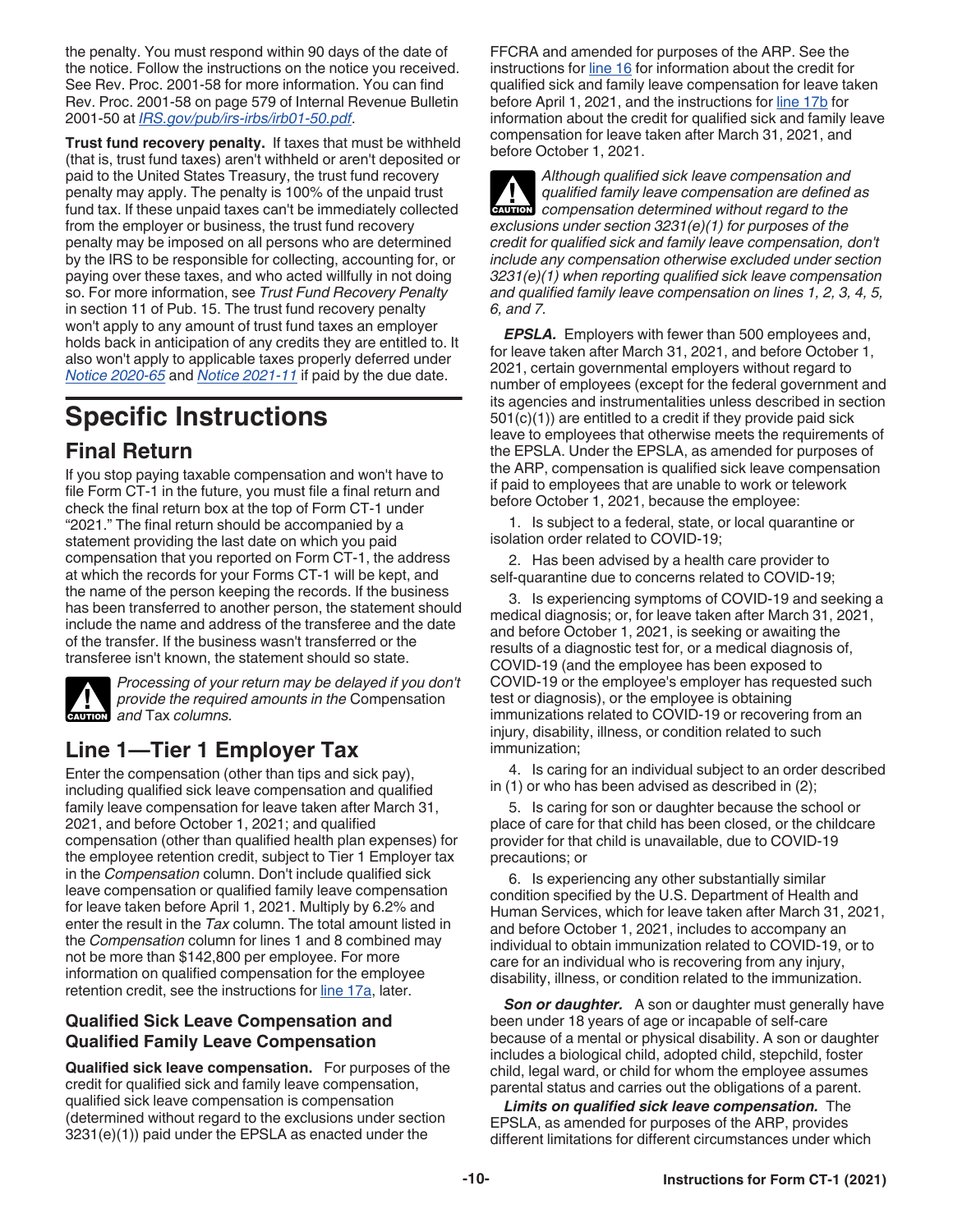<span id="page-10-0"></span>qualified sick leave compensation is paid. For paid sick leave qualifying under (1), (2), or (3), earlier, the amount of qualified sick leave compensation is determined at the employee's regular rate of pay, but the compensation may not exceed \$511 for any day (or portion of a day) for which the individual is paid sick leave. For paid sick leave qualifying under (4), (5), or (6), earlier, the amount of qualified sick leave compensation is determined at two-thirds the employee's regular rate of pay, but the compensation may not exceed \$200 for any day (or portion of a day) for which the individual is paid sick leave. The EPSLA also limits each individual to a maximum of up to 80 hours of paid sick leave in total for leave taken after March 31, 2020, and before April, 1, 2021. The ARP resets this limit at 80 hours of paid sick leave for leave taken after March 31, 2021, and before October 1, 2021. Therefore, for leave taken after March 31, 2020, and before April 1, 2021, the maximum amount of paid sick leave compensation can't exceed \$5,110 for an employee for leave under (1), (2), or (3), and it can't exceed \$2,000 for an employee for leave under (4), (5), or (6). These maximum amounts also reset and apply to leave taken after March 31, 2021, and before October 1, 2021.

For more information about qualified sick leave compensation, go to *[IRS.gov/PLC](https://www.irs.gov/plc)*.

**Qualified family leave compensation.** For purposes of the credit for qualified sick and family leave compensation, qualified family leave compensation is compensation (determined without regard to the exclusions under section 3231(e)(1)) paid under the Expanded FMLA as enacted under the FFCRA and amended for purposes of the ARP. However, some compensation eligible for the credit should not be reported as taxable compensation on lines 1, 2, 3, 4, 5, 6, and 7. See the *[Caution](#page-9-0)*, earlier, for more information. See the instructions for [line 16](#page-12-0) for information about the credit for qualified sick and family leave compensation for leave taken before April 1, 2021, and the instructions for [line 17b](#page-14-0) for information about the credit for qualified sick and family leave compensation for leave taken after March 31, 2021, and before October 1, 2021.

*Expanded FMLA.* Employers with fewer than 500 employees and, for leave taken after March 31, 2021, and before October 1, 2021, certain governmental employers without regard to number of employees (except for the federal government and its agencies and instrumentalities unless described in section 501(c)(1)) are entitled to a credit under the FFCRA, as amended for purposes of the ARP, if they provide paid family leave to employees that otherwise meets the requirements of the Expanded FMLA. For leave taken before April 1, 2021, compensation is qualified family leave compensation if paid to an employee who has been employed for at least 30 calendar days when an employee is unable to work due to the need to care for a son or daughter under 18 years of age or incapable of self-care because of a mental or physical disability because the school or place of care for that child has been closed, or the childcare provider for that child is unavailable, due to a public health emergency. See *[Son or daughter](#page-9-0)*, earlier, for more information. For leave taken after March 31, 2021, and before October 1, 2021, the leave can be granted for any other reason provided by the EPSLA, as amended for purposes of the ARP.

For leave taken before April 1, 2021, the first 10 days for which an employee takes leave may be unpaid. During this period, employees may use other forms of paid leave, such as qualified sick leave, accrued sick leave, annual leave, or other paid time off. After an employee takes leave for 10 days, the employer provides the employee paid leave (that is, qualified family leave compensation) for up to 10 weeks. For leave taken after March 31, 2021, and before October 1, 2021, the 10-day rule discussed above doesn't apply and the paid leave can be provided for up to 12 weeks.

*Rate of pay and limit on compensation.* The rate of pay must be at least two-thirds of the employee's regular rate of pay (as determined under the Fair Labor Standards Act of 1938), multiplied by the number of hours the employee otherwise would have been scheduled to work. For leave taken after March 31, 2020, and before April 1, 2021, the qualified family leave compensation can't exceed \$200 per day or \$10,000 in the aggregate per employee. For leave taken after March 31, 2021, and before October 1, 2021, the limit resets and the total qualified leave compensation can't exceed \$200 per day or \$12,000 in the aggregate per employee.

For more information about qualified family leave compensation, go to *[IRS.gov/PLC](https://www.irs.gov/plc)*.

### **Line 2—Tier 1 Employer Medicare Tax**

Enter the compensation (other than tips and sick pay), including qualified sick leave compensation, qualified family leave compensation, and qualified compensation (other than qualified health plan expenses) for the employee retention credit, subject to Tier 1 Employer Medicare tax in the *Compensation* column. Multiply by 1.45% and enter the result in the *Tax* column.

#### **Line 3—Tier 2 Employer Tax**

Enter the compensation (other than tips), including qualified sick leave compensation, qualified family leave compensation, and qualified compensation (other than qualified health plan expenses) for the employee retention credit, subject to Tier 2 Employer tax in the *Compensation*  column. Don't enter more than \$106,200 per employee. Multiply by 13.1% and enter the result in the *Tax* column.

### **Line 4—Tier 1 Employee Tax**

Enter the compensation, including tips reported (but excluding sick pay), qualified sick leave compensation, qualified family leave compensation, and qualified compensation (other than qualified health plan expenses) for the employee retention credit, subject to Tier 1 Employee tax in the *Compensation* column. Multiply by 6.2% and enter the result in the *Tax* column. The total amount listed in the *Compensation* column for lines 4 and 10 combined may not be more than \$142,800 per employee.

Stop collecting the 6.2% Tier 1 **Employee** tax when the employee's compensation (including sick pay), tips, qualified sick leave compensation, qualified family leave compensation, and qualified compensation (other than qualified health plan expenses) for the employee retention credit reach the maximum for the year (\$142,800 for 2021). However, your liability for Tier 1 **Employer** tax on compensation continues until the compensation (including sick pay), and qualified compensation (other than qualified health plan expenses) for the employee retention credit, but **not including tips,** totals \$142,800 for the year.

#### **Line 5—Tier 1 Employee Medicare Tax**

Enter the compensation, including tips reported (but excluding sick pay), qualified sick leave compensation,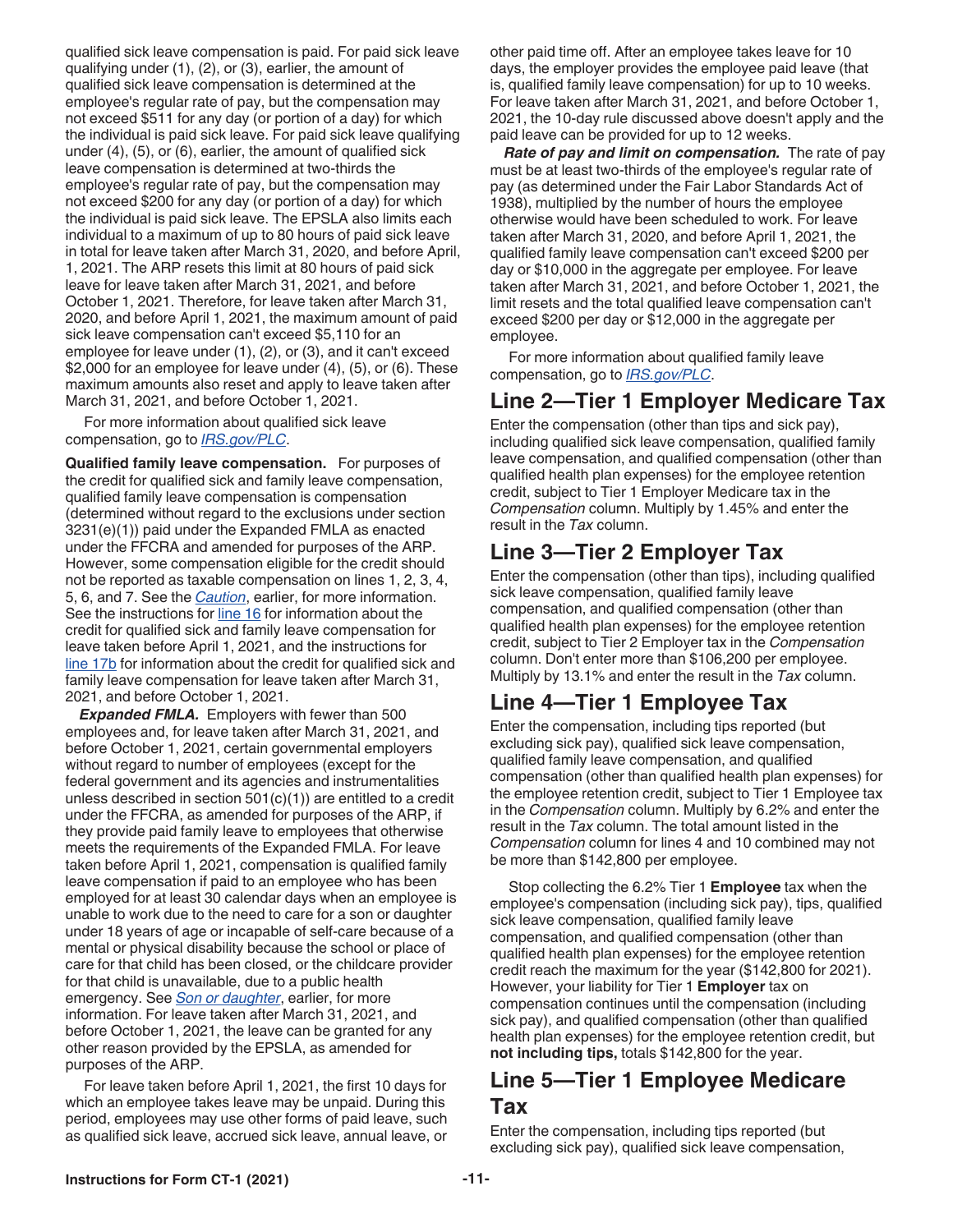qualified family leave compensation, and qualified compensation (other than qualified health plan expenses) for the employee retention credit subject to Tier 1 Employee Medicare tax in the *Compensation* column. Multiply by 1.45% and enter the result in the *Tax* column. For information on reporting tips, see *[Tips](#page-6-0),* earlier.

### **Line 6—Tier 1 Employee Additional Medicare Tax Withholding**

Enter the compensation, including tips reported (but excluding sick pay), qualified sick leave compensation, qualified family leave compensation, and qualified compensation (other than qualified health plan expenses) for the employee retention credit, that is subject to Tier 1 Employee Additional Medicare Tax withholding. You're required to begin withholding Tier 1 Employee Additional Medicare Tax in the pay period in which you pay compensation in excess of \$200,000 to an employee and continue to withhold it each pay period until the end of the calendar year. Tier 1 Employee Additional Medicare Tax is only imposed on the employee. There is no employer share of Tier 1 Additional Medicare Tax. All compensation (including sick pay) that is subject to Tier 1 Medicare tax is subject to Tier 1 Employee Additional Medicare Tax if paid in excess of the \$200,000 withholding threshold.

Go to *[IRS.gov/ADMT](https://www.irs.gov/admt)* for more information on Tier 1 Employee Additional Medicare Tax.

### **Line 7—Tier 2 Employee Tax**

Enter the compensation, including tips reported, qualified sick leave compensation, qualified family leave compensation, and qualified compensation (other than qualified health plan expenses) for the employee retention credit, subject to Tier 2 Employee tax in the *Compensation*  column. Only the first \$106,200 of the employee's compensation (including tips, qualified sick leave compensation, qualified family leave compensation, and qualified compensation (other than qualified health plan expenses) for the employee retention credit) for 2021 is subject to this tax. Multiply by 4.9% and enter the result in the *Tax* column. For information on reporting tips, see *[Tips](#page-6-0)*, earlier.

*Any compensation paid during the current year that was earned in prior years (reported to the Railroad*  Was earned in prior years (reported to the Retirement Board on Form BA-4, Report of *Creditable Compensation Adjustments) is taxable at the current year tax rates, unless special timing rules for nonqualified deferred compensation apply. See Pub.15-A.* 

*Include such compensation with current year compensation on lines 1–7, as appropriate.*

#### **Lines 8—12—Tier 1 Taxes on Sick Pay**

*Don't include qualified sick leave compensation, qualified family leave compensation, or qualified*  **z** *qualified family leave compensation, or qualified compensation for the employee retention credit on lines 8 through 12.*

Enter any sick pay payments during the year that are subject to Tier 1 taxes, Tier 1 Medicare taxes, and Tier 1 Employee Additional Medicare Tax withholding in the *Compensation* column. Multiply by the rate for the line and enter the result in the *Tax* column for that line. For Tier 1 Employer taxes, the total amount listed in the *Compensation*  column for lines 1 and 8 combined may not be more than \$142,800 per employee. For Tier 1 Employee taxes, the total amount listed in the *Compensation* column for lines 4 and 10 combined may not be more than \$142,800 per employee. Tier 1 Medicare taxes aren't subject to a dollar limitation.

All compensation (including sick pay) that is subject to Tier 1 Medicare tax is subject to Tier 1 Employee Additional Medicare Tax if paid in excess of the \$200,000 withholding threshold.

If you're a railroad employer paying your employees sick pay, or a third-party payer who didn't notify the employer of the payments (thereby subject to the employee and employer tax), make entries on lines 8–12. If you're subject to only the employer or employee tax, complete only the applicable lines. Multiply by the appropriate rates and enter the results in the *Tax* column.

#### **Line 13—Total Tax Based on Compensation**

Add lines 1 through 12 and enter the result on line 13.

### **Line 14—Adjustments to Taxes Based on Compensation**



*Don't use line 14 for prior period adjustments. Make all prior period adjustments on Form CT-1 X.*

#### **Enter on line 14:**

• A fractions-of-cents adjustment (see *Adjustment for fractions of cents*, later);

• Credits for overpayments of penalty or interest paid on tax for earlier years; and

• Any uncollected Tier 1 Employee tax, Tier 1 Employee Medicare tax, Tier 1 Employee Additional Medicare Tax, and Tier 2 Employee tax on tips.

Enter the total of these adjustments in the *Tax* column. If you're reporting both an addition and a subtraction, enter only the difference between the two on line 14. If the net adjustment is negative, report the amount on line 14 using a minus sign, if possible. If your computer software doesn't allow the use of minus signs, you may use parentheses.

Don't include on line 14 any 2020 overpayment that is applied to this year's return (this is included on line 20).

**Required statement.** Except for adjustments for fractions of cents, explain amounts entered on line 14 in a separate statement. Include your name, EIN, calendar year of the return, and "Form CT-1" on each page you attach. Include in the statement the following information.

• An explanation of the item the adjustment is intended to correct showing the compensation subject to Tier 1 and Tier 2 taxes and their respective tax rates.

• The amount of the adjustment.

• The name and account number of any employee from whom employee tax was undercollected or overcollected.

• How you and the employee have settled any

undercollection or overcollection of employee tax.

**Adjustment for fractions of cents.** If there is a small difference between the total employee tax (lines 4–7 and 10– 12) and the total actually withheld from employee compensation including tips, it may be caused by rounding to the nearest cent each time you figured payroll. The difference, positive or negative, is your fractions-of-cents adjustment to be reported on line 14. If the actual amount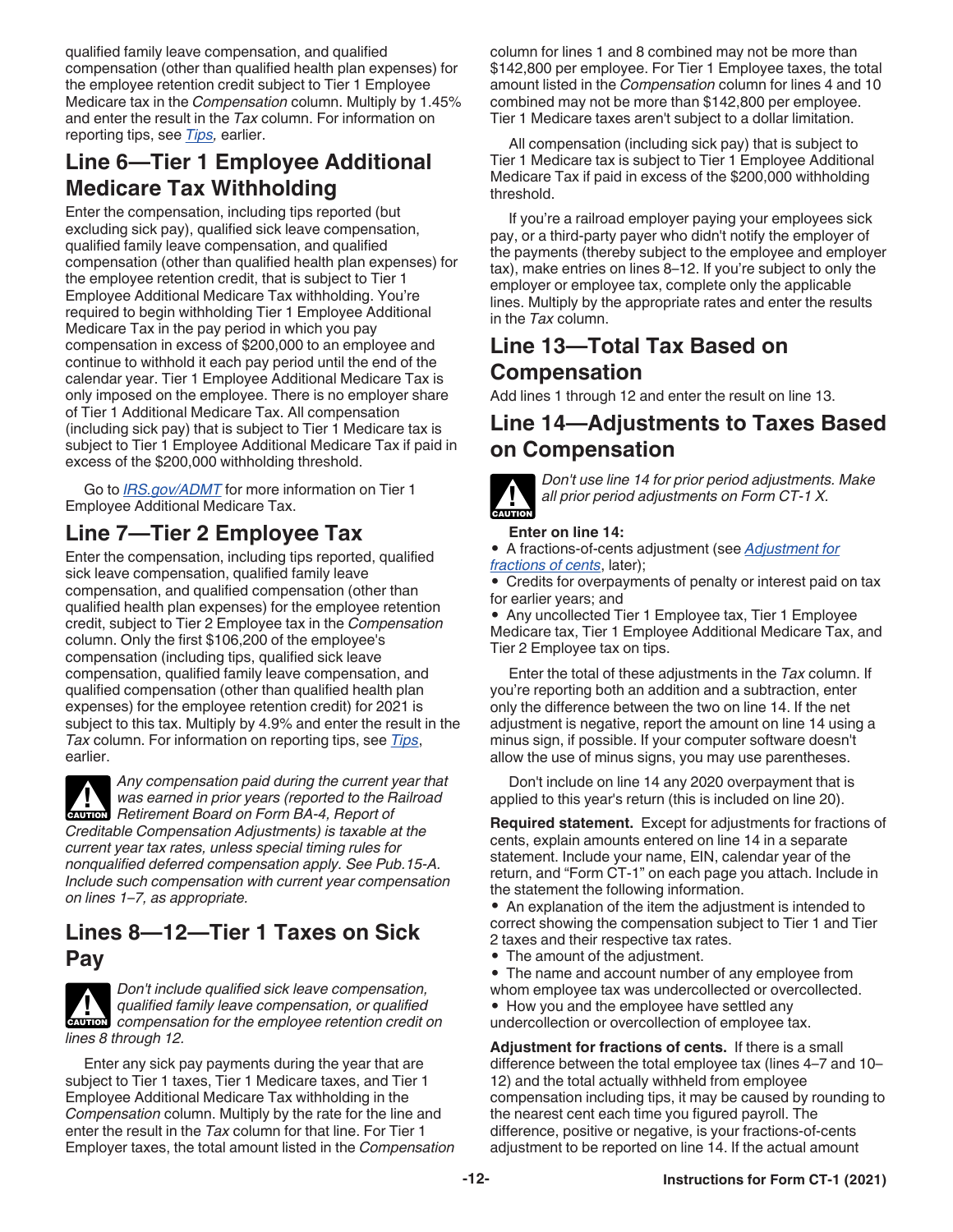<span id="page-12-0"></span>withheld is less, report a negative adjustment in the entry space. If the actual amount is more, report a positive adjustment.



*If this is the only entry on line 14, you're not required to attach a statement explaining the adjustment.*

### **Line 15—Total Taxes After Adjustments**

Combine the amounts shown on lines 13 and 14 and enter the result on line 15.



*Form CT-1 and these instructions use the terms "nonrefundable" and "refundable" when discussing credits. The term "nonrefundable" means the portion of the credit which is limited by law to the amount of certain taxes. The term "refundable" means the portion of the credit which is in excess of those taxes.*

#### **Line 16—Nonrefundable Portion of Credit for Qualified Sick and Family Leave Compensation for Leave Taken Before April 1, 2021**

Certain private employers with fewer than 500 employees that provide paid sick leave under the [EPSLA](#page-9-0) and/or provide paid family leave under the [Expanded FMLA](#page-10-0) are eligible to claim the credit for qualified sick and family leave compensation for leave taken before April 1, 2021. For purposes of this credit, qualified sick leave compensation and qualified family leave compensation are compensation (determined without regard to the exclusions under section 3231(e)(1)) paid under the EPSLA and Expanded FMLA. Enter the nonrefundable portion of the credit for qualified sick and family leave compensation from Worksheet 1, Step 2, line 2j. The credit for qualified sick and family leave compensation consists of the qualified sick leave compensation, the qualified family leave compensation, the qualified health plan expenses allocable to that compensation, and the Tier 1 Employer Medicare tax allocable to that compensation. The nonrefundable portion of the credit is limited to the Tier 1 Employer tax (line 1) and Tier 1 Employer tax—Sick Pay (line 8).

Any credit in excess of the remaining amount of the Tier 1 Employer tax (line 1) and Tier 1 Employer tax—Sick Pay (line 8) is refundable and reported on Form CT-1, line 23. For more information on the credit for qualified sick and family leave compensation, go to *[IRS.gov/PLC](https://www.irs.gov/plc)*.

**Qualified health plan expenses allocable to qualified sick and family leave compensation.** The credit for qualified sick leave compensation and qualified family leave compensation is increased to cover the qualified health plan expenses that are properly allocable to the qualified leave compensation for which the credit is allowed. These qualified health plan expenses are amounts paid or incurred by the employer to provide and maintain a group health plan but only to the extent such amounts are excluded from the employees' income as coverage under an accident or health plan. The amount of qualified health plan expenses generally includes both the portion of the cost paid by the employer and the portion of the cost paid by the employee with pre-tax salary reduction contributions. However, the qualified health plan expenses shouldn't include amounts that the employee

paid for with after-tax contributions. For more information, go to *[IRS.gov/PLC](https://www.irs.gov/plc)*.

*You must include the full amount (both the nonrefundable and refundable portions) of the credit for qualified sick and family leave compensation in your gross income for the tax year that includes the last day of any calendar quarter in which a credit is allowed. You can't use the same compensation for the employee retention credit and the credits for paid sick and family leave.* **TIP**

### **Line 17a—Nonrefundable Portion of Employee Retention Credit**

*Certain government entities are entitled to the credit for 2021, including (1) federal instrumentalities*  **TIP** *described in section 501(c)(1) and exempt from tax under section 501(a); and (2) any government, agency, or instrumentality that is a college or university or the principal purpose or function of the entity is providing medical or hospital care.*

#### **Instructions for Qualified Compensation Paid After December 31, 2020, and Before July 1, 2021**

Enter the nonrefundable portion of the employee retention credit from [Worksheet 2,](#page-23-0) Step 2, line 2h. The employee retention credit is 70% of the qualified compensation you paid to your employees after December 31, 2020, and before July 1, 2021. Qualified compensation includes [qualified](#page-13-0) [health plan expenses for the employee retention credit.](#page-13-0) The nonrefundable portion of the credit is limited to the Tier 1 Employer tax (line 1) and Tier 1 Employer tax—Sick pay (line 8) after that share is first reduced by any credit claimed for the nonrefundable portion of the credit for qualified sick and family leave compensation for leave taken before April 1, 2021. Any credit in excess of the remaining amount of the Tier 1 Employer tax (line 1) and Tier 1 Employer tax—Sick pay (line 8) is refundable and reported on Form CT-1, line 24a. For more information on the employee retention credit for qualified compensation paid after December 31, 2020, and before July 1, 2021, see *[Notice 2021-23](https://www.irs.gov/irb/2021-16_IRB#NOT-2021-23)*.

**Qualified compensation for the employee retention credit paid after December 31, 2020, and before July 1, 2021.** The tax credit is equal to 70% of qualified compensation paid to employees after December 31, 2020, and before July 1, 2021. Qualified compensation, including qualified health plan expenses, is limited to a maximum of \$10,000 in each of the first quarter and the second quarter of 2021 (\$20,000 in total). Qualified compensation is compensation paid to certain employees during any period in a quarter in which your operations are fully or partially suspended due to a governmental order or during a quarter in which your gross receipts (within the meaning of section 448(c) or, if you're a tax-exempt organization, section 6033) are less than 80% of the gross receipts for the same calendar quarter in calendar year 2019.

The compensation and qualified health plan expenses considered in calculating your credit depend on the size of your workforce. Eligible employers that had an average number of 500 or fewer full-time employees during 2019 count compensation paid to all their employees and the qualified health plan expenses paid or incurred for all employees during any period in the first and second quarters of 2021, in which busines operations are fully or partially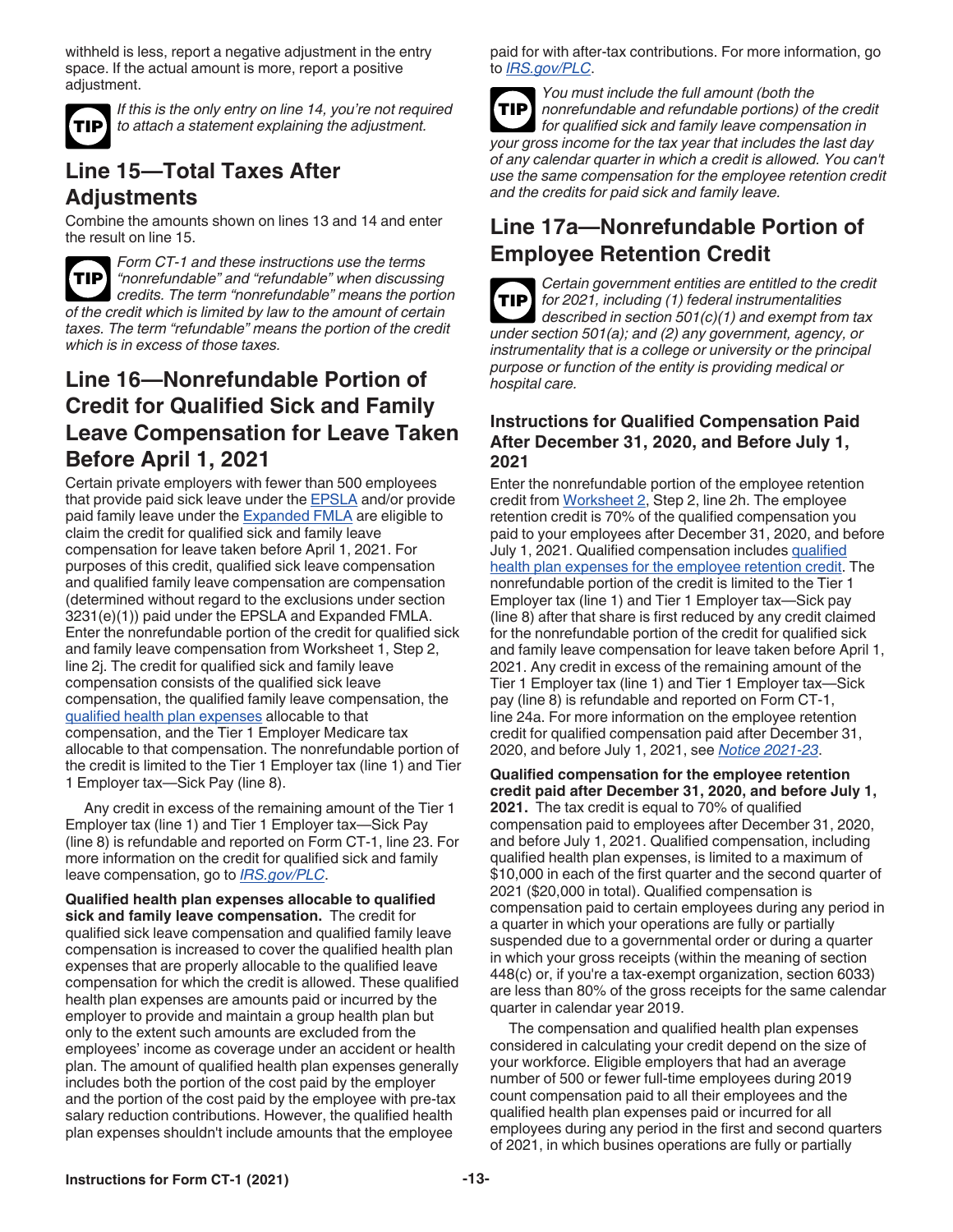<span id="page-13-0"></span>suspended due to a governmental order or during a quarter in which gross receipts are less than 80% of the gross receipts for the same calendar quarter in calendar year 2019. Eligible employers that had an average number of more than 500 full-time employees in 2019 may count only compensation paid to employees for time that the employees weren't providing services, and qualified health plan expenses paid or incurred by the employer allocable to the time those employees weren't providing services, due to the suspension or decline in gross receipts.

Qualified compensation doesn't include compensation for which the employer receives a credit for qualified sick and family leave, and any compensation taken into account in determining the employee retention credit can't be taken into account as compensation for purposes of the credits under sections 41, 45A, 45P, 45S, 51, and 1396. Employers can receive both a Small Business Interruption Loan under the PPP and the employee retention credit; however, employers can't receive both loan forgiveness and a credit for the same compensation.

**Qualified health plan expenses for the employee retention credit.** Qualified compensation for the employee retention credit includes qualified health plan expenses. Qualified health plan expenses are amounts paid or incurred by the employer to provide and maintain a group health plan but only to the extent such amounts are excluded from the employees' income as coverage under an accident or health plan. The amount of qualified health plan expenses taken into account in determining the amount of qualified compensation generally includes both the portion of the cost paid by the employer and the portion of the cost paid by the employee with pre-tax salary reduction contributions. However, the qualified health plan expenses shouldn't include amounts that the employee paid for with after-tax contributions. Generally, qualified health plan expenses are those which are allocable to an employee (and to a period) in which your business operations are fully or partially suspended due to a governmental order or experience a decline in gross receipts. The allocation will be treated as proper if made on the basis of being pro rata among periods of coverage.

*If you complete Worksheet 2 because you paid qualified compensation for the employee retention credit after December 31, 2020, and before July 1, 2021, and you also complete Worksheet 4 because you paid qualified compensation for the employee retention credit after June 30, 2021, and before January 1, 2022, you must add the amounts from Worksheet 2, Step 2, line 2h, and Worksheet 4, Step 2, line 2h, together and report the total on Form CT-1, line 17a.* **TIP**

#### **Instructions for Qualified Compensation Paid After June 30, 2021, and Before January 1, 2022**

*The Infrastructure Act amends section 3134 of the Internal Revenue Code, as enacted under the ARP, caution to limit the availability of the employee retention credit in the fourth quarter of 2021 to employers that are recovery startup businesses, as defined in section 3134(c) (5). Thus, for compensation paid after September 30, 2021, and before January 1, 2022, only the compensation paid by recovery startup businesses can be qualified compensation as described in these instructions. See* [Recovery startup](#page-14-0) [business](#page-14-0)*, later, for more information about a recovery startup business.*

Enter the nonrefundable portion of the employee retention credit from [Worksheet 4,](#page-25-0) Step 2, line 2h. The employee retention credit is 70% of the qualified compensation you paid to your employees after June 30, 2021, and before January 1, 2022. Qualified compensation includes qualified health plan expenses for the employee retention credit. The nonrefundable portion of the credit is limited to the Tier 1 Employer Medicare tax (line 2) and Tier 1 Employer Medicare tax—Sick pay (line 9), after that share is first reduced by any credit claimed for the nonrefundable portion of the credit for qualified sick and family leave compensation for leave taken after March 31, 2021, and before October 1, 2021. Any credit in excess of the remaining amount of the Tier 1 Employer Medicare tax (line 2) and Tier 1 Employer Medicare tax—Sick pay (line 9) is refundable and reported on Form CT-1, line 24a. For more information about the employee retention credit for qualified compensation paid after June 30, 2021, and before January 1, 2022, see *[Notice](https://www.irs.gov/irb/2021-34_IRB#NOT-2021-49) [2021-49](https://www.irs.gov/irb/2021-34_IRB#NOT-2021-49)*.

**Qualified compensation for the employee retention credit paid after June 30, 2021, and before January 1, 2022.** The tax credit is equal to 70% of qualified compensation paid to employees after June 30, 2021, and before January 1, 2022. Qualified compensation, including qualified health plan expenses, are limited to a maximum of \$10,000 for each employee in each of the third quarter and the fourth quarter of 2021 (\$20,000 in total). Qualified compensation is compensation paid to certain employees during any period in a quarter in which your operations are fully or partially suspended due to due to a governmental order or during a quarter in which your gross receipts (within the meaning of section 448(c) or, if you're a tax-exempt organization, section 6033) are less than 80% of the gross receipts for the same calendar quarter in calendar year 2019; or compensation paid by a recovery startup business. See *[Recovery startup business](#page-14-0)*, later, for more information about a recovery startup business. A recovery startup business must enter the total of any amounts included in lines 17a and 24a on lines 42 and 43, as applicable, for compensation paid after June 30, 2021, and before January 1, 2022. The recovery startup business is limited to a \$50,000 employee retention credit in each of the third quarter and fourth quarter of 2021 (\$100,000 in total for the year). For more information, see the instructions for [line 42](#page-18-0) and [line 43](#page-19-0), later.

Unless you're a severely financially distressed employer, the compensation and qualified health plan expenses considered in calculating your credit depend on the size of your workforce. Eligible employers that had an average number of 500 or fewer full-time employees during 2019 count compensation paid to all their employees and the qualified health plan expenses paid or incurred for all employees during any period in the third and fourth quarters of 2021, in which business operations are fully or partially suspended due to a governmental order or during a quarter in which gross receipts are less than 80% of the gross receipts for the same calendar quarter in calendar year 2019. Eligible employers that had an average number of more than 500 full-time employees in 2019 may count only compensation paid to employees for time that the employees weren't providing services, and qualified health plan expenses paid or incurred by the employer allocable to the time those employees weren't providing services, due to the suspension or decline in gross receipts.

Qualified compensation under section 3134 for the employee retention credit doesn't include compensation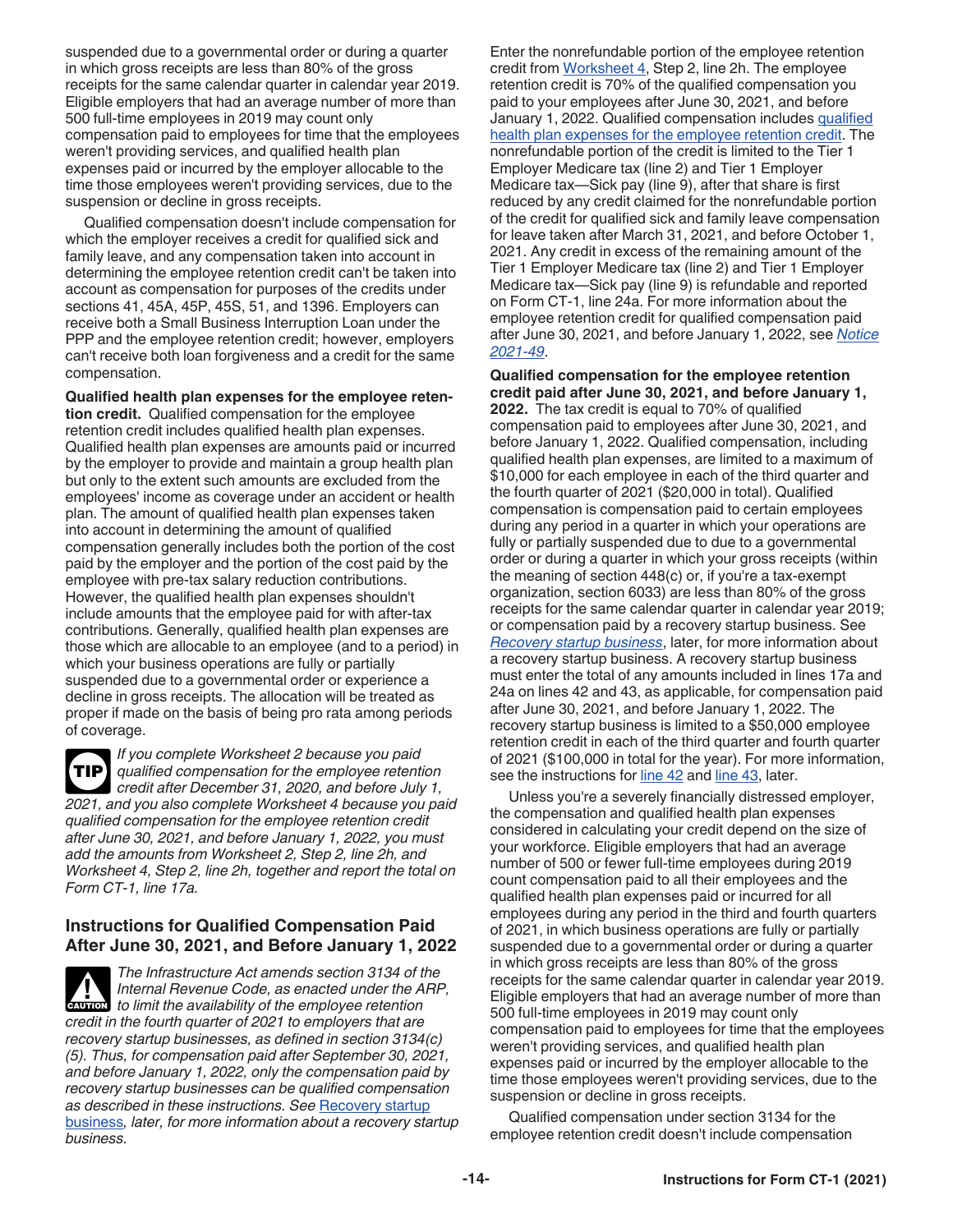<span id="page-14-0"></span>taken into account for credits under sections 41, 45A, 45P, 45S, 51, 1396, 3131 (qualified sick leave compensation for leave taken after March 31, 2021, and before October 1, 2021), and 3132 (qualified family leave compensation for leave taken after March 31, 2021, and before October 1, 2021). Qualified compensation also doesn't include compensation that was used as payroll costs in connection with a Shuttered Venue Operator Grant under section 324 of the Economic Aid to Hard-Hit Small Businesses, Nonprofits, and Venues Act; or a restaurant revitalization grant under section 5003 of the ARP. Employers can receive both a Small Business Interruption Loan under the PPP and the employee retention credit; however, employers can't receive both loan forgiveness and a credit for the same compensation.

*Severely financially distressed employer.* Severely financially distressed employers are eligible employers during the third quarter of 2021 whose gross receipts are less than 10% of the gross receipts for the same calendar quarter in calendar year 2019.

*Recovery startup business.* A recovery startup business is an employer that:

• Began carrying on a trade or business after February 15, 2020;

• Had average annual gross receipts of \$1 million or less for the 3 tax years ending with the tax year before the calendar quarter in which the employee retention credit is claimed; and

• Only for credit claimed in the third quarter of 2021, isn't otherwise eligible for the employee retention credit because business operations weren't fully or partially suspended due to a governmental order or because gross receipts (within the meaning of section 448(c) or, if you're a tax-exempt organization, section 6033) weren't less than 80% of the gross receipts for the same calendar quarter in calendar year 2019.

#### **Line 17b—Nonrefundable Portion of Credit for Qualified Sick and Family Leave Compensation for Leave Taken After March 31, 2021, and Before October 1, 2021**

Employers with fewer than 500 employees and certain governmental employers without regard to number of employees (except for the federal government and its agencies and instrumentalities unless described in section 501(c)(1)) are entitled to a credit if they provide paid sick leave to employees that otherwise meets the requirements of the [EPSLA,](#page-9-0) as amended for purposes of the ARP, and/or provide paid family leave to employees that otherwise meets the requirements under the **[Expanded FMLA](#page-10-0)**, as amended for purposes of the ARP, for qualified sick and family leave compensation for leave taken after March 31, 2021, and before October 1, 2021. For purposes of this credit, qualified sick leave compensation and qualified family leave compensation are compensation determined without regard to the exclusions from the definition of compensation under section 3231(e)(1), that an employer pays that otherwise meet the requirements of the EPSLA or Expanded FMLA, as enacted under the FFCRA and amended for purposes of the ARP. Enter the nonrefundable portion of the credit for qualified sick and family leave compensation from [Worksheet](#page-24-0)  [3](#page-24-0), Step 2, line 2r.

The credit for qualified sick and family leave compensation consists of the:

• Qualified sick leave compensation and/or qualified family leave compensation;

• [Qualified health plan expenses allocable to qualified sick](#page-12-0)  [and family leave compensation](#page-12-0);

• [Collectively bargained defined benefit pension plan](#page-15-0) [contributions,](#page-15-0) subject to the qualified leave compensation limitations, allocable to the qualified sick and family leave compensation;

• [Collectively bargained apprenticeship program](#page-15-0)  [contributions,](#page-15-0) subject to the qualified leave compensation

limitations, allocable to the qualified sick and family leave compensation; and

• Tier 1 Employer tax and Tier 1 Employer Medicare tax allocable to the qualified sick and family leave compensation.

The nonrefundable portion of the credit is limited to the Tier 1 Employer Medicare tax (line 2) and Tier 1 Employer Medicare tax—Sick pay (line 9). You can't claim the credit if you provide the leave in a manner that discriminates in favor of highly compensated employees, full-time employees, or employees on the basis of employment tenure when making qualified sick and/or family leave available to employees. See *[Highly compensated employee](#page-15-0)*, later, for the definition.

For qualified sick and family leave compensation paid before July 1, 2021, for leave taken after March 31, 2021, and before July 1, 2021, the credit for qualified sick and family leave compensation is reduced by the amount of the credit allowed under section 2301 of the CARES Act (for the employee retention credit) or under section 41 (for the credit for increasing research activities) with respect to compensation taken into account for determining the credit under section 2301 of the CARES Act or section 41 and the credit for qualified sick and family leave compensation; and any compensation taken into account in determining the credit for qualified sick and family leave compensation can't be taken into account as compensation for purposes of the credits under sections 45A, 45P, 45S, and 51. For leave taken after June 30, 2021, the credit for qualified sick and family leave compensation is reduced by the amount of the credit allowed under section 41 (for the credit for increasing research activities) with respect to compensation taken into account for determining the credit for qualified sick and family leave compensation; and any compensation taken into account in determining the credit for qualified sick and family leave compensation can't be taken into account as compensation for purposes of the credits under sections 45A, 45P, 45S, 51, and 3134. For leave taken after March 31, 2021, and before October 1, 2021, qualified compensation also doesn't include compensation that was used as payroll costs in connection with a Shuttered Venue Operator Grant under section 324 of the Economic Aid to Hard-Hit Small Businesses, Nonprofits, and Venues Act; or a restaurant revitalization grant under section 5003 of the ARP. Employers can receive both a Small Business Interruption Loan under the PPP and the credit for qualified sick and family leave compensation; however, employers can't receive both loan forgiveness and a credit for the same compensation. The same compensation can't be treated as both qualified sick leave compensation and qualified family leave compensation.

Any credit in excess of the remaining amount of the Tier 1 Employer Medicare tax (line 2) and Tier 1 Employer Medicare tax—Sick pay (line 9) is refundable and reported on Form CT-1, line 24b. For more information on the credit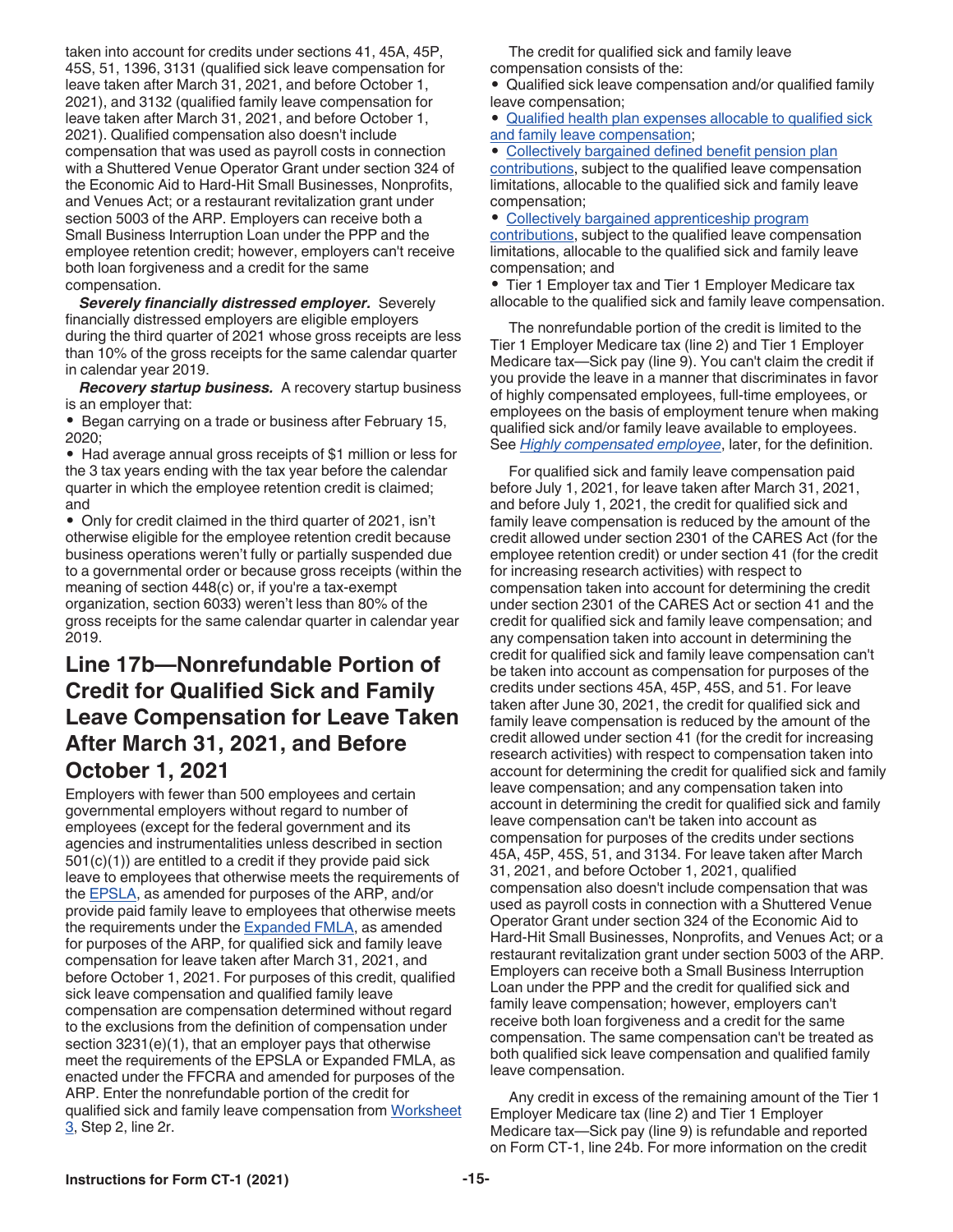<span id="page-15-0"></span>for qualified sick and family leave compensation, go to *[IRS.gov/PLC](https://www.irs.gov/plc)*.

**Qualified health plan expenses allocable to qualified sick and family leave compensation.** The credit for qualified sick leave compensation and qualified family leave compensation is increased to cover the qualified health plan expenses that are properly allocable to the qualified leave compensation for which the credit is allowed. These qualified health plan expenses are amounts paid or incurred by the employer to provide and maintain a group health plan but only to the extent such amounts are excluded from the employees' income as coverage under an accident or health plan. The amount of qualified health plan expenses generally includes both the portion of the cost paid by the employer and the portion of the cost paid by the employee with pre-tax salary reduction contributions. However, qualified health plan expenses don't include amounts that the employee paid for with after-tax contributions. For more information, go to *[IRS.gov/PLC](https://www.irs.gov/plc)*.

**Collectively bargained defined benefit pension plan contributions.** For purposes of qualified sick and family leave compensation, collectively bargained defined benefit pension plan contributions are contributions during the quarter for which you're claiming the credit that are:

• Paid or incurred by an employer on behalf of its employees to a defined benefit plan, as defined in section 414(j), which meets the requirements of section 401(a);

• Made based on a pension contribution rate; and

• Required to be made under the terms of a collective bargaining agreement in effect during the quarter for which you're claiming the credit.

**Pension contribution rate.** The pension contribution rate is the contribution rate that the employer is obligated to pay under the terms of a collective bargaining agreement to a defined benefit plan, as the rate is applied to contribution base units, as defined by section 4001(a)(11) of the Employee Retirement Income Security Act of 1974 (ERISA).

*Allocation rules.* The amount of collectively bargained defined benefit pension plan contributions allocated to qualified sick leave compensation and/or qualified family leave compensation during the quarter for which you're claiming the credit is the pension contribution rate (expressed as an hourly rate) multiplied by the number of hours qualified sick leave compensation and/or qualified family leave compensation was provided to employees covered under the collective bargaining agreement during the quarter for which you're claiming the credit.

**Collectively bargained apprenticeship program contributions.** For purposes of qualified sick and family leave compensation, collectively bargained apprenticeship program contributions are contributions during the quarter for which you're claiming the credit that are:

• Paid or incurred by an employer on behalf of its employees to a registered apprenticeship program, which is an apprenticeship registered under the National Apprenticeship Act of August 16, 1937, and meets the standards of Federal Regulations under subpart A of Part 29 and Part 30 of title 29; • Made based on an apprenticeship program contribution rate; and

• Required to be made under the terms of a collective bargaining agreement in effect during the quarter for which you're claiming the credit.

*Apprenticeship program contribution rate.* The apprenticeship program contribution rate is the contribution rate that the employer is obligated to pay under the terms of a collective bargaining agreement for benefits under a registered apprenticeship program, as the rate is applied to contribution base units, as defined by section 4001(a)(11) of ERISA.

*Allocation rules.* The amount of collectively bargained apprenticeship program contributions allocated to qualified sick leave compensation and/or qualified family leave compensation during the quarter for which you're claiming the credit is the apprenticeship program contribution rate (expressed as an hourly rate) multiplied by the number of hours qualified sick leave compensation and/or qualified family leave compensation was provided to employees covered under the collective bargaining agreement during the quarter for which you're claiming the credit.

**Highly compensated employee.** A highly compensated employee is an employee who meets either of the following tests.

1. The employee was a 5% owner at any time during the year or the preceding year.

2. The employee received more than \$130,000 in pay for the preceding year.

You can choose to ignore test (2) if the employee wasn't also in the top 20% of employees when ranked by pay for the preceding year.

#### **Line 17c—Nonrefundable Portion of COBRA Premium Assistance Credit**

Enter the COBRA premium assistance that you provided for periods of coverage beginning on or after April 1, 2021, through periods of coverage beginning on or before September 30, 2021. You can claim the credit for a period of coverage once the individual elects COBRA continuation coverage, and for any period of coverage beginning after the election, as of the beginning of such period of coverage for which the individual doesn't pay the premiums for the coverage. Don't include any amount that was included as qualified compensation for the employee retention credit or included as qualified health plan expenses allocable to qualified sick and family leave compensation. Enter the nonrefundable portion of the COBRA premium assistance credit from [Worksheet 5,](#page-26-0) Step 2, line 2g. See *COBRA background* next for more information about COBRA.

**COBRA background.** The Consolidated Omnibus Budget Reconciliation Act of 1985 (COBRA) provides certain former employees, retirees, spouses, former spouses, and dependent children the right to temporary continuation of health coverage at group rates. COBRA generally covers multiemployer health plans and health plans maintained by private-sector employers (other than churches) with 20 or more full- and part-time employees. Parallel requirements apply to these plans under ERISA. Under the Public Health Service Act, COBRA requirements also apply to health plans covering state or local government employees. Similar requirements apply under some state laws.

#### **Line 17d—Number of Individuals Provided COBRA Premium Assistance**

Enter the number of individuals provided COBRA premium assistance for periods of coverage beginning on or after April 1, 2021, through periods of coverage beginning on or before September 30, 2021. Count each assistance eligible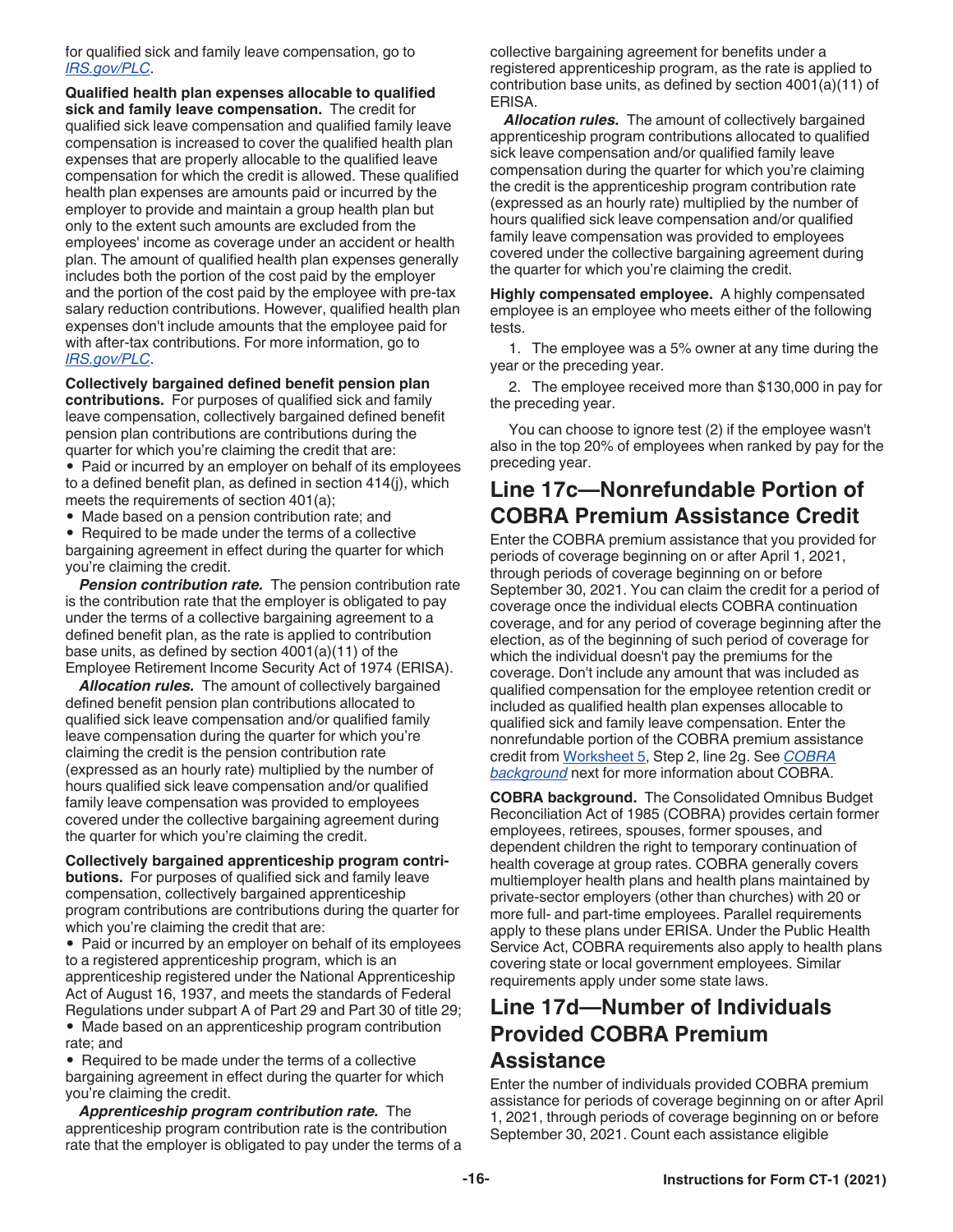<span id="page-16-0"></span>individual that received assistance as one individual, whether or not the COBRA coverage was for insurance that covered more than one assistance eligible individual. For example, if the coverage was for a former employee, spouse, and two children, you would include one individual on line 17d. Further, each individual is reported only once per year. For example, an assistance eligible individual that received assistance monthly is only reported as one individual.

### **Line 18—Total Nonrefundable Credits**

Add lines 16, 17a, 17b, and 17c. Enter the total on line 18.

#### **Line 19—Total Taxes After Adjustments and Nonrefundable Credits**

Subtract line 18 from line 15 and enter the result on line 19.

#### **Line 20—Total Deposits for the Year**

Enter the total Form CT-1 deposits for the year, including any overpayment that you applied from filing Form CT-1 X and any overpayment that you applied from your 2020 return.

#### **Line 23—Refundable Portion of Credit for Qualified Sick and Family Leave Compensation for Leave Taken Before April 1, 2021**

Certain private employers with fewer than 500 employees that provide paid sick leave under the [EPSLA](#page-9-0) and/or provide paid family leave under the **Expanded FMLA** are eligible to claim the credit for qualified sick and family leave compensation. Enter the refundable portion of the credit for qualified sick and family leave compensation from [Worksheet](#page-22-0)   $1$ , Step 2, line 2k. The credit for qualified sick and family leave compensation consists of the qualified sick leave compensation, the qualified family leave compensation, the [qualified health plan expenses](#page-12-0) allocable to that compensation, and the Tier 1 Employer Medicare tax allocable to that compensation. The refundable portion of the credit is allowed after the Tier 1 employer taxes from lines 1 and 8 are reduced to zero by nonrefundable credits.

#### **Line 24a—Refundable Portion of Employee Retention Credit**

*If you complete Worksheet 2 because you paid qualified compensation for the employee retention credit after December 31, 2020, and before July 1, 2021, and you also complete Worksheet 4 because you paid qualified compensation for the employee retention credit after June 30, 2021, and before January 1, 2022, you must add the amounts from Worksheet 2, Step 2, line 2i, and Worksheet 4, Step 2, line 2i, together and report the total on Form CT-1, line 24a.* **TIP**

**Credit for qualified compensation paid after December 31, 2020, and before July 1, 2021.** Enter the refundable portion of the employee retention credit from [Worksheet 2,](#page-23-0) Step 2, line 2i. The employee retention credit is 70% of the [qualified compensation for the employee retention credit paid](#page-12-0) [after December 31, 2020, and before July 1, 2021.](#page-12-0) The refundable portion of the credit is allowed after the Tier 1 employer taxes from lines 1 and 8 are reduced to zero by nonrefundable credits.

*The Infrastructure Act amends section 3134 of the Internal Revenue Code, as enacted under the ARP, caution to limit the availability of the employee retention credit in the fourth quarter of 2021 to employers that are recovery startup businesses, as defined in section 3134(c) (5). Thus, for compensation paid after September 30, 2021, and before January 1, 2022, only the compensation paid by recovery startup businesses can be qualified compensation as described in these instructions. See* [Recovery startup](#page-14-0) [business](#page-14-0)*, earlier, for more information about a recovery startup business.*

**Credit for qualified compensation paid after June 30, 2021, and before January 1, 2022.** Enter the refundable portion of the employee retention credit from [Worksheet 4,](#page-25-0) Step 2, line 2i. The employee retention credit is 70% of [qualified compensation for the employee retention credit paid](#page-13-0) [after June 30, 2021, and before January 1, 2022](#page-13-0). The refundable portion of the credit is allowed after the Tier 1 employer Medicare taxes from lines 2 and 9 are reduced to zero by nonrefundable credits.

#### **Line 24b—Refundable Portion of Credit for Qualified Sick and Family Leave Compensation for Leave Taken After March 31, 2021, and Before October 1, 2021**

Employers with fewer than 500 employees and certain governmental employers without regard to number of employees (except for the federal government and its agencies and instrumentalities unless described in section 501(c)(1)) are entitled to a credit if they provide paid sick leave to employees that otherwise meets the requirements of the [EPSLA,](#page-9-0) as amended for purposes of the ARP, and/or provide paid family leave to employees that otherwise meets the requirements under the **[Expanded FMLA](#page-10-0)**, as amended for purposes of the ARP, for leave taken after March 31, 2021, and before October 1, 2021. Enter the refundable portion of the credit for qualified sick and family leave compensation from [Worksheet 3,](#page-24-0) Step 2, line 2s. The refundable portion of the credit is allowed after the Tier 1 employer Medicare taxes from lines 2 and 9 are reduced to zero by nonrefundable credits.

#### **Line 24c—Refundable Portion of COBRA Premium Assistance Credit**

Enter the refundable portion of the COBRA premium assistance credit from [Worksheet 5,](#page-26-0) Step 2, line 2h. The refundable portion of the credit is allowed after the Tier 1 employer Medicare taxes from lines 2 and 9 are reduced to zero by nonrefundable credits.

#### **Line 25—Total Deposits and Refundable Credits**

Add lines 20, 23, 24a, 24b, and 24c. Enter the total on line 25.

#### **Line 26—Total Advances Received from Filing Form(s) 7200 for the Year**

Enter the total advances received from filing Form(s) 7200 for the year. If you filed Form 7200 but you haven't received the advance before filing Form CT-1, don't include that amount.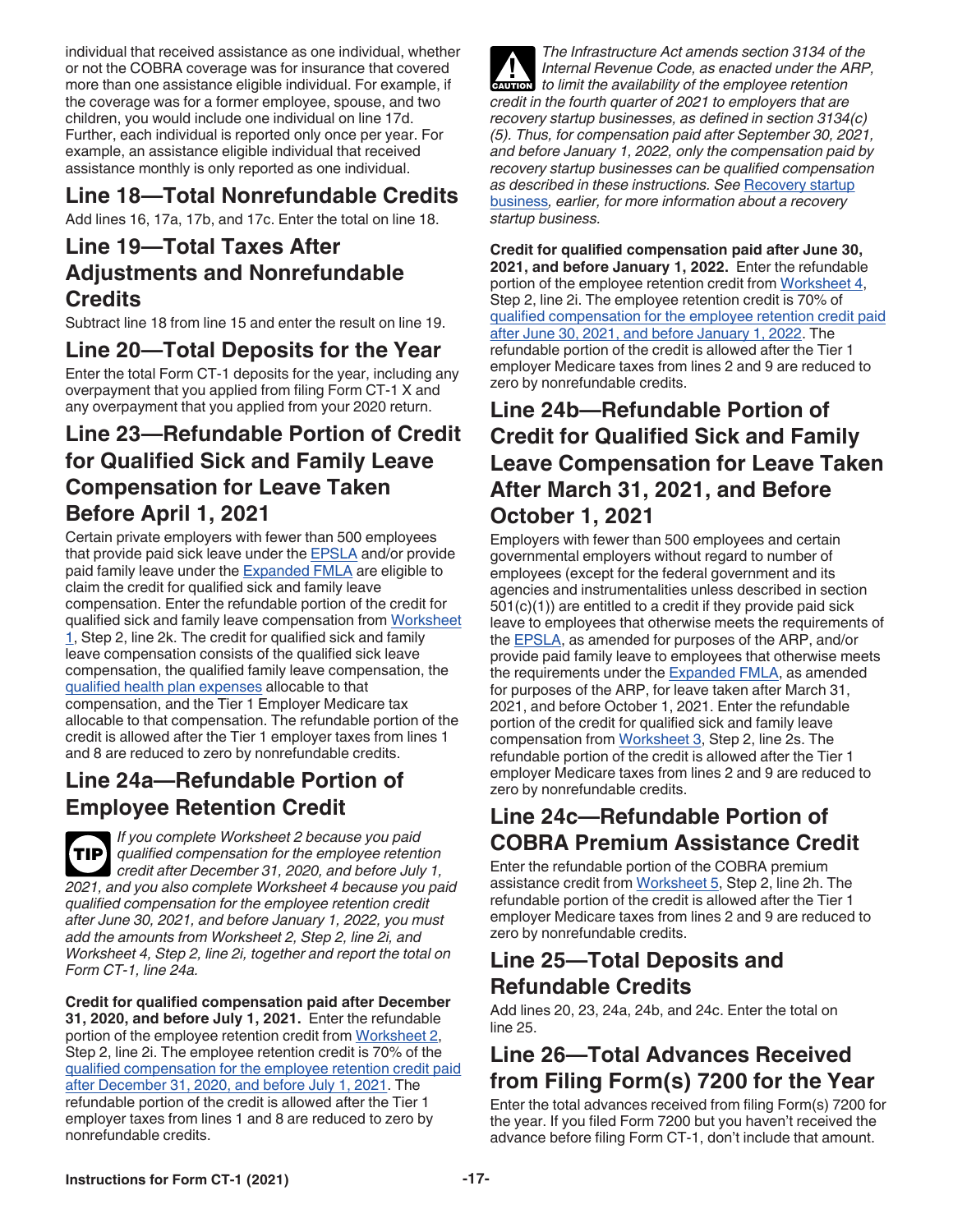<span id="page-17-0"></span>Employers were eligible to file Form 7200 if they paid qualified sick leave compensation, qualified family leave compensation, or qualified compensation for the employee retention credit, and/or provide COBRA premium assistance and the amount of deposits they retained wasn't sufficient to cover their anticipated credits. Include on line 26 any advance payment of the employee retention credit that you received for the fourth quarter of 2021 even if you're no longer eligible for the employee retention credit because you're not a recovery startup business. See [Advance](#page-2-0) [payment of COVID-19 credits extended](#page-2-0), earlier, for more information.

*Form 7200 may be filed up to the earlier of January 31, 2022, or the filing of Form CT-1 for the year.*  **TIP** *However, if you file Form 7200 after the end of the year, it's possible that it may not be processed prior to the processing of the filed Form CT-1. Advance payment requests on Form 7200 won't be paid after your Form CT-1 is processed. When the IRS processes Form CT-1, we will correct the amount reported on line 26 to match the amount of advance payments issued or contact you to reconcile the difference before we finish processing Form CT-1.*

### **Line 27—Total Deposits and Refundable Credits Less Advances**

Subtract line 26 from line 25 and enter the result on line 27.

#### **Line 28—Balance Due**

If line 19 is more than line 27, enter the difference on line 28. Otherwise, see *Line 29—Overpayment*, later. You don't have to pay if line 28 is under \$1. Generally, you should have a balance due only if your total railroad retirement taxes based on compensation (line 19) are less than \$2,500. However, see *[Accuracy of Deposits Rule](#page-8-0)*, earlier, regarding payments made under the accuracy of deposits rule.

If you were required to make federal tax deposits, pay the amount shown on line 28 by EFT. If you weren't required to make federal tax deposits or you're a monthly schedule depositor making a payment under the accuracy of deposits rule, you may pay the amount shown on line 28 by EFT, check, or money order. For more information on electronic payment options, go to *[IRS.gov/Payments](https://www.irs.gov/payments)*.

If you pay by EFT, file your return using the address under *[Where To File](#page-4-0)*, earlier. Don't file Form CT-1(V), Payment Voucher. If you pay by check or money order, make it payable to "United States Treasury." Enter your EIN, "Form CT-1," and "2021" on your check or money order. Complete Form CT-1(V) and enclose with Form CT-1.

#### **Line 29—Overpayment**

If line 27 is more than line 19, enter the difference on line 29. **Never make an entry on both lines 29 and 28.** If line 29 is less than \$1, we will send you a refund or apply it to your next return only if you ask us in writing to do so.

If you deposited more than the correct amount for the year, you can have the overpayment refunded or applied to your next return by checking the appropriate box on line 29. Check only one box on line 29. If you don't check either box or if you check both boxes, generally we will apply the overpayment to your next return. Regardless of any boxes you check or don't check on line 29, we may apply your overpayment to any past due tax account that is shown in our records under your EIN.

### **Lines 30 Through 43**

*The amounts entered on lines 30 through 41 are amounts that you use on the worksheets at the end of these instructions to figure certain credits. If you're claiming these credits, you must enter the applicable amounts. Lines 42 and 43 apply only if you're eligible for the employee retention credit in the third or fourth quarter of 2021 solely because your business is a recovery startup business.* **CAUTION !**

#### **Line 30—Qualified Sick Leave Compensation for Leave Taken Before April 1, 2021**

Enter the qualified sick leave compensation you paid to your employees for leave taken before April 1, 2021, including any qualified sick leave compensation that was above the Tier 1 compensation base and any qualified sick leave compensation excluded from the definition of compensation under section 3231(e)(1). This amount is also entered on [Worksheet 1,](#page-22-0) Step 2 , line 2a. See the instructions for [line 16](#page-12-0)  for information about the credit for qualified sick and family leave compensation for leave taken before April 1, 2021. For more information about qualified sick leave compensation, go to *[IRS.gov/PLC](https://www.irs.gov/plc)*.

#### **Line 31—Qualified Health Plan Expenses Allocable to Compensation Reported on Line 30**

Enter the [qualified health plan expenses](#page-12-0) allocable to qualified sick leave compensation for leave taken before April 1, 2021. This amount is also entered on [Worksheet 1](#page-22-0), Step 2, line 2b.

#### **Line 32—Qualified Family Leave Compensation for Leave Taken Before April 1, 2021**

Enter the qualified family leave compensation you paid to your employees for leave taken before April 1, 2021, including any qualified family leave compensation that was above the Tier 1 compensation base and any qualified family leave compensation excluded from the definition of compensation under section 3231(e)(1). This amount is also entered on [Worksheet 1](#page-22-0), Step 2, line 2e. See the instructions for [line 16](#page-12-0) for information about the credit for qualified sick and family leave compensation for leave taken before April 1, 2021. For more information about qualified family leave compensation, go to *[IRS.gov/PLC](https://www.irs.gov/plc)*.

#### **Line 33—Qualified Health Plan Expenses Allocable to Compensation Reported on Line 32**

Enter the [qualified health plan expenses](#page-12-0) allocable to qualified family leave compensation for leave taken before April 1, 2021. This amount is also entered on [Worksheet 1](#page-22-0), Step 2, line 2f.



*The total amount reported on lines 34 and 35, discussed next, can't exceed \$10,000 per employee each quarter.*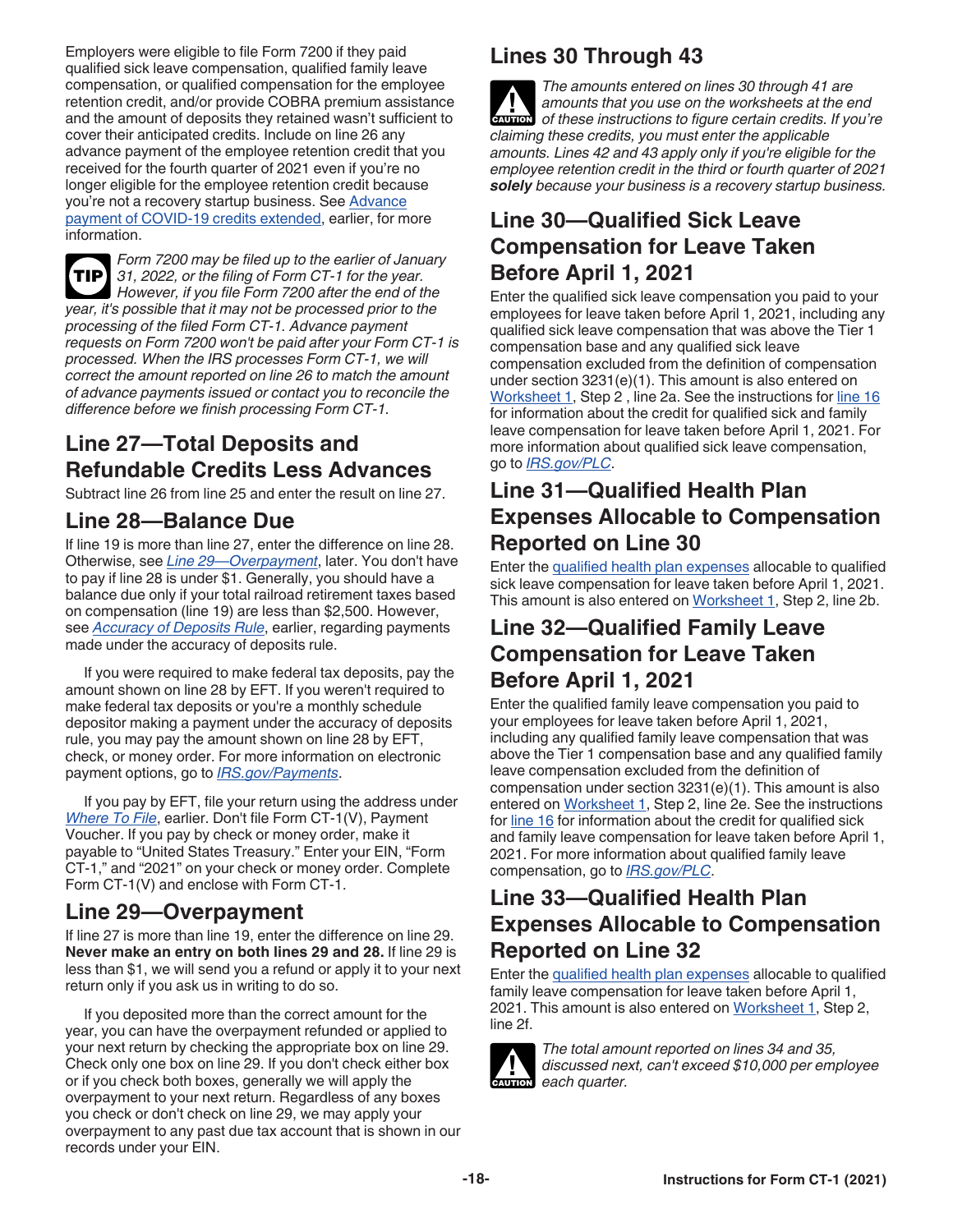#### <span id="page-18-0"></span>**Line 34—Qualified Compensation for the Employee Retention Credit**

Enter the qualified compensation for the employee retention credit (excluding the amount of any qualified health plan expenses). For qualified compensation paid after December 31, 2020, and before July 1, 2021, the applicable qualified compensation from the total on line 34 is entered on [Worksheet 2,](#page-23-0) Step 2, line 2a. For qualified compensation paid after June 30, 2021, and before January 1, 2022, the applicable qualified compensation from the total on line 34 is entered on [Worksheet 4](#page-25-0), Step 2, line 2a.

### **Line 35—Qualified Health Plan Expenses for the Employee Retention Credit**

Enter the [qualified health plan expenses for the employee](#page-13-0) [retention credit](#page-13-0). These expenses are generally those which are allocable to an employee (and to a period) in which your business operations are fully or partially suspended due to a governmental order or experience a decline in gross receipts. The allocation will be treated as proper if made on the basis of being pro rata among periods of coverage. For more information, go to *[IRS.gov/ERC](https://www.irs.gov/erc)*. For qualified health plan expenses allocable to qualified compensation paid after December 31, 2020, and before July 1, 2021, the applicable qualified expenses from the total entered on line 35 are entered on [Worksheet 2](#page-23-0), Step 2, line 2b. For qualified health plan expenses allocable to qualified compensation paid after June 30, 2021, and before January 1, 2022, the applicable qualified expenses from the total entered on line 35 are entered on [Worksheet 4](#page-25-0), Step 2, line 2b.

#### **Line 36—Qualified Sick Leave Compensation for Leave Taken After March 31, 2021, and Before October 1, 2021**

Enter the qualified sick leave compensation you paid to your employees for leave taken after March 31, 2021, and before October 1, 2021, including any qualified sick leave compensation that was above the Tier 1 compensation base and any qualified sick leave compensation excluded from the definition of compensation under section 3231(e)(1). See the instructions for [line 17b,](#page-14-0) earlier, for more information about qualified sick leave compensation for leave taken after March 31, 2021, and before October 1, 2021. This amount is also entered on [Worksheet 3](#page-24-0), Step 2, line 2a.

### **Line 37—Qualified Health Plan Expenses Allocable to Qualified Sick Leave Compensation Reported on Line 36**

Enter the [qualified health plan expenses](#page-15-0) allocable to qualified sick leave compensation for leave taken after March 31, 2021, and before October 1, 2021. This amount is also entered on [Worksheet 3](#page-24-0), Step 2, line 2b.

### **Line 38—Amounts Under Certain Collectively Bargained Agreements Allocable to Qualified Sick Leave Compensation Reported on Line 36**

Enter the [collectively bargained defined benefit pension plan](#page-15-0)  [contributions](#page-15-0) and [collectively bargained apprenticeship](#page-15-0) [program contributions](#page-15-0) allocable to qualified sick leave compensation for leave taken after March 31, 2021, and before October 1, 2021. This amount is also entered on [Worksheet 3,](#page-24-0) Step 2, line 2c.

### **Line 39—Qualified Family Leave Compensation for Leave Taken After March 31, 2021, and Before October 1, 2021**

Enter the qualified family leave compensation you paid to your employees for leave taken after March 31, 2021, and before October 1, 2021, including any qualified family leave compensation that was above the Tier 1 compensation base and any qualified family leave compensation excluded from the definition of compensation under section 3231(e)(1). See the instructions for [line 17b,](#page-14-0) earlier, for more information about qualified family leave compensation for leave taken after March 31, 2021, and before October 1, 2021. This amount is also entered on [Worksheet 3,](#page-24-0) Step 2, line 2g.

#### **Line 40—Qualified Health Plan Expenses Allocable to Qualified Family Leave Compensation Reported on Line 39**

Enter the [qualified health plan expenses](#page-15-0) allocable to qualified family leave compensation for leave taken after March 31, 2021, and before October 1, 2021. This amount is also entered on [Worksheet 3](#page-24-0), Step 2, line 2h.

#### **Line 41—Amounts Under Certain Collectively Bargained Agreements Allocable to Qualified Family Leave Compensation Reported on Line 39**

Enter the [collectively bargained defined benefit pension plan](#page-15-0)  [contributions](#page-15-0) and [collectively bargained apprenticeship](#page-15-0) [program contributions](#page-15-0) allocable to qualified family leave compensation for leave taken after March 31, 2021, and before October 1, 2021. This amount is also entered on [Worksheet 3,](#page-24-0) Step 2, line 2i.

### **Line 42—If You're Eligible for the Employee Retention Credit in the Third Quarter Solely Because Your Business Is a Recovery Startup Business...**

If you're eligible for the employee retention credit in the third quarter of 2021 solely because your business is a [recovery](#page-14-0) [startup business,](#page-14-0) enter the total of any amounts included on lines 17a and 24a that are attributable to qualified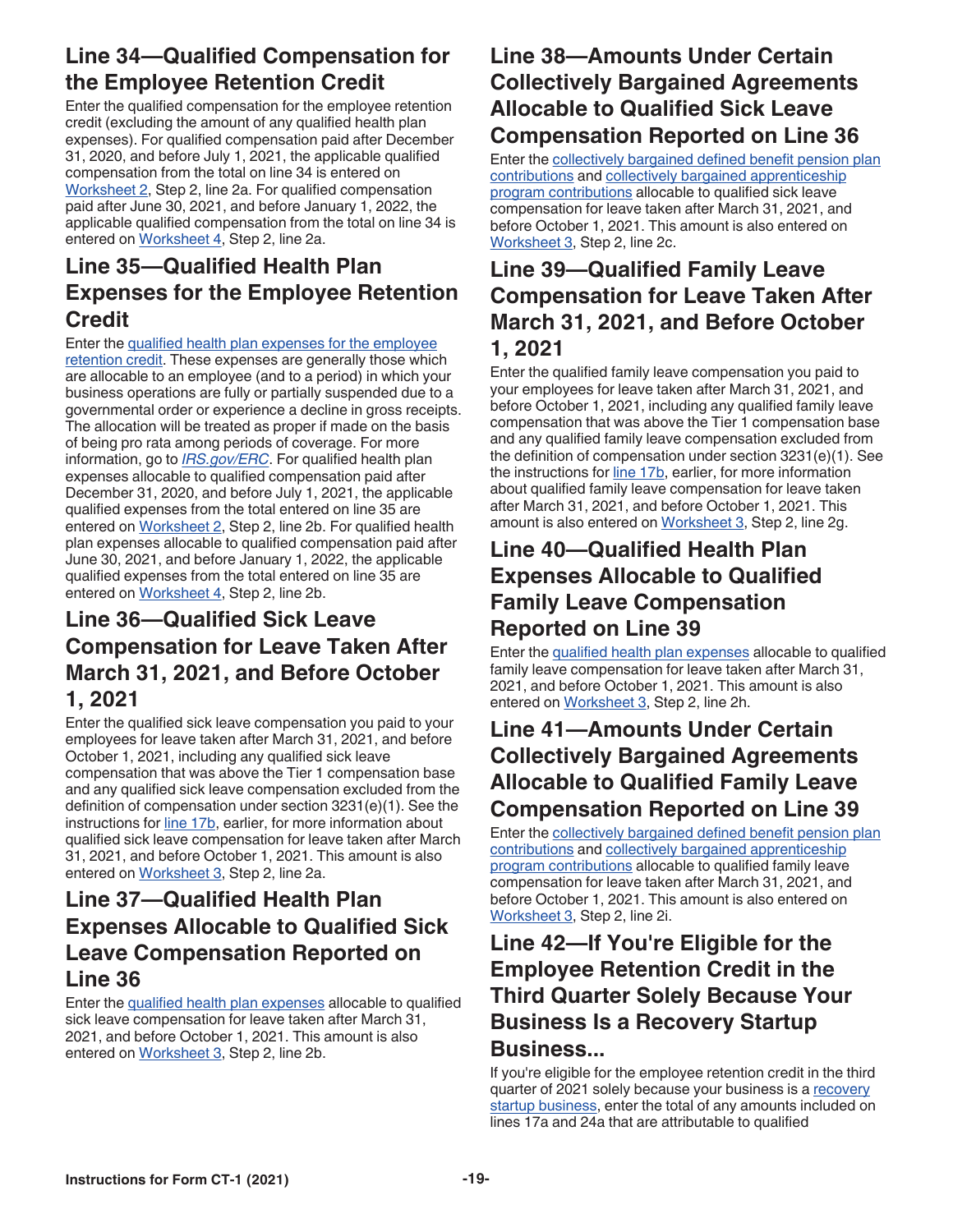<span id="page-19-0"></span>compensation paid after June 30, 2021, and before October 1, 2021.

#### **Line 43—If You're Eligible for the Employee Retention Credit in the Fourth Quarter Solely Because Your Business Is a Recovery Startup Business...**

Under the Infrastructure Act , you must be a recovery startup business to claim the employee retention credit for qualified compensation paid after September 30, 2021, and before January 1, 2022 (fourth quarter 2021). If you're eligible for the employee retention credit in the fourth quarter of 2021 solely because your business is a [recovery startup business,](#page-14-0) enter the total of any amounts included on lines 17a and 24a that are attributable to qualified compensation paid after September 30, 2021, and before January 1, 2022.

#### **Part II. Record of Railroad Retirement Tax Liability**

This is a summary of your yearly tax liability, not a summary of deposits made. If line 19 is less than \$2,500, don't complete Part II or Form 945-A.

If you're a monthly schedule depositor, enter your tax liability for each month and figure the total liability for the year. If you don't enter your tax liability for each month, the IRS won't know when you should have made deposits and may assess an "averaged" FTD penalty. See section 11 of Pub. 15. If your tax liability for any month is negative, don't enter a negative amount for the month. Instead, enter zero for the month and subtract that negative amount from your tax liability for the next month.

**Adjusting tax liability for nonrefundable credits claimed on lines 16, 17a, 17b, and 17c.** Monthly schedule depositors and semiweekly schedule depositors must account for nonrefundable credits claimed on lines 16, 17a, 17b, and 17c when reporting their tax liabilities on Part II or Form 945-A. The total tax liability for the year must equal the amount reported on line 19. Failure to account for the nonrefundable credits on Part II or Form 945-A may cause Part II or Form 945-A to report more than the total tax liability reported on line 19. Don't reduce your monthly tax liability reported on Part II or your daily tax liability reported on Form 945-A below zero.

*Nonrefundable portion of credit for qualified sick and family leave compensation for leave taken before April 1, 2021 (line 16).* The nonrefundable portion of the credit for qualified sick and family leave compensation for leave taken before April 1, 2021, is limited to the Tier 1 employer taxes reported on Form CT-1, lines 1 and 8, on compensation paid in the year. In completing Part II or Form 945-A, you take into account the nonrefundable portion of the credit for qualified sick and family leave compensation against the liability for the first payroll payment of the year, but not below zero. Then reduce the liability for each successive payroll payment of the year until the nonrefundable portion of the credit is used. Any credit for qualified sick and family leave compensation for leave taken before April 1, 2021, that is remaining at the end of the year because it exceeds the Tier 1 employer taxes reported on Form CT-1, lines 1 and 8, is claimed on line 23 as a refundable credit. The refundable portion of the credit doesn't reduce the liability reported on Part II or Form 945-A.

**Example.** Maple Co. is a monthly schedule depositor that pays employees every Friday. In 2021, Maple Co. had pay dates every Friday of 2021 starting January 1, 2021. Maple Co. paid qualified sick and family leave compensation on March 12 and March 19. The nonrefundable portion of the credit for qualified sick and family leave compensation for the year is \$3,000. On Part II, Maple Co. will use the \$3,000 to reduce the liability for the January 1 pay date, but not below zero. If any nonrefundable portion of the credit remains, Maple Co. applies it to the liability for the January 8 pay date, then the January 15 pay date, and so forth until the entire \$3,000 is used.

*Nonrefundable portion of employee retention credit for compensation paid after December 31, 2020, and before July 1, 2021 (line 17a).* The nonrefundable portion of the employee retention credit is limited to the Tier 1 employer taxes reported on Form CT-1, lines 1 and 8, on compensation paid during the year that is remaining after that share is first reduced by any credit claimed on Form CT-1, line 16, for the nonrefundable portion of the credit for qualified sick and family leave compensation for leave taken before April 1, 2021. In completing Part II or Form 945-A, you take into account the nonrefundable portion of the employee retention credit against the liability for the first payroll payment of the year, but not below zero. Then reduce the liability for each successive payroll payment of the year until the nonrefundable portion of the credit is used. Any employee retention credit that is remaining at the end of the year because it exceeds the Tier 1 employer taxes reported on Form CT-1, lines 1 and 8, is claimed on line 24a as a refundable credit. The refundable portion of the credit doesn't reduce the liability reported on Part II or Form 945-A.

**Example.** Maple Co. is a monthly schedule depositor that pays employees every Friday. In 2021, Maple Co. had pay dates every Friday of 2021 starting January 1, 2021. Maple Co. paid qualified compensation for the employee retention credit on May 7 and May 14. The nonrefundable portion of the employee retention credit for the year is \$3,000. On Part II, Maple Co. will use the \$3,000 to reduce the liability for the January 1 pay date, but not below zero. If any nonrefundable portion of the credit remains, Maple Co. applies it to the liability for the January 8 pay date, then the January 15 pay date, and so forth until the entire \$3,000 is used.

*The Infrastructure Act amends section 3134 of the Internal Revenue Code, as enacted under the ARP, caution to limit the availability of the employee retention credit in the fourth quarter of 2021 to employers that are recovery startup businesses, as defined in section 3134(c) (5). Thus, for compensation paid after September 30, 2021, and before January 1, 2022, only the compensation paid by recovery startup businesses can be qualified compensation as described in these instructions. See* [Recovery startup](#page-14-0) [business](#page-14-0)*, earlier, for more information about a recovery startup business.*

*If you're no longer eligible to claim the employee retention credit for the fourth quarter of 2021, but you already reduced your employment tax deposits in anticipation of claiming the employee retention credit for the fourth quarter of 2021, you must deposit the amounts initially retained in anticipation of the employee retention credit on or before the due date of the deposit for compensation paid on December 31, 2021 (regardless of whether compensation is actually paid on that date), based on how you choose to report the tax liability resulting from the termination of the employee retention credit on Form 945-A or, if a monthly schedule depositor, on*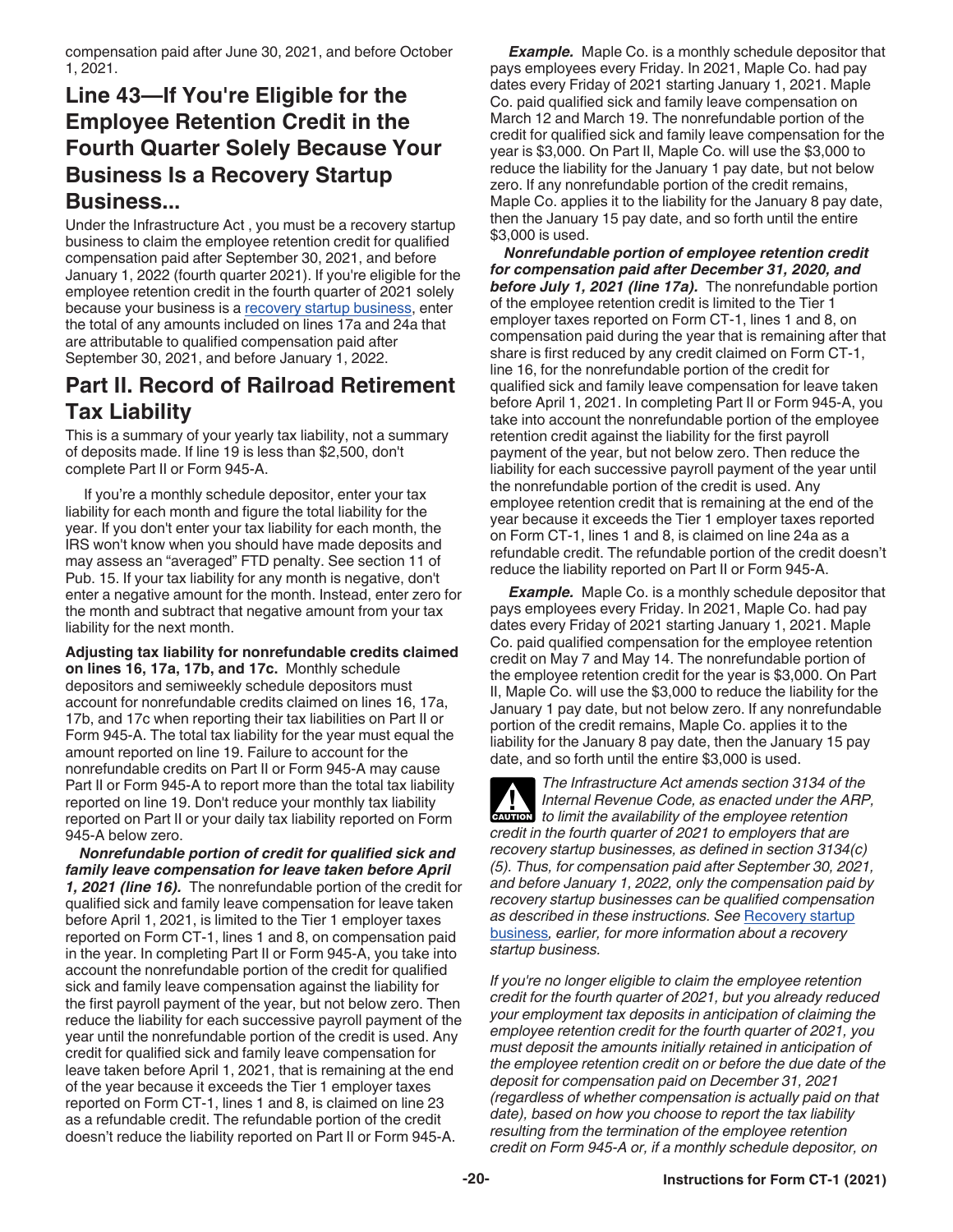<span id="page-20-0"></span>*Form CT-1, Part II. In order to obtain the relief under Notice 2021-65 and avoid an FTD penalty, employers must deposit the amounts in accordance with the due date or dates of the applicable day or days the tax liabilities resulting from the termination of the employee retention credit are reported on Form 945-A or Form CT-1, Part II, as applicable. However, this relief doesn't apply to deposit payments that were untimely due to any circumstance other than the change in eligibility for the employee retention credit or to employers who reduced deposits after December 20, 2021. See [Notice](https://www.irs.gov/irb/2021-51_IRB#NOT-2021-65)  [2021-65](https://www.irs.gov/irb/2021-51_IRB#NOT-2021-65) for more information.*

*Nonrefundable portion of employee retention credit for compensation paid after June 30, 2021, and before January 1, 2022 (line 17a).* The nonrefundable portion of the employee retention credit is limited to the Tier 1 employer Medicare tax reported on Form CT-1, lines 2 and 9, on compensation paid during the year that is remaining after that share is first reduced by any credit claimed on Form CT-1, line 17b, for the nonrefundable portion of the credit for qualified sick and family leave compensation for leave taken after March 31, 2021, and before October 1, 2021. In completing Part II or Form 945-A, you take into account the nonrefundable portion of the employee retention credit against the liability for the first payroll payment of the year, but not below zero. Then reduce the liability for each successive payroll payment of the year until the nonrefundable portion of the credit is used. Any employee retention credit that is remaining at the end of the year because it exceeds the Tier 1 employer Medicare tax reported on Form CT-1, lines 2 and 9, is claimed on line 24a as a refundable credit. The refundable portion of the credit doesn't reduce the liability reported on Part II or Form 945-A.

*Nonrefundable portion of credit for qualified sick and family leave compensation for leave taken after March 31, 2021, and before October 1, 2021 (line 17b).* The nonrefundable portion of the credit for qualified sick and family leave compensation for leave taken after March 31, 2021, and before October 1, 2021, is limited to the Tier 1 employer Medicare tax reported on Form CT-1, lines 2 and 9, on compensation paid during the year. In completing Part II or Form 945-A, you take into account the nonrefundable portion of the credit for qualified sick and family leave compensation against the liability for the first payroll payment of the year, but not below zero. Then reduce the liability for each successive payroll payment of the year until the nonrefundable portion of the credit is used. Any credit for qualified sick and family leave compensation for leave taken after March 31, 2021, and before October 1, 2021, that is remaining at the end of the year because it exceeds the Tier 1 employer Medicare tax reported on Form CT-1, lines 2 and 9, is claimed on line 24b as a refundable credit. The refundable portion of the credit doesn't reduce the liability reported on Part II or Form 945-A.

*Nonrefundable portion of COBRA premium assistance credit (line 17c).* The nonrefundable portion of the COBRA premium assistance credit is limited to the Tier 1 employer Medicare tax reported on Form CT-1, lines 2 and 9, on compensation paid during the year that is remaining after that share is first reduced by any credit claimed on Form CT-1, line 17b, for the nonrefundable portion of the credit for qualified sick and family leave compensation for leave taken after March 31, 2021, and before October 1, 2021; and/or any credit claimed on Form CT-1, line 17a, for the nonrefundable portion of the employee retention credit for compensation paid after June 30, 2021, and before January 1, 2022. In completing Part II or Form 945-A, you take into

account the nonrefundable portion of the COBRA premium assistance credit against the liability for the first payroll payment of the year but not below zero. Then reduce the liability for each successive payroll payment of the year until the nonrefundable portion of the credit is used. Any COBRA premium assistance credit that is remaining at the end of the year because it exceeds the Tier 1 employer Medicare tax reported on Form CT-1, lines 2 and 9, is claimed on line 24c as a refundable credit. The refundable portion of the credit doesn't reduce the liability reported on Part II or Form 945-A.



*You may reduce your deposits by the amount of the nonrefundable and refundable portions of the credit for qualified sick and family leave compensation, the nonrefundable and refundable portions of the employee retention credit, and the nonrefundable and refundable portions of the COBRA premium assistance credit, as discussed earlier under* [Reducing your deposits for](#page-8-0)  [COVID-19 credits](#page-8-0)*.*



*The amount shown on line V must equal the amount shown on line 19.*

If you're a semiweekly schedule depositor or if you accumulate \$100,000 or more in tax liability on any day in a deposit period, you must complete Form 945-A and file it with Form CT-1. Don't complete lines I–V if you file Form 945-A. The \$100,000 tax liability threshold requiring a next-day deposit is determined before you consider any reduction of your liability for nonrefundable credits. For more information, including an example, see frequently asked question 17 at *[IRS.gov/ETD](https://www.irs.gov/etd)*.

#### **Third-Party Designee**

If you want to allow an employee of your business, a return preparer, or another third party to discuss your 2021 Form CT-1 with the IRS, check the "Yes" box in the *Third-Party Designee* section. Also, enter the designee's name, phone number, and any five digits that person chooses as his or her personal identification number (PIN).

By checking "Yes" you authorize the IRS to talk to the person you named (your designee) about any questions we may have while we process your return. You also authorize your designee to do all of the following.

- Give us any information that is missing from your return.
- Call us for information about processing your return.

• Respond to certain IRS notices that you have shared with the designee about math errors and return preparation. The IRS won't send notices to your designee.

You're not authorizing the designee to receive any refund check, bind you to anything (including additional tax liability), or otherwise represent you before the IRS. If you want to expand the designee's authority, see Pub. 947.

The authorization will automatically expire 1 year from the due date (without regard to extensions) for filing your 2021 Form CT-1. If you or your designee wants to revoke this authorization, send the revocation or withdrawal to the IRS office at which you file your Form CT-1.

#### **Who Must Sign**

The following persons are authorized to sign the return for each type of business entity.

• **Sole proprietorship**—The individual who owns the business.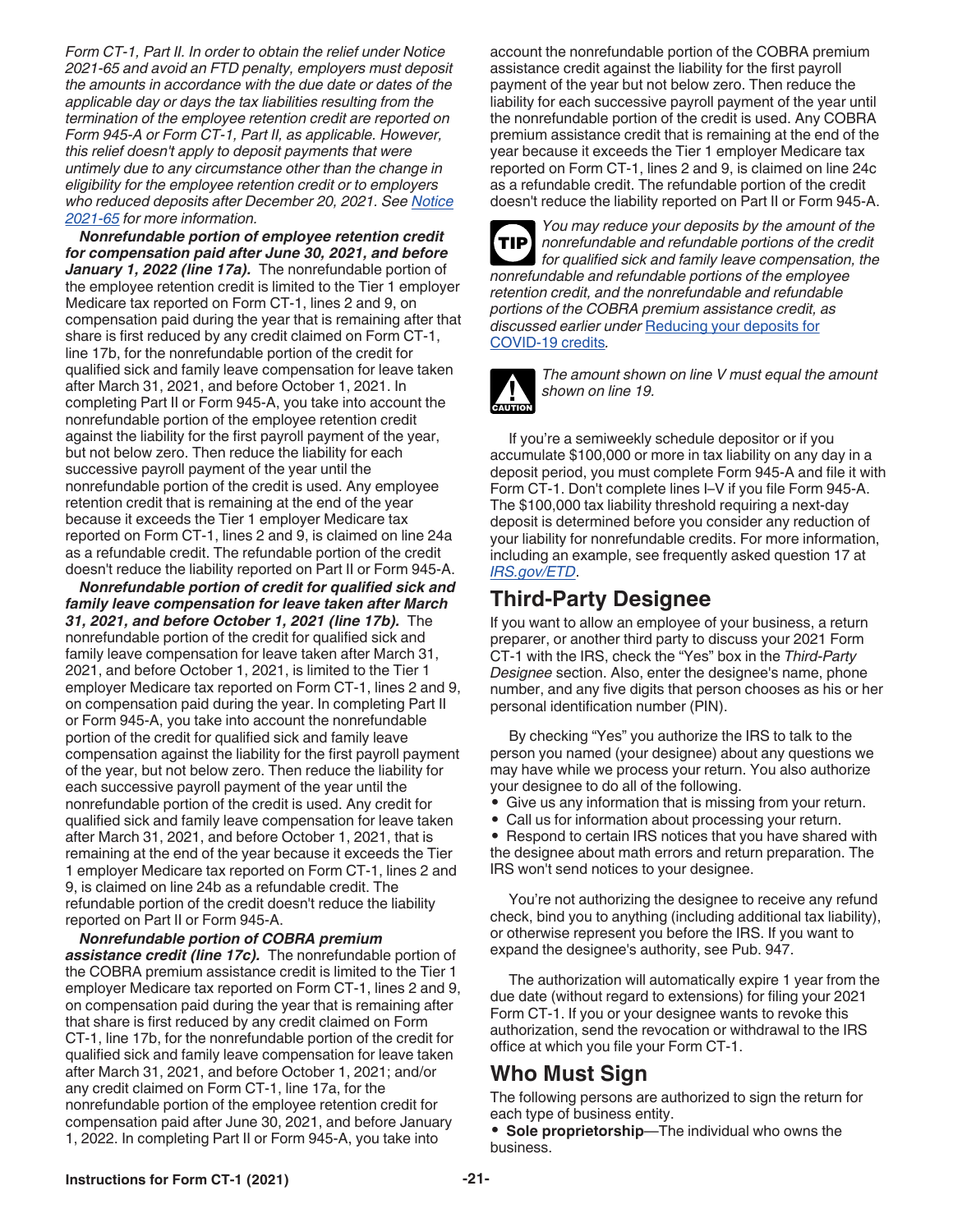<span id="page-21-0"></span>• **Corporation (including a limited liability company (LLC) treated as a corporation)**—The president, vice president, or other principal officer duly authorized to sign.

• **Partnership (including an LLC treated as a partnership) or unincorporated organization**—A responsible and duly authorized partner, member, or officer having knowledge of its affairs.

• **Single-member LLC treated as a disregarded entity for federal income tax purposes**—The owner of the LLC or a principal officer duly authorized to sign.

• **Trust or estate**—The fiduciary.

Form CT-1 also may be signed by a duly authorized agent of the taxpayer if a valid power of attorney has been filed.

**Alternative signature method.** Corporate officers or duly authorized agents may sign Form CT-1 by rubber stamp, mechanical device, or computer software program. For details and required documentation, see Rev. Proc. 2005-39, 2005-28 I.R.B. 82, available at *[IRS.gov/irb/](https://www.irs.gov/irb/2005-28_IRB#RP-2005-39) [2005-28\\_IRB#RP-2005-39](https://www.irs.gov/irb/2005-28_IRB#RP-2005-39)*.

#### **Paid Preparer Use Only**

A paid preparer must sign Form CT-1 and provide the information in the *Paid Preparer Use Only* section of Part I if the preparer was paid to prepare Form CT-1 and isn't an employee of the filing entity. The preparer must give you a copy of the return in addition to the copy to be filed with the IRS.

If you're a paid preparer, enter your Preparer Tax Identification Number (PTIN) in the space provided. Include your complete address. If you work for a firm, enter the firm's name and the EIN of the firm. You can apply for a PTIN online or by filing Form W-12. For more information about applying for a PTIN online, go to *[IRS.gov/PTIN](https://www.irs.gov/ptin)*. You can't use your PTIN in place of the EIN of the tax preparation firm.

Generally, you're not required to complete this section if you're filing the return as a reporting agent and have a valid Form 8655 on file with the IRS. However, a reporting agent must complete this section if the reporting agent offered legal advice, for example, by advising the client on determining whether its workers are employees or independent contractors for federal tax purposes.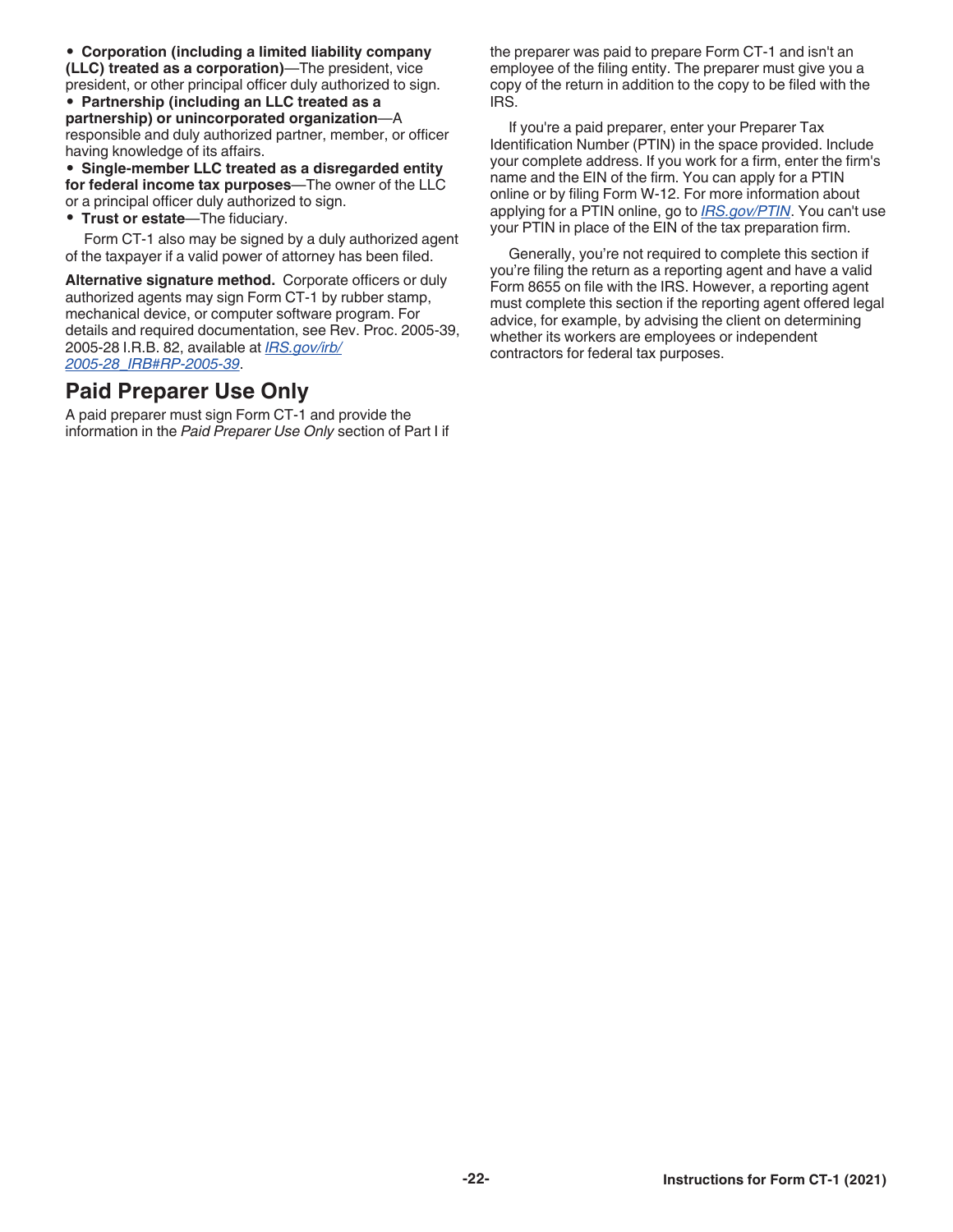$\mathscr Y$ 

<span id="page-22-0"></span>

|         |                | Determine how you will complete this worksheet<br>If you paid qualified sick leave compensation and/or qualified family leave compensation for leave taken before April 1, 2021, complete Step 1<br>and Step 2. Caution: Use Worksheet 3 to figure the credit for qualified sick and family leave compensation for leave taken after March 31, 2021,<br>and before October 1, 2021. |        |                |
|---------|----------------|-------------------------------------------------------------------------------------------------------------------------------------------------------------------------------------------------------------------------------------------------------------------------------------------------------------------------------------------------------------------------------------|--------|----------------|
| Step 1. |                | Figure the Tier 1 Employer Tax                                                                                                                                                                                                                                                                                                                                                      |        |                |
|         | 1a             |                                                                                                                                                                                                                                                                                                                                                                                     |        |                |
|         | 1 <sub>b</sub> |                                                                                                                                                                                                                                                                                                                                                                                     |        |                |
|         | 1 <sub>c</sub> |                                                                                                                                                                                                                                                                                                                                                                                     |        | 1 <sub>c</sub> |
| Step 2. |                | Figure the credit for qualified sick and family leave compensation                                                                                                                                                                                                                                                                                                                  |        |                |
|         | 2a             |                                                                                                                                                                                                                                                                                                                                                                                     |        |                |
|         | 2a(i)          | Enter the amount, if any, included on line 2a that is compensation excluded from the                                                                                                                                                                                                                                                                                                |        | 2a(i)          |
|         | 2a(ii)         |                                                                                                                                                                                                                                                                                                                                                                                     |        |                |
|         | 2b             | Qualified health plan expenses allocable to qualified sick leave compensation                                                                                                                                                                                                                                                                                                       | 2b     |                |
|         | 2c             | Tier 1 Employer Medicare tax on qualified sick leave compensation. Multiply line 2a(ii)                                                                                                                                                                                                                                                                                             | 2c     |                |
|         | 2d             | Credit for qualified sick leave compensation. Add lines 2a, 2b, and 2c                                                                                                                                                                                                                                                                                                              |        | 2d             |
|         | 2e             | Qualified family leave compensation reported on Form CT-1, line 32                                                                                                                                                                                                                                                                                                                  | 2e     |                |
|         | 2e(i)          | Enter the amount, if any, included on line 2e that is compensation excluded from the<br>definition of compensation under section 3231(e)(1)                                                                                                                                                                                                                                         | 2e(i)  |                |
|         | 2e(ii)         |                                                                                                                                                                                                                                                                                                                                                                                     | 2e(ii) |                |
|         | 2f             | Qualified health plan expenses allocable to qualified family leave compensation                                                                                                                                                                                                                                                                                                     |        |                |
|         | 2g             | Tier 1 Employer Medicare tax on qualified family leave compensation. Multiply                                                                                                                                                                                                                                                                                                       |        |                |
|         | 2h             | Credit for qualified family leave compensation. Add lines 2e, 2f, and 2g                                                                                                                                                                                                                                                                                                            |        | 2h             |
|         | 2i             | Credit for qualified sick and family leave compensation. Add lines 2d                                                                                                                                                                                                                                                                                                               |        | 2i             |
|         | 2i             | Nonrefundable portion of credit for qualified sick and family leave<br>compensation for leave taken before April 1, 2021. Enter the smaller of line 1c or                                                                                                                                                                                                                           |        | 2j             |
|         | 2k             | Refundable portion of credit for qualified sick and family leave compensation<br>for leave taken before April 1, 2021. Subtract line 2j from line 2i and enter this<br>amount on Form CT-1, line 23 $\dots \dots \dots \dots \dots \dots \dots \dots \dots \dots \dots \dots \dots \dots \dots \dots$                                                                               |        | 2k             |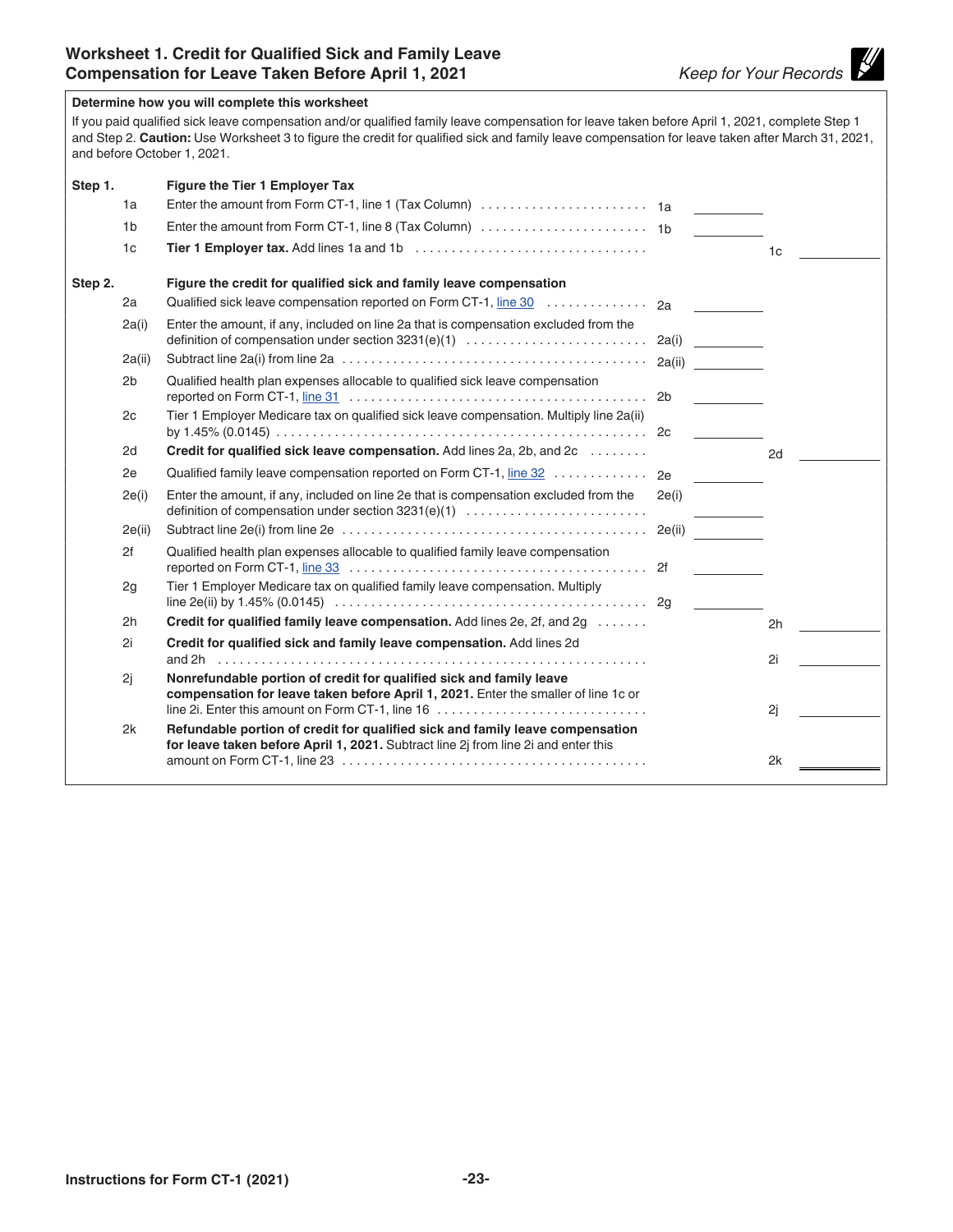#### <span id="page-23-0"></span>**Worksheet 2. Employee Retention Credit for Qualified Compensation Paid After December 31, 2020, and Before July 1, 2021** *Keep for Your Records*

#### **Determine how you will complete this worksheet.**  If you paid qualified compensation after December 31, 2020, and before July 1, 2021, for purposes of the employee retention credit, complete Step 1<br>and Step 2. If you're claiming a credit for qualified sick and family leav before starting this worksheet. **Caution:** Use Worksheet 4 to figure the employee retention credit for qualified compensation paid after June 30, 2021, and before January 1, 2022. **Step 1. Figure the Tier 1 Employer Tax** 1a If you completed Worksheet 1 to claim a credit for qualified sick and family leave compensation for leave taken before April 1, 2021, enter the amount from Worksheet 1,<br>Step 1, line 1c, and go to Step 2. If you're not claiming a credit for qualified sick and family<br>leave compensation for leave taken befo 1d below and then go to Step 2 .......................................... 1a 1b Enter the amount from Form CT-1, line 1 (Tax Column) ......................... 1b 1c Enter the amount from Form CT-1, line 8 (Tax Column) ......................... 1c 1d **Tier 1 Employer tax.** Add lines 1b and 1c .................................. 1d **Step 2. Figure the employee retention credit for qualified compensation paid after December 31, 2020, and before July 1, 2021 Caution:** The total amount included on lines 2a and 2b is limited to a maximum of \$10,000 per employee in each of the first quarter and the second quarter of 2021 (\$20,000 in total for purposes of this worksheet) 2a Qualified compensation (excluding qualified health plan expenses) for the employee retention credit for qualified compensation paid after December 31, 2020, and before July 1, 2021 (this qualified compensation is included in the total reported on Form CT-1, [line 34\)](#page-18-0) ........................................................... 2a 2b Qualified health plan expenses allocable to qualified compensation for the employee retention credit for qualified compensation paid after December 31, 2020, and before July 1, 2021 (these qualified health plan expenses are included in the total reported on Form CT-1, [line 35](#page-18-0)) ....................................................... 2b 2c Add lines 2a and 2b .................................................. 2c 2d **Retention credit.** Multiply line 2c by 70% (0.70) .............................. 2d 2e Enter the amount of the Tier 1 Employer tax from Step 1, line 1a, or, if applicable, Step 1, line 1d ............................................................ 2e 2f Enter the nonrefundable portion of the credit for qualified sick and family leave compensation for leave taken before April 1, 2021, from Worksheet 1, Step 2, line 2j ............................................................ 2f 2g Subtract line 2f from line 2e ............................................. 2g 2h **Nonrefundable portion of employee retention credit.** Enter the smaller of line 2d or line 2g. Enter this amount on Form CT-1, line 17a ............................. 2h 2i **Refundable portion of employee retention credit.** Subtract line 2h from line 2d and enter this amount on Form CT-1, line 24a ................................... 2i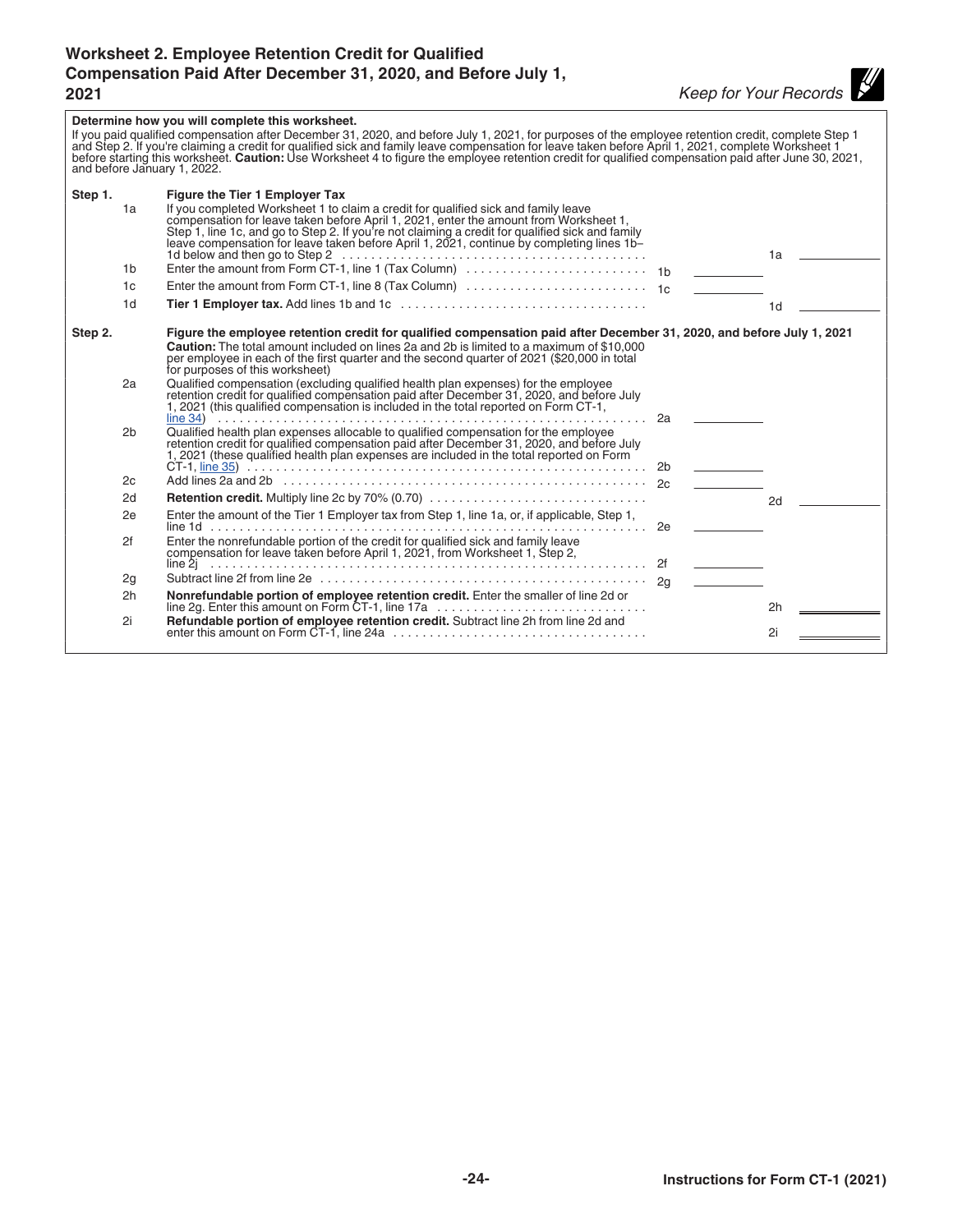### <span id="page-24-0"></span>**Worksheet 3. Credit for Qualified Sick and Family Leave Compensation for Leave Taken After March 31, 2021, and Before**

| before April 1, 2021. |         | Determine how you will complete this worksheet.<br>If you paid qualified sick leave compensation and/or qualified family leave compensation for leave taken after March 31, 2021, and before October 1,<br>2021, complete Step 1 and Step 2. Caution: Use Worksheet 1 to figure the |    |                                   |
|-----------------------|---------|-------------------------------------------------------------------------------------------------------------------------------------------------------------------------------------------------------------------------------------------------------------------------------------|----|-----------------------------------|
| Step 1.               |         | Figure the Tier 1 Employer Medicare Tax                                                                                                                                                                                                                                             |    |                                   |
|                       | 1a      |                                                                                                                                                                                                                                                                                     |    |                                   |
|                       | 1b      |                                                                                                                                                                                                                                                                                     |    |                                   |
|                       | 1c      | Tier 1 Employer Medicare tax. Add lines 1a and 1b                                                                                                                                                                                                                                   |    | 1c                                |
|                       |         |                                                                                                                                                                                                                                                                                     |    |                                   |
| Step 2.               |         | Figure the credit for qualified sick and family leave compensation                                                                                                                                                                                                                  |    |                                   |
|                       | 2a      | Qualified sick leave compensation for leave taken after March 31, 2021, and before                                                                                                                                                                                                  |    |                                   |
|                       | 2a(i)   | Enter the amount, if any, included on line 2a that is compensation excluded from the                                                                                                                                                                                                |    |                                   |
|                       |         |                                                                                                                                                                                                                                                                                     |    |                                   |
|                       | 2a(ii)  |                                                                                                                                                                                                                                                                                     |    |                                   |
|                       | 2a(iii) | Enter the amount, if any, included on line 2a that was not included as compensation on<br>Form CT-1, lines 1, 4, 8, and 10, because the qualified sick leave compensation was                                                                                                       |    |                                   |
|                       | 2a(iv)  | Subtract line 2a(iii) from line 2a(ii) $\ldots \ldots \ldots \ldots \ldots \ldots \ldots \ldots \ldots \ldots \ldots \ldots \ldots$                                                                                                                                                 |    |                                   |
|                       | 2b      | Qualified health plan expenses allocable to qualified sick leave compensation taken after<br>March 31, 2021, and before October 1, 2021 (Form CT-1, $\underline{\text{line 37}}$ )                                                                                                  |    |                                   |
|                       | 2c      |                                                                                                                                                                                                                                                                                     |    | 2b                                |
|                       |         | Amounts under certain collectively bargained agreements allocable to qualified sick leave<br>compensation for leave taken after March 31, 2021, and before October 1, 2021 (Form                                                                                                    |    |                                   |
|                       |         |                                                                                                                                                                                                                                                                                     | 2c | <b>Contract Contract Contract</b> |
|                       | 2d      | Tier 1 Employer tax on qualified sick leave compensation. Multiply line 2a(iv) by 6.2%                                                                                                                                                                                              | 2d |                                   |
|                       | 2e      | Tier 1 Employer Medicare tax on qualified sick leave compensation. Multiply line 2a(ii) by                                                                                                                                                                                          |    |                                   |
|                       | 2f      | Credit for qualified sick leave compensation. Add lines 2a, 2b, 2c, 2d and 2e                                                                                                                                                                                                       |    | 2f                                |
|                       | 2g      |                                                                                                                                                                                                                                                                                     |    |                                   |
|                       | 2g(i)   |                                                                                                                                                                                                                                                                                     |    |                                   |
|                       |         |                                                                                                                                                                                                                                                                                     |    |                                   |
|                       | 2g(ii)  | Subtract line $2g(i)$ from line $2g \dots \dots \dots \dots \dots \dots \dots \dots \dots \dots \dots \dots \dots$                                                                                                                                                                  |    | 2g(ii)                            |
|                       | 2g(iii) | Enter the amount, if any, included on line 2g that was not included as compensation on<br>Form CT-1, lines 1, 4, 8, and 10, because the qualified family leave compensation was<br>limited by the Tier 1 compensation base                                                          |    |                                   |
|                       | 2g(iv)  |                                                                                                                                                                                                                                                                                     |    |                                   |
|                       | 2h      |                                                                                                                                                                                                                                                                                     |    |                                   |
|                       | 2i      | Amounts under certain collectively bargained agreements allocable to qualified family leave compensation for leave taken after March 31, 2021, and before October 1, 2021                                                                                                           |    | <b>Contract Contract Contract</b> |
|                       | 2i      | Tier 1 Employer tax on qualified family leave compensation. Multiply line 2g(iv) by 6.2%                                                                                                                                                                                            |    | <u>and the state of the state</u> |
|                       | 2k      | Tier 1 Employer Medicare tax on qualified family leave compensation. Multiply line 2g(ii) by                                                                                                                                                                                        |    |                                   |
|                       | 21      | Credit for qualified family leave compensation. Add lines 2g, 2h, 2i, 2j, and 2k                                                                                                                                                                                                    |    | 21                                |
|                       | 2m      | Credit for qualified sick and family leave compensation. Add lines 2f and 2l                                                                                                                                                                                                        |    | $2m \quad \underline{\qquad}$     |
|                       | 2n      | Enter any employee retention credit claimed under section 2301 of the CARES Act (from<br>Worksheet 2, line 2d) with respect to qualified compensation paid after March 31, 2021,<br>and before July 1, 2021, that was also taken into account for the credit for qualified sick     |    |                                   |
|                       | 2ο      | Enter any credit claimed under section 41 for increasing research activities with respect to any compensation taken into account for the credit for qualified sick and family leave                                                                                                 | 2o |                                   |
|                       | 2p      |                                                                                                                                                                                                                                                                                     |    |                                   |
|                       | 2q      | Credit for qualified sick and family leave compensation after adjusting for other                                                                                                                                                                                                   |    | 2q                                |
|                       | 2r      | Nonrefundable portion of credit for qualified sick and family leave compensation<br>for leave taken after March 31, 2021, and before October 1, 2021. Enter the smaller of                                                                                                          |    |                                   |
|                       | 2s      | line 1c or line 2q. Enter this amount on Form CT-1, line 17b $\dots\dots\dots\dots\dots\dots\dots\dots$<br>Refundable portion of credit for qualified sick and family leave compensation for<br>leave taken after March 31, 2021, and before October 1, 2021. Subtract line 2r from |    | 2r                                |
|                       |         | line 2q and enter this amount on Form CT-1, line 24b $\ldots$ , $\ldots$ , $\ldots$ , $\ldots$ , $\ldots$                                                                                                                                                                           |    | 2s                                |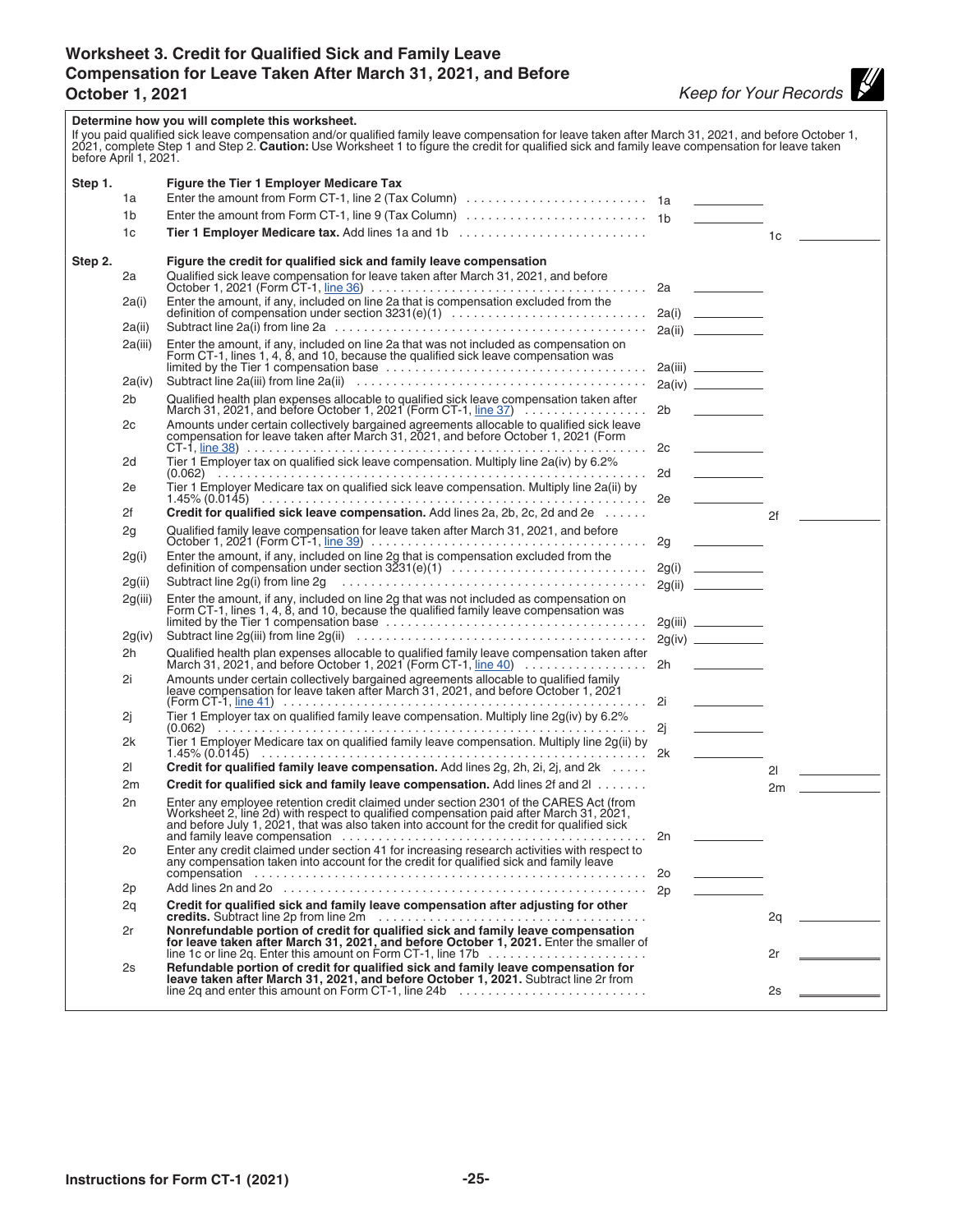#### <span id="page-25-0"></span>**Worksheet 4. Employee Retention Credit for Qualified Compensation Paid After June 30, 2021, and before January 1, 2022** *Keep for Your Records*

|                                       | Determine how you will complete this worksheet.<br>If you paid qualified compensation after June 30, 2021, and before January 1, 2022, for purposes of the employee retention credit, complete Step 1 and<br>Step 2. If you're claiming a credit for qualified sick and family leave compensation for leave taken after March 31, 2021, and before October 1, 2021,<br>complete Worksheet 3 before starting this worksheet. Caution: Use Worksheet 2 to figure the employee retention credit for qualified compensation paid<br>after December 31, 2020, and before July 1, 2021.                                                                                                                                                                                                                                                                                                                                                                                                                                                                                                                                                                 |      |                |
|---------------------------------------|---------------------------------------------------------------------------------------------------------------------------------------------------------------------------------------------------------------------------------------------------------------------------------------------------------------------------------------------------------------------------------------------------------------------------------------------------------------------------------------------------------------------------------------------------------------------------------------------------------------------------------------------------------------------------------------------------------------------------------------------------------------------------------------------------------------------------------------------------------------------------------------------------------------------------------------------------------------------------------------------------------------------------------------------------------------------------------------------------------------------------------------------------|------|----------------|
| Step 1.                               | Figure the Tier 1 Employer Medicare Tax                                                                                                                                                                                                                                                                                                                                                                                                                                                                                                                                                                                                                                                                                                                                                                                                                                                                                                                                                                                                                                                                                                           |      |                |
| 1a                                    | If you completed Worksheet 3 to claim a credit for qualified sick and family leave<br>compensation for leave taken after March 31, 2021, and before October 1, 2021, enter the<br>amount from Worksheet 3, Step 1, line 1c, and go to Step 2. If you're not claiming a credit<br>for qualified sick and family leave compensation for leave taken after March 31, 2021, and<br>before October 1, 2021, continue by completing lines 1b-1d below and then go to Step                                                                                                                                                                                                                                                                                                                                                                                                                                                                                                                                                                                                                                                                               |      | 1a             |
| 1b                                    |                                                                                                                                                                                                                                                                                                                                                                                                                                                                                                                                                                                                                                                                                                                                                                                                                                                                                                                                                                                                                                                                                                                                                   |      |                |
| 1 <sub>c</sub>                        | Enter the amount from Form CT-1, line 9 (Tax Column) $\ldots \ldots \ldots \ldots \ldots \ldots \ldots$                                                                                                                                                                                                                                                                                                                                                                                                                                                                                                                                                                                                                                                                                                                                                                                                                                                                                                                                                                                                                                           |      |                |
| 1d                                    | Tier 1 Employer Medicare tax. Add lines 1b and 1c                                                                                                                                                                                                                                                                                                                                                                                                                                                                                                                                                                                                                                                                                                                                                                                                                                                                                                                                                                                                                                                                                                 |      | 1 <sub>d</sub> |
|                                       |                                                                                                                                                                                                                                                                                                                                                                                                                                                                                                                                                                                                                                                                                                                                                                                                                                                                                                                                                                                                                                                                                                                                                   |      |                |
| Step 2.<br>2a<br>2 <sub>b</sub><br>2c | Figure the employee retention credit for qualified compensation paid after June 30, 2021, and before January 1, 2022<br>Caution: Under the Infrastructure Act, you must be a recovery startup business to claim<br>the employee retention credit for qualified compensation paid after September 30, 2021,<br>and before January 1, 2022 (fourth quarter 2021). The total amount included on lines 2a<br>and 2b is limited to a maximum of \$10,000 per employee in each of the third quarter and<br>the fourth quarter of 2021 (\$20,000 in total for purposes of this worksheet).<br>Qualified compensation (excluding qualified health plan expenses) for the employee<br>retention credit for qualified compensation paid after June 30, 2021, and before January 1,<br>2022 (this qualified compensation is included in the total reported on Form CT-1,<br>. 2a<br>Qualified health plan expenses allocable to qualified compensation for the employee<br>retention credit for qualified compensation paid after June 30, 2021, and before January 1, 2022 (these qualified health plan expenses are included in the total reported on Form | 2b l |                |
| 2d                                    | Retention credit. Multiply line 2c by 70% (0.70). If you qualify for the employee retention<br>credit <b>solely</b> because your business is a recovery startup business, don't enter more than<br>\$50,000 for each of the third quarter and the fourth quarter of 2021 (\$100,000 in total for<br>the year) $\ldots \ldots \ldots \ldots \ldots \ldots \ldots \ldots \ldots \ldots$                                                                                                                                                                                                                                                                                                                                                                                                                                                                                                                                                                                                                                                                                                                                                             |      | 2d             |
| 2e                                    | Enter the amount of the Tier 1 Employer Medicare tax from Step 1, line 1a, or, if applicable,                                                                                                                                                                                                                                                                                                                                                                                                                                                                                                                                                                                                                                                                                                                                                                                                                                                                                                                                                                                                                                                     |      |                |
| 2f                                    | Enter the amount of the nonrefundable portion of the credit for qualified sick and family leave compensation for leave taken after March 31, 2021, and before October 1, 2021,                                                                                                                                                                                                                                                                                                                                                                                                                                                                                                                                                                                                                                                                                                                                                                                                                                                                                                                                                                    |      |                |
| 2g                                    |                                                                                                                                                                                                                                                                                                                                                                                                                                                                                                                                                                                                                                                                                                                                                                                                                                                                                                                                                                                                                                                                                                                                                   |      |                |
| 2h                                    |                                                                                                                                                                                                                                                                                                                                                                                                                                                                                                                                                                                                                                                                                                                                                                                                                                                                                                                                                                                                                                                                                                                                                   |      | 2h             |
| 2i                                    | Refundable portion of employee retention credit. Subtract line 2h from line 2d and                                                                                                                                                                                                                                                                                                                                                                                                                                                                                                                                                                                                                                                                                                                                                                                                                                                                                                                                                                                                                                                                |      |                |
|                                       |                                                                                                                                                                                                                                                                                                                                                                                                                                                                                                                                                                                                                                                                                                                                                                                                                                                                                                                                                                                                                                                                                                                                                   |      |                |
|                                       |                                                                                                                                                                                                                                                                                                                                                                                                                                                                                                                                                                                                                                                                                                                                                                                                                                                                                                                                                                                                                                                                                                                                                   |      |                |